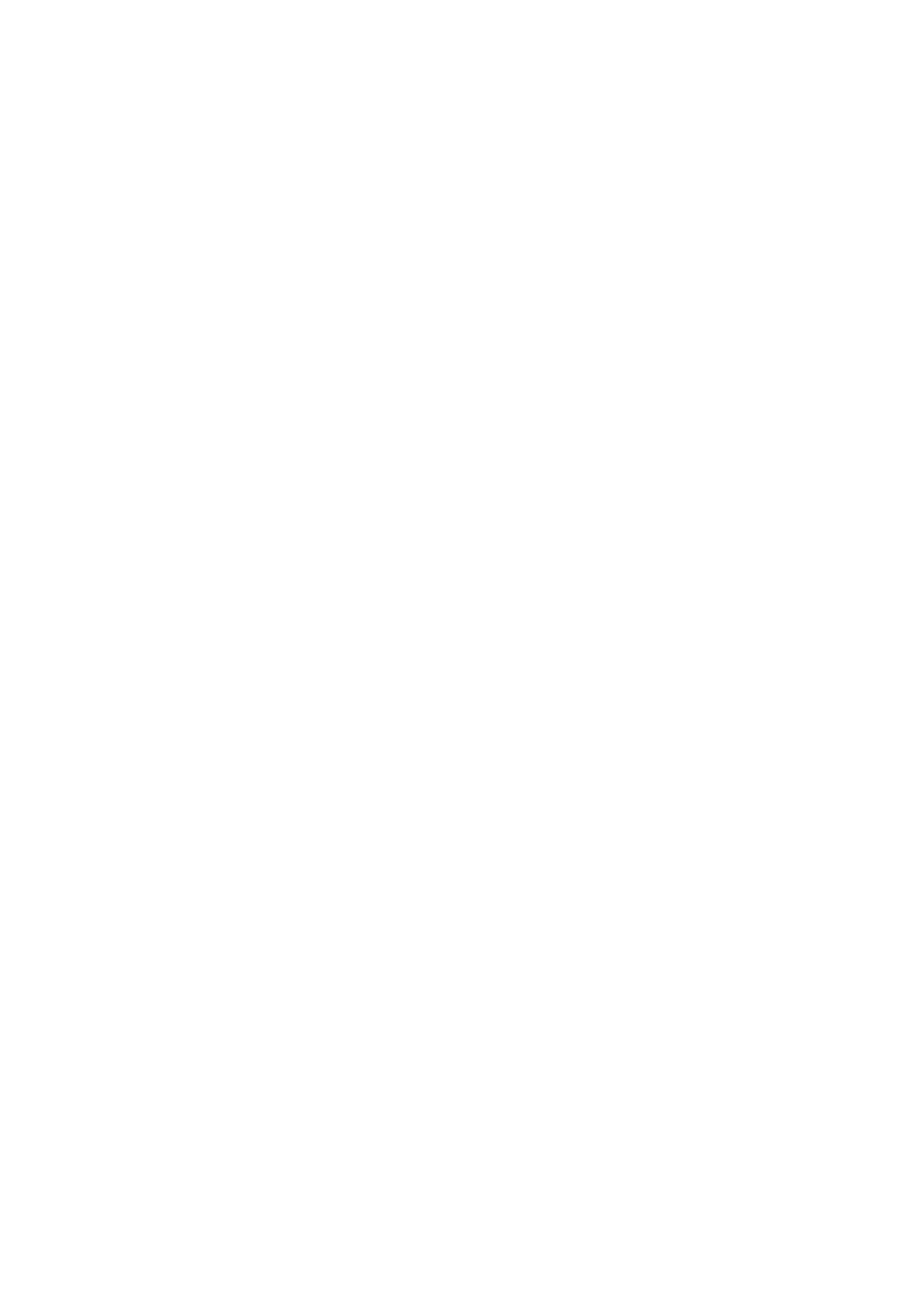## Maximising availability of international connectivity in the Pacific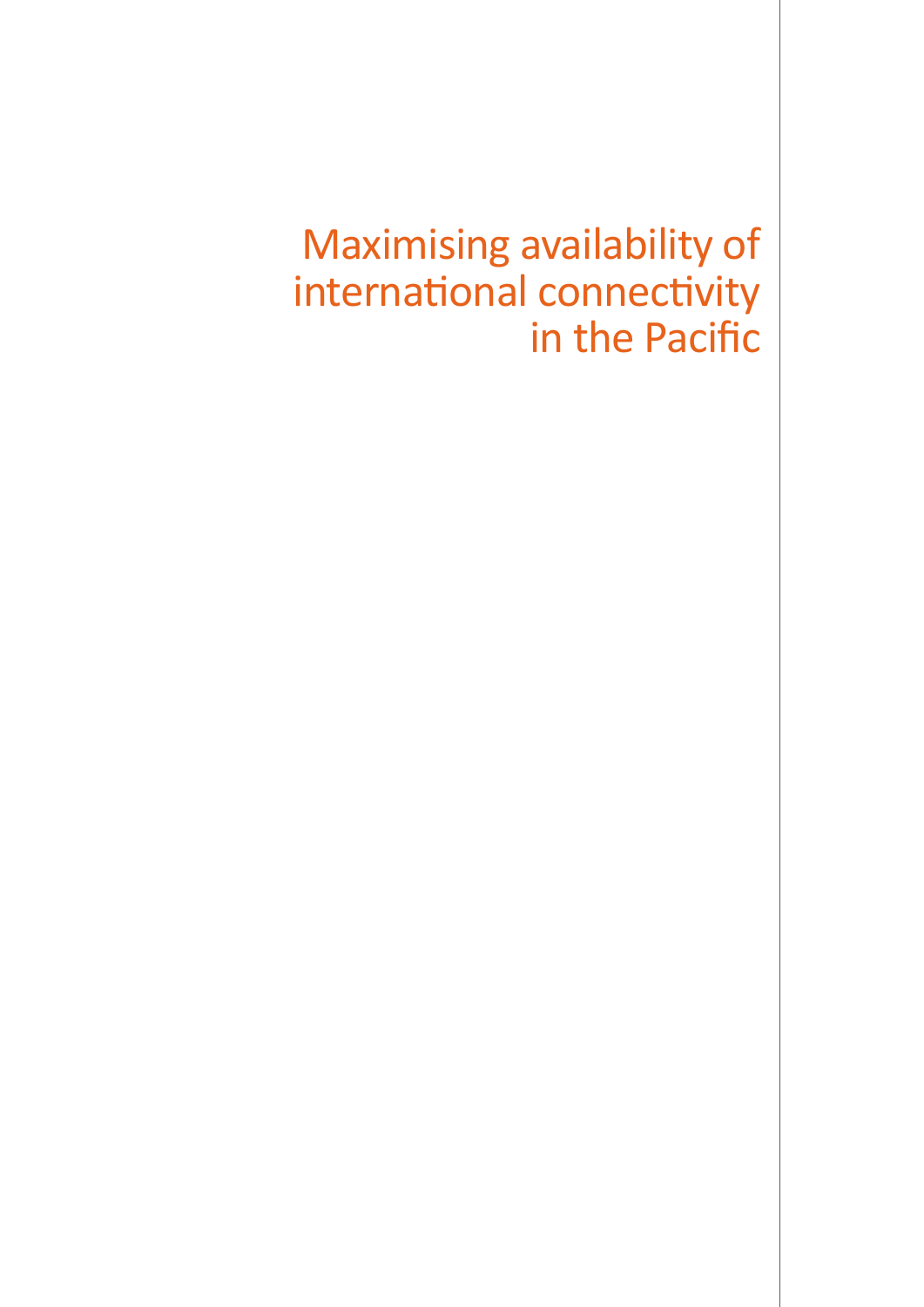#### **Acknowledgements**

This report was prepared by International Telecommunication Union (ITU) expert Matthew O'Rourke and produced by ITU Telecommunication Development Bureau (BDT) in partnership with the Pacific Islands Telecommunications Association and with support from the Government of Australia through Department of Communications and the Arts. ITU would like to acknowledge the information contributed by John Hibbard, Paul McCann, Maui Sanford and delegates from the Pacific island telecommunication ministries, regulators and operators for their contributions to the content of this report.

The designations employed and presentation of material in this publication, including maps, do not imply the expression of any opinion whatsoever on the part of ITU concerning the legal status of any country, territory, city or area, or concerning the delimitations of its frontiers or boundaries.

#### ISBN

978-92-61-27441-2 (Paper version)

978-92-61-27451-1 (Electronic version)

978-92-61-27461-0 (EPUB version)

978-92-61-27471-9 (Mobi version)



© ITU 2018

All rights reserved. No part of this publication may be reproduced, by any means whatsoever, without the prior written permission of ITU.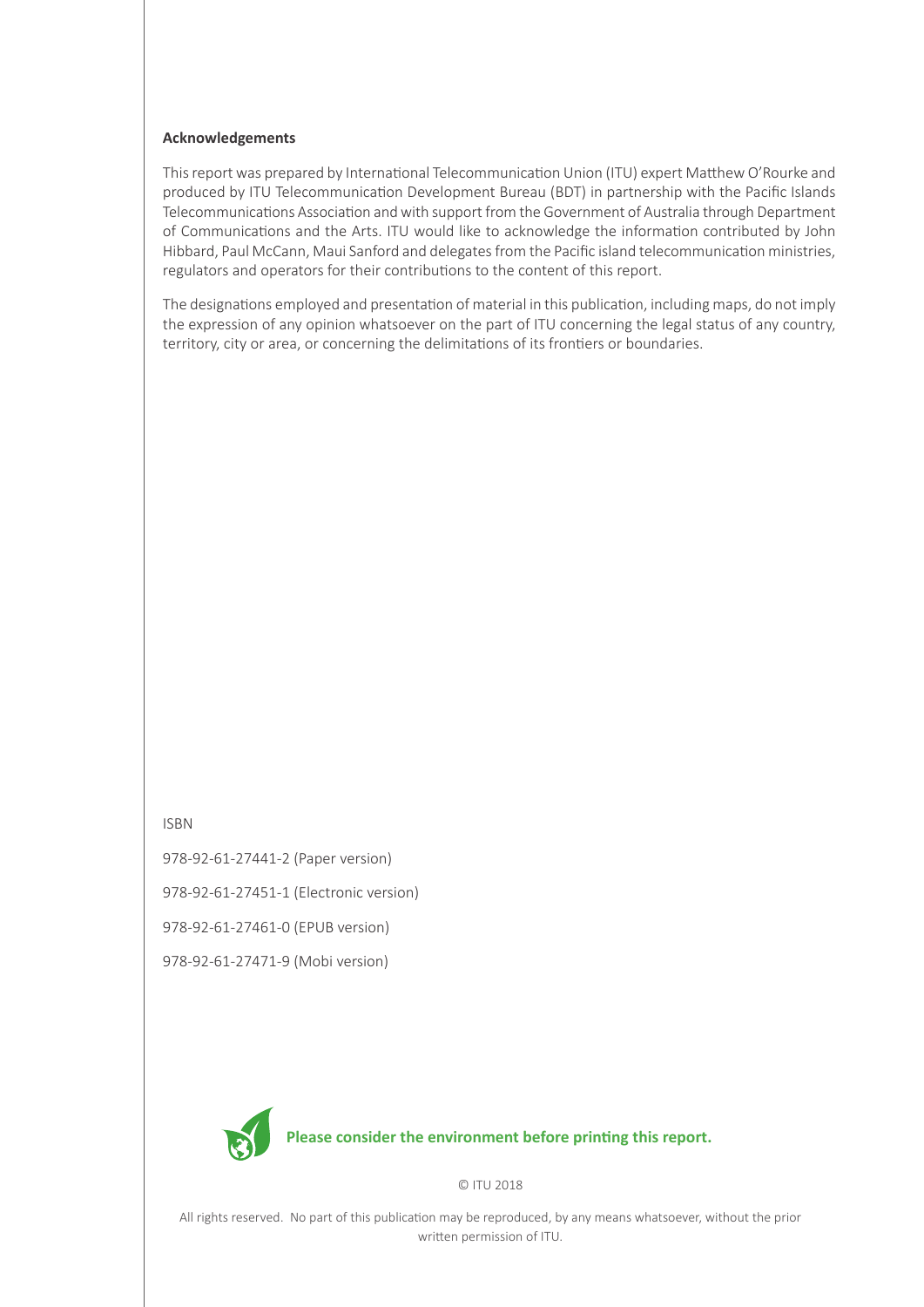## Table of Contents

| $\mathbf{1}$   | Introduction<br>1.1<br>1.2<br>1.3<br>1.4<br>1.5<br>1.6 | Background<br>International connectivity in the Pacific: The changing situation<br>Need for speed: demand drivers<br>Overview of submarine cables in the Pacific: Current situation and upcoming projects<br>Common features of submarine cables in the Pacific<br>Future role of satellite connectivity | $\mathbf{1}$<br>1<br>$\overline{2}$<br>3<br>$\overline{4}$<br>9<br>11 |
|----------------|--------------------------------------------------------|----------------------------------------------------------------------------------------------------------------------------------------------------------------------------------------------------------------------------------------------------------------------------------------------------------|-----------------------------------------------------------------------|
|                | 1.7                                                    | ITU project on satellite                                                                                                                                                                                                                                                                                 | 13                                                                    |
| $\overline{2}$ | 2.1<br>2.2<br>2.3<br>2.4<br>2.5                        | Building the enabling environment<br>Financing and ownership<br>Licensing and rights of way<br>Equal access and pricing<br>Human and institutional capacity<br>Issues and challenges                                                                                                                     | 14<br>14<br>15<br>15<br>17<br>17                                      |
| 3              | 3.1<br>3.2<br>3.3<br>3.4<br>3.5                        | Case studies from the Pacific<br>Fiji<br>Papua New Guinea<br>Samoa<br>Tonga<br>Vanuatu                                                                                                                                                                                                                   | 18<br>18<br>20<br>22<br>24<br>27                                      |
| 4              |                                                        | Recommendations                                                                                                                                                                                                                                                                                          | 29                                                                    |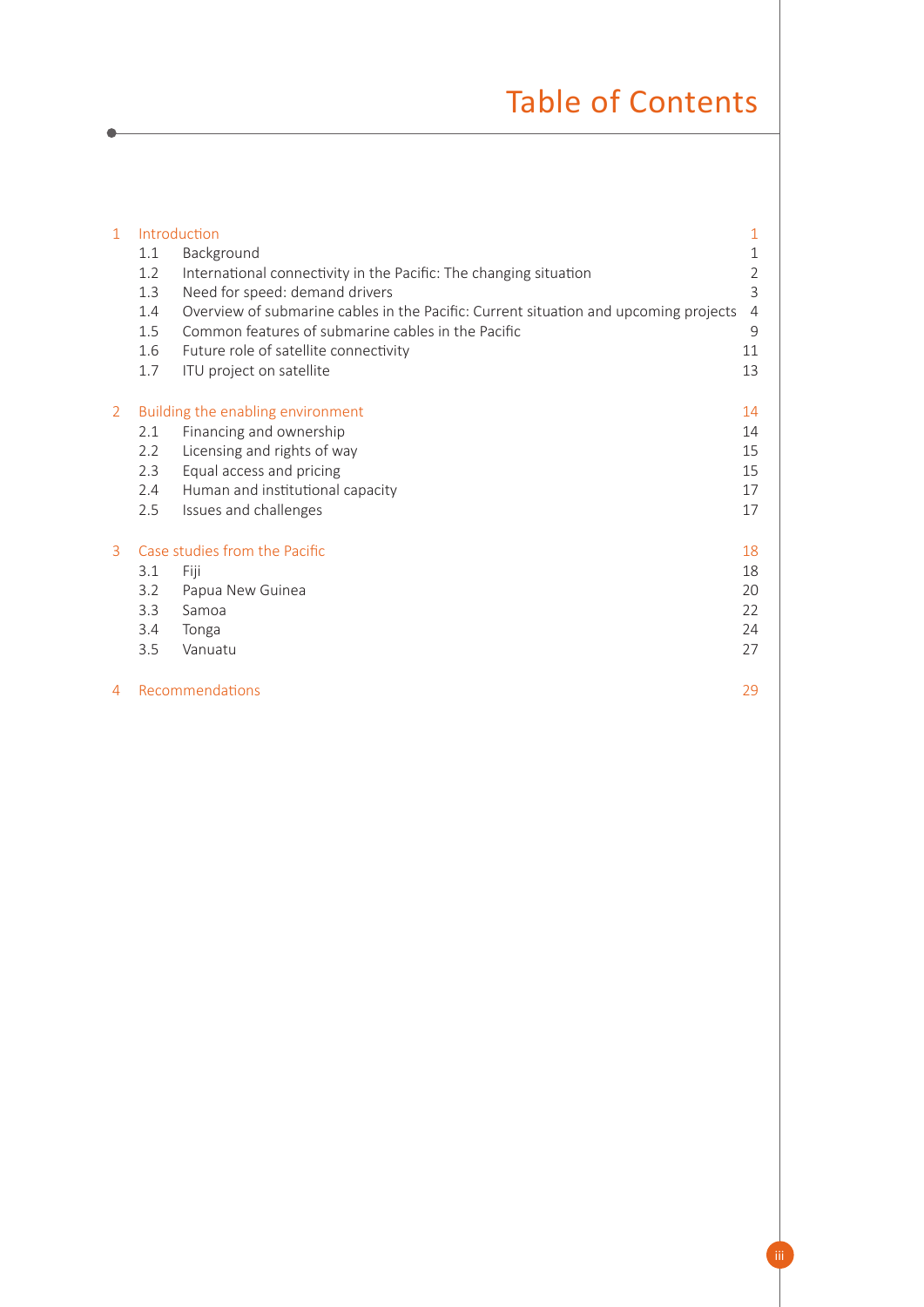## List of Tables, Figures and Boxes

#### **Tables**

| Table 1.1.1: WTDC-14 Asia-Pacific Regional Initiatives                                      | $\mathbf{1}$   |
|---------------------------------------------------------------------------------------------|----------------|
| Table 1.1.2: WTDC-17 Asia-Pacific Regional Initiatives                                      | $\overline{c}$ |
| Table 1.2.1: Number of international submarine cables connected to each Pacific island      | 3              |
| Table 1.3.1: Contracted international bandwidth in selected Pacific islands (Mbit/s)        | $\overline{a}$ |
| Table 1.4.1: International submarine cables currently serving Pacific islands               | 5              |
| Table 1.4.2: Proposed international submarine cables that will serve Pacific islands        | $\overline{7}$ |
| Table 1.4.3: Existing and planned national submarine cable systems                          | 8              |
| Table 1.5.1: Changes in wholesale demand for international connectivity following the       |                |
| commissioning the first international submarine cable                                       | 10             |
| Table 1.6.1: Geostationary satellites providing broadband connectivity to Pacific islands   | 12             |
| Table 1.7.1: KPIs and expected results of the Development of satellite communications       |                |
| capacity and emergency communications solutions for Small Islands Developing States of      |                |
| the Pacific project                                                                         | 14             |
| Table 2.3.1: Regulation of access to and pricing of submarine cable capacity in the Pacific |                |
| islands                                                                                     | 16             |
| Table 2.5.1: Common challenges for submarine cable projects in the Pacific islands          | 17             |
| Table 3.1.1: Price caps for IP transit via Fintel                                           | 19             |
| Table 3.1.2: Pricing of entry-level mobile broadband services as a proportion of GNI per    |                |
| capita per month                                                                            | 20             |
| Table 3.2.1: Pricing of entry-level mobile broadband services as a proportion of GNI per    |                |
| capita per month                                                                            | 22             |
| Table 3.3.1: Lease capacity pricing on the SAS cable                                        | 24             |
| Table 3.3.2: Pricing of entry-level mobile broadband services as a proportion of GNI per    |                |
| capita per month                                                                            | 24             |
| Table 3.4.1: Regulated lease capacity pricing                                               | 26             |
| Table 3.4.2: Pricing of entry-level mobile broadband services as a proportion of GNI per    |                |
| capita per month                                                                            | 26             |
| Table 3.5.1: Pricing of entry-level mobile broadband services as a proportion of GNI per    |                |
| capita per month                                                                            | 28             |
|                                                                                             |                |

### **Figures**

| Figure 1.4.1: Map of existing and selected proposed international and national submarine |    |
|------------------------------------------------------------------------------------------|----|
| cables                                                                                   | 9  |
| Figure 1.5.1: Cumulative rates of growth in wholesale demand for international           |    |
| connectivity following the commissioning the first international submarine cable         | 10 |
| Figure 1.6.1: World map of HTS supply (in Gbit/s) for 2015 and 2018                      | 12 |
| Figure 1.6.2: Impact of HTS technology development on cost per GHz                       | 13 |
| Figure 3.1.1: Map showing existing and planned cables                                    | 18 |
| Figure 3.2.1: Map showing existing and proposed cables                                   | 20 |
| Figure 3.3.1: Map showing existing and planned cables                                    | 22 |
| Figure 3.4.1: Map showing the existing cable                                             | 24 |
| Figure 3.5.1: Map showing the existing cable                                             | 27 |
|                                                                                          |    |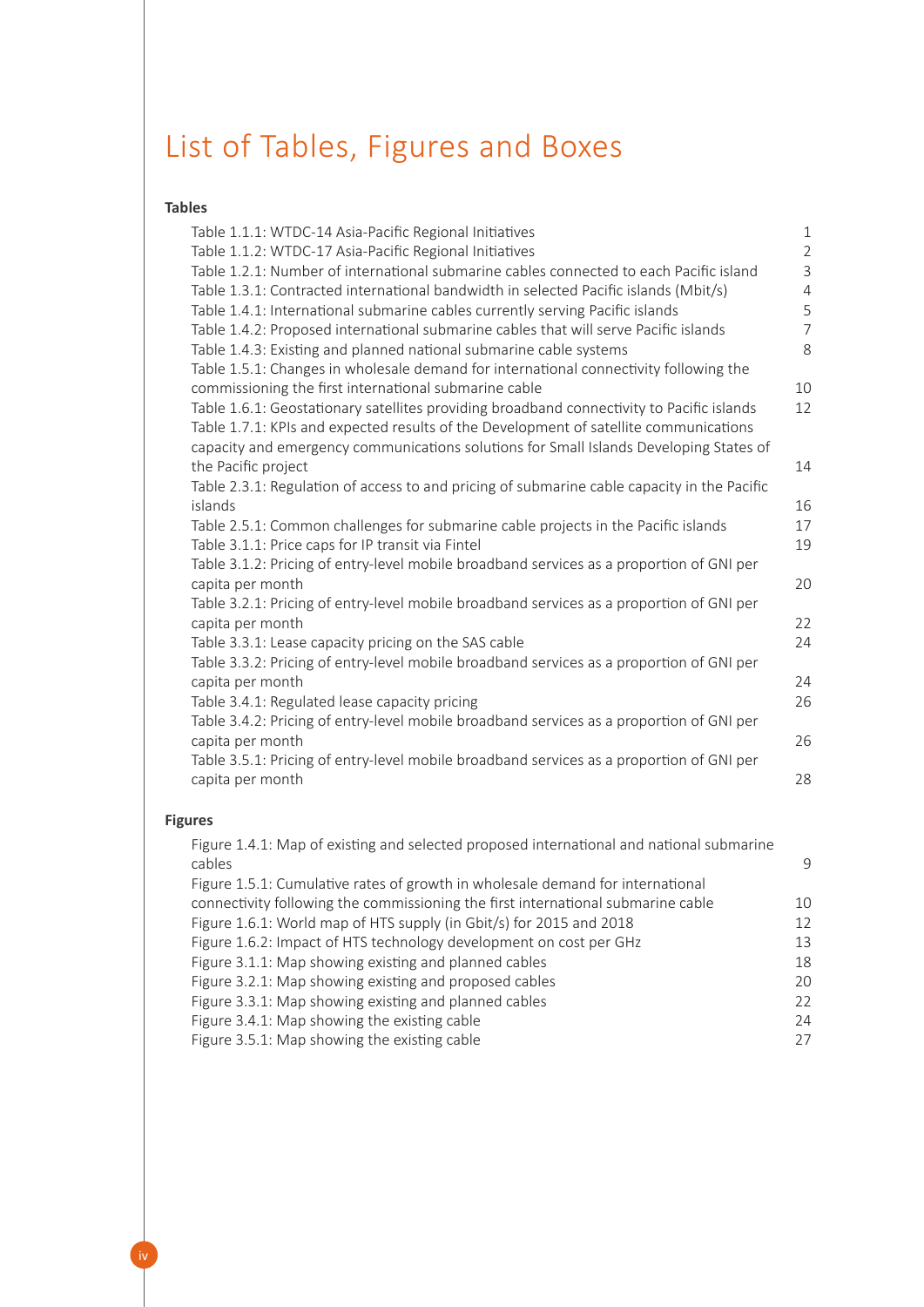### <span id="page-6-0"></span>1 Introduction

#### <span id="page-6-1"></span>1.1 Background

The World Conference on International Telecommunications (WCIT-12) identified that the international connectivity of small island developing states (SIDS) remains key to their economic development and creation of their own information society.<sup>1</sup> WCIT-12 instructed that further study be undertaken of the special situation of telecommunication/ICT services in SIDS, with particular consideration being given to the importance of access to international optical fibre networks at reasonable cost. It also undertook to assist SIDS with planning and guidance to promote regional and multilateral projects that will provide them with greater access to international optical fibre networks.

The World Telecommunication Development Conference (WTDC) 2014 gave particular emphasis to the need to improve ICT connectivity in the Pacific in the Asia-Pacific Regional Initiative 1 (see Table 1.1.1)

#### <span id="page-6-2"></span>Table 1.1.1: WTDC-14 Asia-Pacific Regional Initiatives

ASP RI 1: Addressing special needs of least developed countries, small island developing states, including Pacific island countries, and landlocked developing countries.

Objective: To provide special assistance to least developed countries (LDCs), small island developing states (SIDS), including Pacific island countries, and landlocked developing countries (LLDCs) in order to meet their priority ICT requirements.

*Expected results:*

- 1) Improved infrastructure and enhanced access to affordable ICT services.
- 2) Improved enabling environment to facilitate ICT development.
- 3) Appropriate national, sub-regional and regional frameworks for cybersecurity.
- 4) Enhanced skills of relevant human resources.
- 5) Addressing specific issues and challenges in the Pacific island countries.

ASP RI 3: Harnessing the benefits of new technologies.

Objective: To assist ITU Member States in utilizing new technologies and address human and technical capacity challenges related to issues such as those identified in the expected results, among others.

*Expected results:* 

1) (p) Assistance in the development of frameworks for new and emerging technical issues as well as for utilizing new technologies in, but not limited to, … Cable landing stations …

ASP RI 4: Development of broadband access and adoption of broadband

Objective: To assist Member States in the development of broadband access in urban and rural areas and to support system construction to resolve social issues leveraging the benefits of telecommunication/ICT applications.

*Expected results*

9) Studies and assistance on effective utilization and optimization of optical fibre cable networks, especially submarine cable network.

The need for universal broadband connectivity for the Asia-Pacific region was re-emphasized during WTDC-17 (Table 1.1.2). Access to international optical fibre networks at reasonable costs, including submarine cable capacity, is central to the realisation of universal broadband access policy goals especially in many Pacific island countries.

<sup>1</sup> International Telecommunication Union (2012), *Final Acts of the World Conference on International Telecommunications* (Dubai, 2012), available at www.itu.int/en/wcit-12/Documents/final-acts-wcit-12.pdf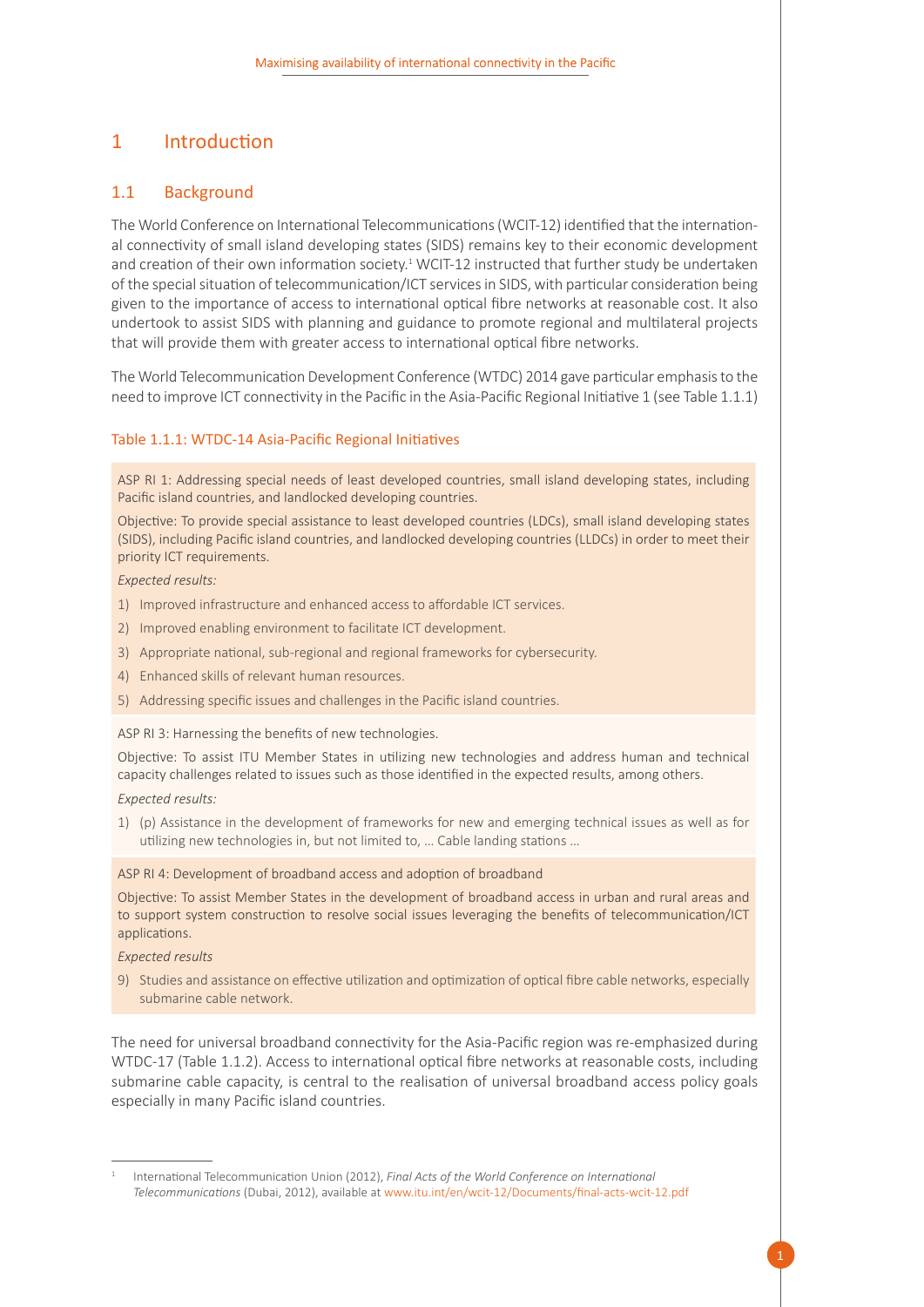#### <span id="page-7-1"></span>Table 1.1.2: WTDC-17 Asia-Pacific Regional Initiatives

ASP RI 1: Special consideration for least developed countries, small island developing states, including Pacific island countries, and landlocked developing countries.

Objective: To provide special assistance to least developed countries (LDCs), small island developing states (SIDS), including Pacific island countries, and landlocked developing countries (LLDCs) in order to meet their priority telecommunication/ICT requirements.

*Expected results:*

- 1) Development of policy and regulatory frameworks for broadband infrastructure, ICT applications and cybersecurity, taking into account the special needs of LDCs, SIDS and LLDCs, and strengthening of human capacity to address future policy and regulatory challenges.
- 2) Universal access to telecommunication/ICTs promoted in LDCs, SIDS, and LLDCs.
- 3) Assistance to LDCs, SIDS and LLDCs in adopting telecommunication/ICT applications in disaster management, relating to disaster prediction, preparedness, adaptation, monitoring, mitigation, response, rehabilitation and recovery of telecommunication/ICT networks based on their priority needs.
- 4) Assistance to LDCs, SIDS and LLDCs in their efforts to achieve internationally agreed goals, such as the 2030 Agenda for Sustainable Development, the Sendai Framework for Disaster Risk Reduction, the Istanbul Plan of Action for LDCs, the Samoa Pathway for SIDS and the Vienna Programme of Action for LLDCs.

In line with the expected results of these initiatives, ITU published in 2017 *Maximising availability of*  international connectivity in developing countries: Strategies to ensure global digital inclusion,<sup>2</sup> which among other things gave special consideration to the challenges faced by Pacific islands.

Together with the Pacific Islands Telecommunications Association (PITA), which had also expressed the need to support a study on connectivity, ITU conducted a workshop<sup>3</sup> *Enhancing access to submarine cables for Pacific island countries* with support from the Department of Communications and the Arts, Government of Australia, and the Department of Communications, Government of Fiji.

This report primarily draws on the discussions during the workshop and extends the global study by undertaking a stocktake of the existing and planned submarine cables connecting the Pacific islands and providing some illustrative case studies. It has been updated with information until March 2018.

This report is focused on the following Pacific islands: American Samoa, the Commonwealth of the Northern Mariana Islands, Cook Islands, the Federated States of Micronesia, Fiji, French Polynesia, Guam, Kiribati, Nauru, New Caledonia, Niue, Palau, Papua New Guinea, the Republic of the Marshall Islands, Samoa, Solomon Islands, Tokelau, Tonga, Tuvalu, Vanuatu, and Wallis and Futuna.

#### <span id="page-7-0"></span>1.2 International connectivity in the Pacific: The changing situation

International connectivity to the Pacific islands has improved significantly over the last decade. In 2007, only four Pacific islands were connected to an international submarine cable: CNMI, Guam, Fiji, and PNG. In the subsequent ten years another ten international cables were constructed, bringing fibre-optic connectivity for the first time to a further eight Pacific islands. This are a further ten international cables currently in various stages of development that would provide inaugural connections for the remaining seven Pacific Islands. If most of those proposals are carried through to fruition then all Pacific islands – at, least, the main island of each of the Pacific island countries – will have direct access to fibre-optic internet capacity. This is a remarkable turn of events in a relatively short period.

 This is a remarkable development since the first Trans-Pacific (telegraph) cable landed in Fiji in 1901. Since then the two analogue systems COMPAC constructed in 1961 and subsequently replaced by

www.itu.int/pub/D-PREF-BB.GDI\_01

<sup>3</sup> www.itu.int/en/ITU-D/Regional-Presence/AsiaPacific/Pages/Events/2017/Submarine%20Cable/submarine-cables-for -Pacific-Islands-Countries.aspx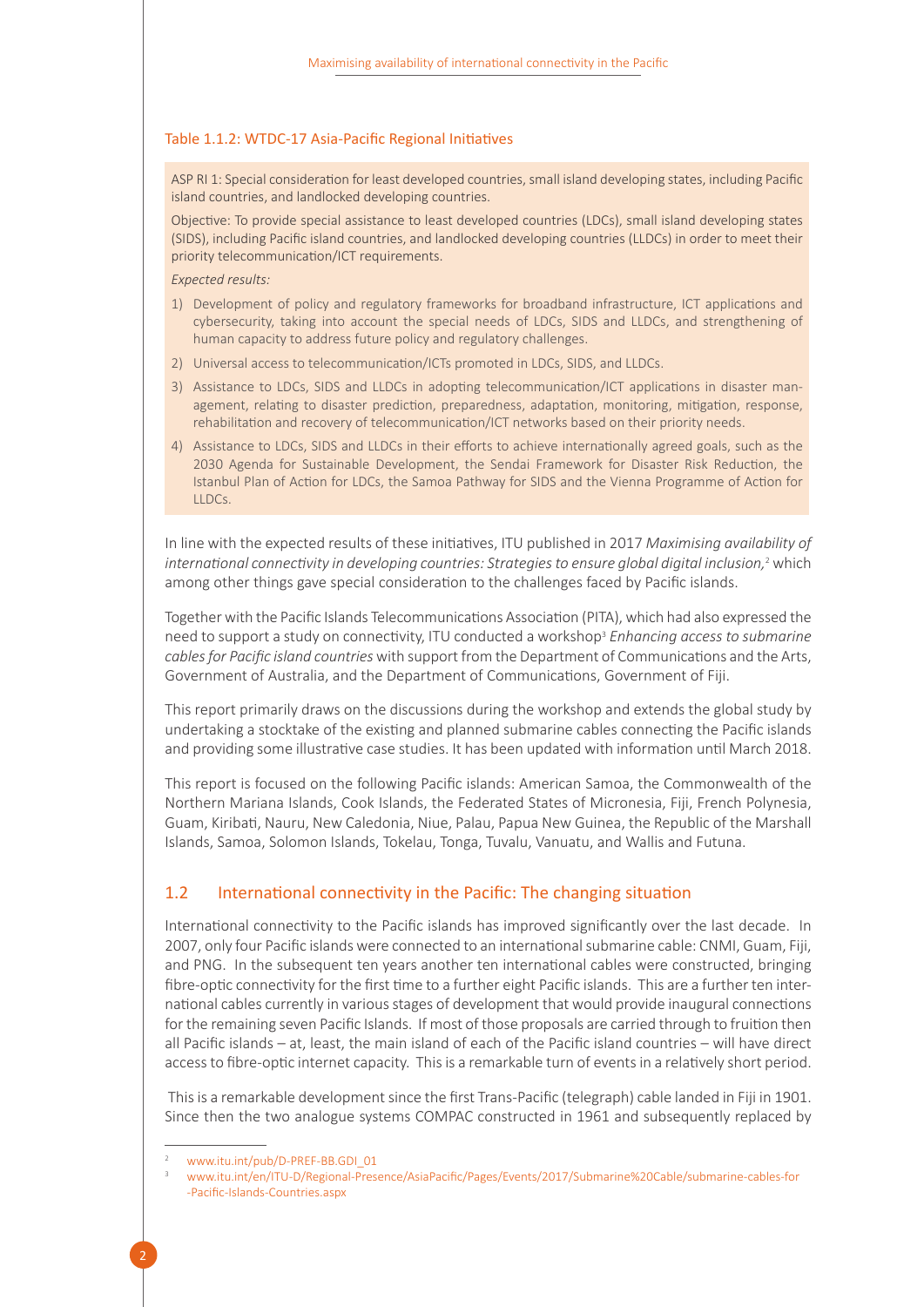ANZCAN in 1984 were full service cable systems interconnecting Australia, New Zealand, Norfolk Island, Fiji and Hawaii to Canada. ANZCAN was replaced by SOUTHERN CROSS in 2000 interconnecting Australia and New Zealand to the United States of America mainland through Fiji and Hawaii. APNG was an analogue coaxial copper cable connecting Australia with Papua New Guinea, which started operation in 1976 and has been replaced by the APNG-2 cable. The PPC-1 network<sup>4</sup> was another important step that connected Sydney (Australia) with Guam with branching unit to Madang (Papua New Guinea).

| <b>Pacific Islands</b>            | <b>Currently</b><br>active | <b>Proposed</b><br>additional <sup>#</sup> | <b>Pacific Islands</b> | <b>Currently</b><br>active | <b>Proposed</b><br>additional <sup>#</sup> |
|-----------------------------------|----------------------------|--------------------------------------------|------------------------|----------------------------|--------------------------------------------|
| American Samoa                    | $\overline{2}$             | $\mathbf{1}$                               | Palau                  | $\mathbf{1}$               | $\Omega$                                   |
| Northern Mariana<br>Islands       | $\overline{2}$             | $\mathcal{O}$                              | Papua New Guinea       | $\overline{2}$             | $2*$                                       |
| Cook Islands                      | $\Omega$                   | $\mathbf{1}$                               | Marshall Islands       | $\mathbf{1}$               | $\overline{O}$                             |
| Federated States of<br>Micronesia | $\overline{2}$             | 1                                          | Samoa                  | $\overline{2}$             | $\overline{2}$                             |
| Fiji                              | $\overline{4}$             | $\overline{2}$                             | Solomon Islands        | $\Omega$                   | $\overline{2}$                             |
| French Polynesia                  | $\mathbf{1}$               | $\mathbf{1}$                               | Tokelau                | $\Omega$                   | $\overline{2}$                             |
| Guam                              | 12                         | $\overline{2}$                             | Tonga                  | $\mathbf{1}$               | $\mathbf{1}$                               |
| Kiribati                          | $\mathcal{O}$              | $\overline{2}$                             | Tuvalu                 | $\Omega$                   | $\mathbf{1}$                               |
| <b>Nauru</b>                      | $\Omega$                   | $\mathbf{1}$                               | Vanuatu                | $\mathbf{1}$               | $\Omega$                                   |
| New Caledonia                     | $\mathbf{1}$               | $\mathbf{1}$                               | Wallis and Futuna      | $\mathbf{1}$               | $\Omega$                                   |
| <b>Niue</b>                       | $\Omega$                   | $\mathbf 1$                                |                        |                            |                                            |

#### <span id="page-8-1"></span>Table 1.2.1: Number of international submarine cables connected to each Pacific island

Source: ITU

\* As a replacement for an existing cable.

# Includes cables currently under construction and proposed/planned cables, including dormant branching units.

#### <span id="page-8-0"></span>1.3 Need for speed: demand drivers

The investment in submarine cables to the Pacific islands is being driven by the need to improve access to low cost, high bandwidth international connectivity. The geography of the region, the small scale of the island economies, and the high capital costs of submarine cables have meant that most Pacific islands have relied solely on geostationary satellites for Internet access. As a consequence international bandwidth has remained expensive and restricted (See Table 1.3.1). For example, prior to the landing of their first submarine cables, total contracted international capacity in Papua New Guinea was just 22 Mbit/s per month in 2006, and 80 Mbit/s per month in Tonga in 2013. (See Table 1.5.1)

Such limitations have kept retail broadband prices unduly high, deterred investment in mobile broadband infrastructure, and dampened ICT diffusion. This in turn compounds many of the longstanding economic challenges faced by Pacific islands generally, such as isolation and an increased risk of marginalisation, limited economic activity and economic integration, high transaction costs, limited skilled labour and high unemployment, and vulnerability to economic and environmental shocks.

www.pipenetworks.com/ppc1-network.php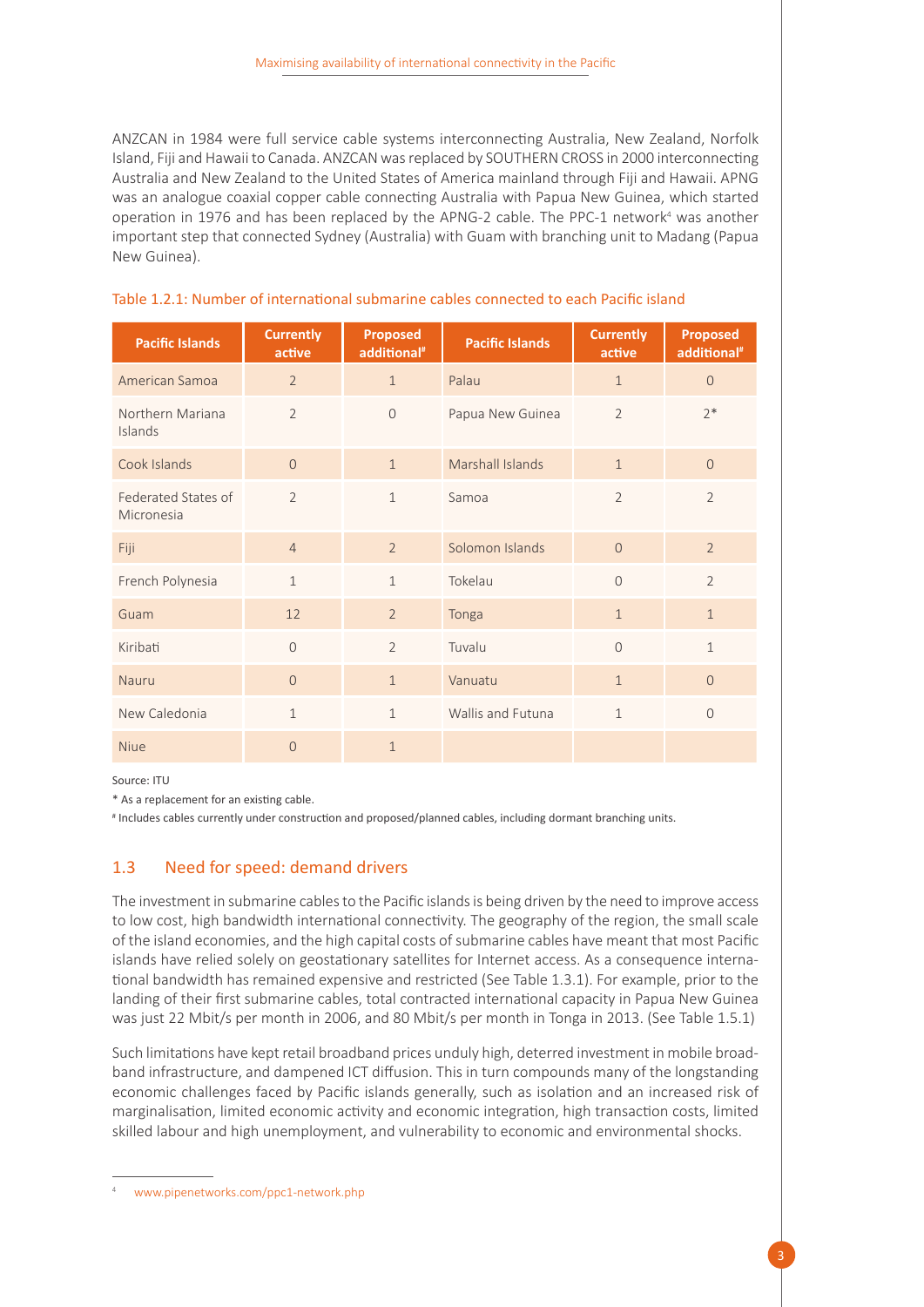The lack of affordable, good quality Internet access thus came to be identified as the principal constraint to further ICT diffusion and long term economic and social development more generally. This coincided with the recognition that greater integration of the island economies, both nationally and with the larger neighbouring economies, was essential to the sustainable development of the Pacific islands and overcoming the economic costs of distance. Towards these ends official development assistance, in particular from the World Bank and the Asian Development Bank, has in recent years been directed towards the construction of submarine cables to the Pacific islands and, once landed, economic reforms to ensure the potential economic benefits are realized.

| <b>Pacific Islands</b>            | <b>International</b><br>submarine cables |                           | <b>Satellite bandwidth</b><br>(duplex) |
|-----------------------------------|------------------------------------------|---------------------------|----------------------------------------|
|                                   | <b>Lit capacity</b>                      | <b>Committed capacity</b> |                                        |
| American Samoa                    | 1 0 0 0                                  | 700                       | 300                                    |
| Cook Islands                      |                                          |                           | 400                                    |
| Fiji                              |                                          | 20 000                    |                                        |
| Federated States of<br>Micronesia | 4 0 0 0                                  | 250                       |                                        |
| Kiribati                          |                                          |                           | 200                                    |
| Marshall Islands                  | 20 000                                   | 2 500                     |                                        |
| <b>Niue</b>                       |                                          |                           | 24                                     |
| Papua New Guinea                  | 10 000                                   | 1618                      | 200                                    |
| Samoa                             |                                          | 300                       | 200                                    |
| Solomon Islands                   |                                          |                           | 400                                    |
| Tokelau                           |                                          |                           | 32.5                                   |
| Tonga                             | 10 000                                   | 1 2 1 0                   |                                        |
| Tuvalu                            |                                          |                           | 95                                     |
| Vanuatu                           | 10 000                                   | 1618                      | 200                                    |

#### <span id="page-9-1"></span>Table 1.3.1: Contracted international bandwidth in selected Pacific islands (Mbit/s)

Source: Maui Sanford (Data current as of December 2017).

#### <span id="page-9-0"></span>1.4 Overview of submarine cables in the Pacific: Current situation and upcoming projects

Table 1.4.1 provides a summary of the 21 submarine cables currently connected to one or more Pacific islands. Six of these have been commissioned within the last five years.

Having established a first cable connection, a number of Pacific islands have turned their attention to the construction of a second or even third cable. Samoa wishes to establish itself as a regional cable hub – like Fiji is for the South Pacific region and Guam is in the North Pacific. In the cases of Papua New Guinea (with respect to APNG-2), Samoa and American Samoa, a second cable has proven necessary because their first cables were of particularly low capacity – around 1 Gbit/s – as they were recycled sections of an earlier generation of submarine cable. In the case of Northern Mariana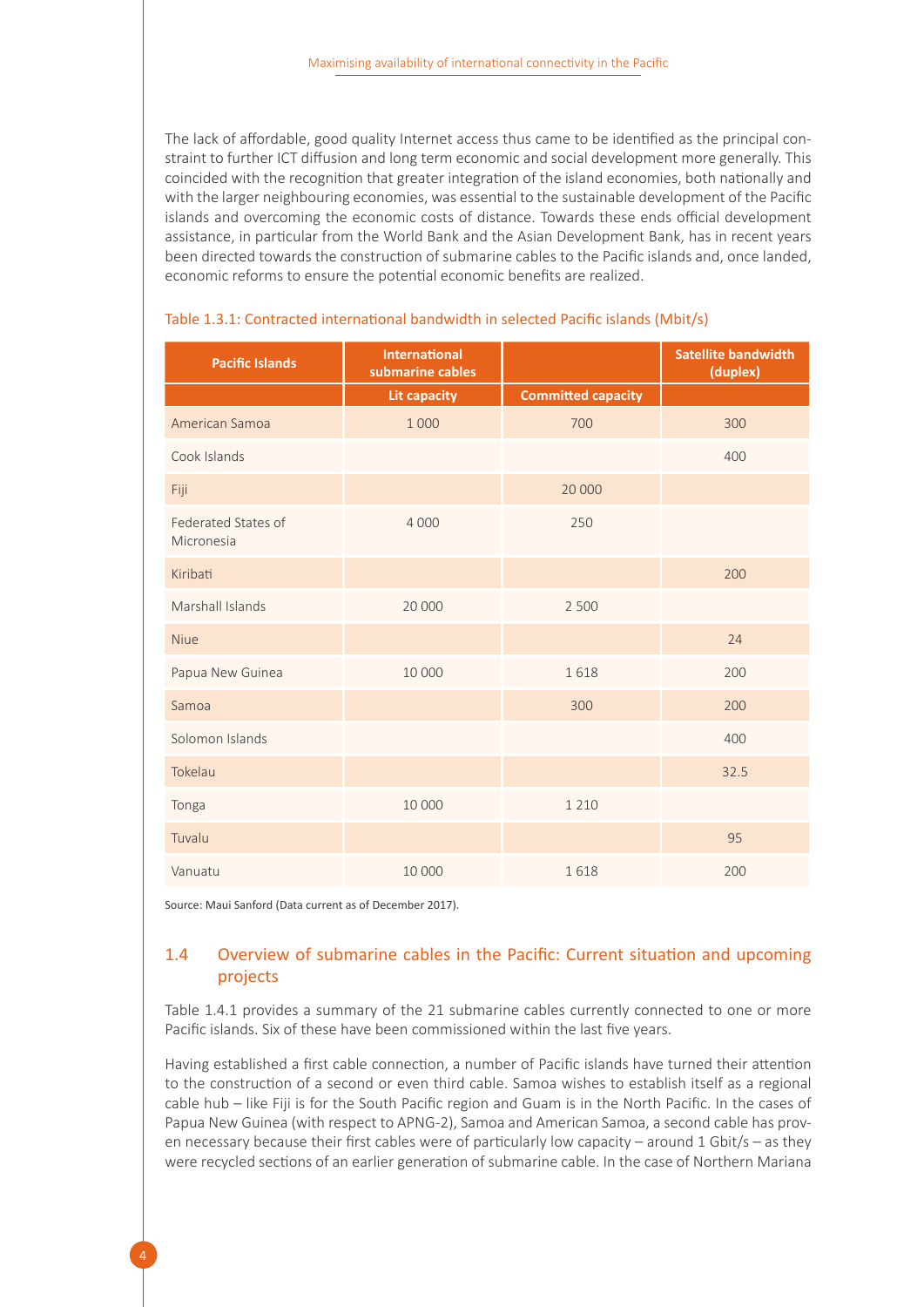Islands, a second cable system is sought to provide route diversity after having experienced the effects of disconnection due to cable breaks caused by typhoons in 2015 and 2016.

Further on, Table 1.4.2 summarizes nine planned cables that are proposed to include a landing in a Pacific island. These proposals are at different stages of development – some are currently under construction while some others are still very much at the planning stage. Five of those listed are proposed to use development assistance from the World Bank and Asian Development Bank. Some of the proposals – such as Tui-Samoa, Manatua, and the East Micronesian Cable – are examples of regional cooperation initiatives. If all of the proposed cables eventuate, every Pacific island will have a connection to at least one international submarine cable by around 2020. (Some of the proposals however, ultimately may not proceed or may do so with a revised route that does not include a landing in a Pacific island.)

International backhaul options continue to remain limited to either Fiji (which links to Australia and the United States) and Guam (which has three separate landing stations and links to many hubs, including Hong Kong (China), Japan, Philippines, and the United States). Although the ASH cable in American Samoa links to Hawaii, the cable is of insufficient capacity to be a backhaul option for other countries in the region. Two new cable projects – Hawaiki (RFS June 2018) and Southern Cross NEXT (RFS 2020) – have potential to improve direct onward international connectivity by extending branches to American Samoa, Fiji, Kiribati, and Tokelau.

| <b>Cable</b>                                     | <b>Route</b>                                                   | <b>Cable length</b><br>(km) | <b>Ready for</b><br>service | <b>Owners</b>                                                                                                                                                                                                                                         |
|--------------------------------------------------|----------------------------------------------------------------|-----------------------------|-----------------------------|-------------------------------------------------------------------------------------------------------------------------------------------------------------------------------------------------------------------------------------------------------|
| TPC-5 Cable<br>Network (TPC-5<br>CN)             | United States -<br>Guam - Japan                                | 22 5 6 0                    | Dec 1996                    | Consortium of 78 members<br>including AT&T (US), MCI<br>(US), KDD (JP), IDC (JP), DGT<br>(CN), BT (UK).                                                                                                                                               |
| Mariana - Guam<br>Cable                          | Northern Mariana<br>Islands - Guam                             |                             | 1997                        | IT&E (MP)                                                                                                                                                                                                                                             |
| $G$ uam $-$<br>Philippines Cable                 | Guam - Philippines                                             | 3 600                       | <b>March 1999</b>           | Kanematsu Corporation (JP),<br>KDD-SCS (JP), PLDT (PH)                                                                                                                                                                                                |
| China - United<br>States Cable<br>Network (CUCN) | United States - Japan<br>- China - Republic of<br>Korea - Guam | 30 000                      | Jan 2000                    | Consortium including AT&T<br>(US), China Telecom (CN),<br>Chungwa Telecom (CN, Hong<br>Kong Telecom (CN), KDD<br>(JP), Korea Telecom, MCI<br>(US), NTT, SBC (US), SingTel<br>(SG), Sprint (US), Telekom<br>Malaysia, Teleglobe (US),<br>Telstra (AU). |
| Southern Cross<br>Cable Network<br>(SCCN)        | United States - Fiji<br>- Australia - New<br>Zealand           | 30 500                      | Nov 2000                    | Spark (NZ)<br>Singtel Optus (AU)<br>Verizon (US)                                                                                                                                                                                                      |
| Australia - Japan<br>Cable (AJC)                 | Australia - Guam<br>$-$ Japan                                  | 12 700                      | Dec 2001                    | Softbank Telecom (JP)<br>Telstra (AU)<br>Verizon (US)<br><b>AT&amp;T (US)</b>                                                                                                                                                                         |

#### <span id="page-10-0"></span>Table 1.4.1: International submarine cables currently serving Pacific islands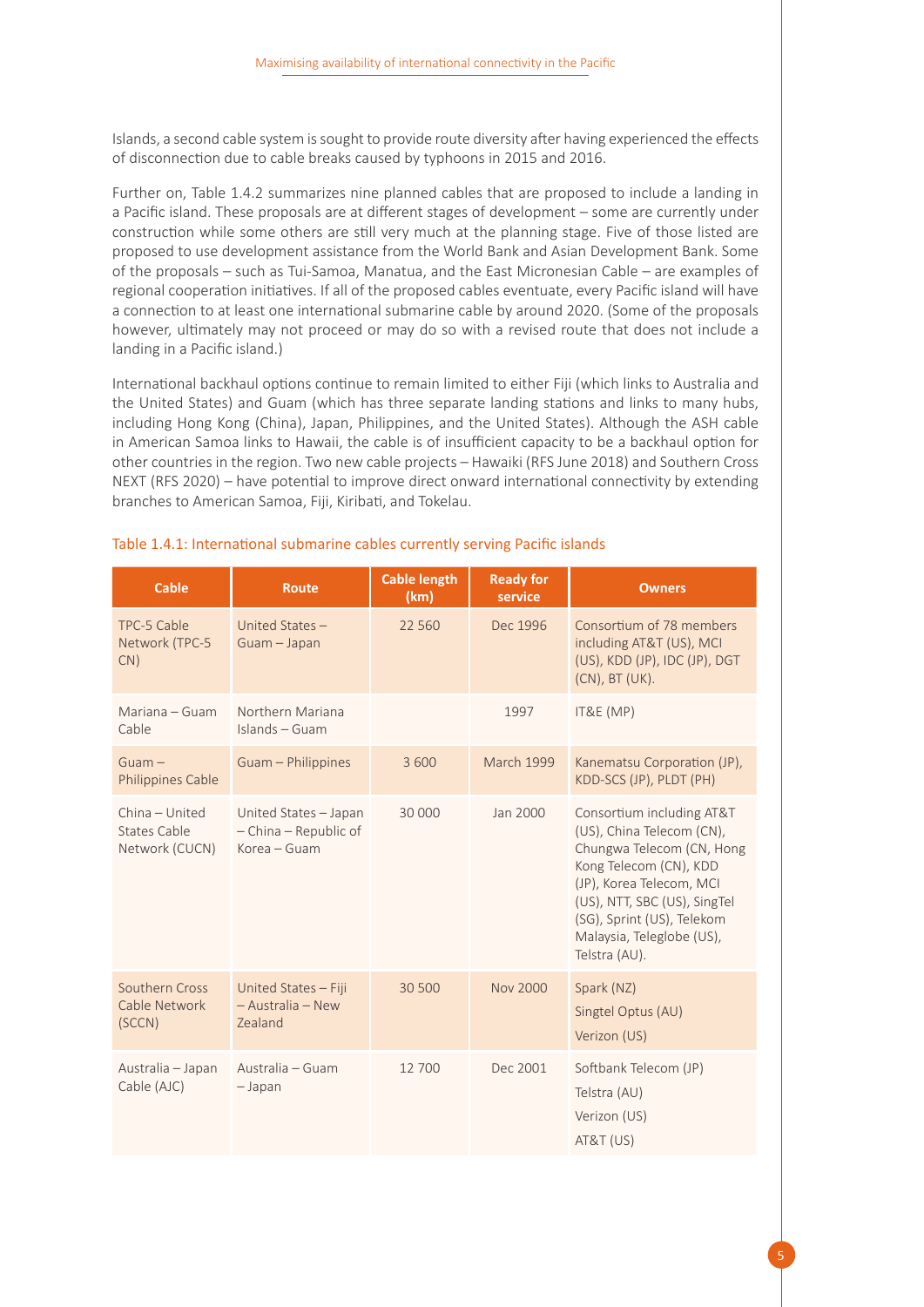| <b>Cable</b>                                  | <b>Route</b>                                                                                               | <b>Cable length</b><br>(km) | <b>Ready for</b><br>service | <b>Owners</b>                                                                                                                                                                                                                                                                                                                                      |
|-----------------------------------------------|------------------------------------------------------------------------------------------------------------|-----------------------------|-----------------------------|----------------------------------------------------------------------------------------------------------------------------------------------------------------------------------------------------------------------------------------------------------------------------------------------------------------------------------------------------|
| <b>Tata TGN-Pacific</b>                       | Guam - Japan -<br><b>United States</b>                                                                     | 22 300                      | Dec 2002                    | Tata (IN)                                                                                                                                                                                                                                                                                                                                          |
| APNG-2                                        | Papua New Guinea<br>– Australia                                                                            | 1800                        | 2006                        | Telikom (PG)<br>Telstra (AU)                                                                                                                                                                                                                                                                                                                       |
| Gondwana-1                                    | Australia - New<br>Caledonia                                                                               | 2 1 5 1                     | Sep 2008                    | OPT (NC)                                                                                                                                                                                                                                                                                                                                           |
| American Samoa<br>- Hawaii (ASH)              | United States-<br>American Samoa                                                                           | 4 2 5 0                     | May 2009                    | Government (AS)<br>Elandia (AS)                                                                                                                                                                                                                                                                                                                    |
| $Samoa -$<br>American Samoa<br>(SAS)          | Samoa – American<br>Samoa                                                                                  | 250                         | May 2009                    | Government (AS)<br>Elandia (AS)                                                                                                                                                                                                                                                                                                                    |
| PIPE Pacific Cable<br>$1(PPC-1)$              | Australia - Papua<br>New Guinea - Guam                                                                     | 7 1 8 5                     | Oct 2009                    | TPG (AU)                                                                                                                                                                                                                                                                                                                                           |
| Asia-America<br>Gateway (AAG)<br>Cable System | Singapore - Malaysia<br>Thailand - Brunei<br>- Viet Nam - China<br>- Philippines - Guam<br>- United States | 20 000                      | <b>Nov 2009</b>             | Consortium including<br>Telekom (MY), AT&T (US),<br>Starhub (SG), PLDT (PH), CAT<br>(TH), Airtel (Bharti), Telstra<br>(AU), Telkom Indonesia (ID),<br>BT (BI), Eastern Telecom<br>(PH), PT (ID), Spark (NZ),<br>Viettel (VN), Saigon Postel<br>Corporation (VN), Vietnam<br>Telecom International (VN),<br>BIG (BI), BayanTel (PH),<br>Ezecom (KH) |
| HANTRU-1                                      | Guam - Marshall<br>Islands - Federated<br><b>States of Micronesia</b>                                      | 2917                        | Mar 2010                    | Hannon Armstrong (FM)<br>FSMTC (FM)<br>MINTA (MH)                                                                                                                                                                                                                                                                                                  |
| Honotua                                       | United States-<br>French Polynesia                                                                         | 4 8 0 5                     | Sep 2010                    | OPT (PF)                                                                                                                                                                                                                                                                                                                                           |
| Tonga Cable                                   | Tonga - Fiji                                                                                               | 827                         | Aug 2013                    | Government (TO)<br>TCC (TO)<br>Digicel (TO)                                                                                                                                                                                                                                                                                                        |
| Guam - Okinawa<br>Kyusu Incheon<br>(GOKI)     | Japan - Guam                                                                                               | 4 2 4 4                     | Dec 2013                    | AT&T (US)                                                                                                                                                                                                                                                                                                                                          |
| Interchange<br>Cable Network 1<br>(ICN1)      | Vanuatu - Fiji                                                                                             | 1 2 3 8                     | Jan 2014                    | Interchange (VU)                                                                                                                                                                                                                                                                                                                                   |
| Atisa                                         | Guam - Northern<br>Mariana Islands                                                                         | 279                         | June 2017                   | Docomo Pacific (GU)                                                                                                                                                                                                                                                                                                                                |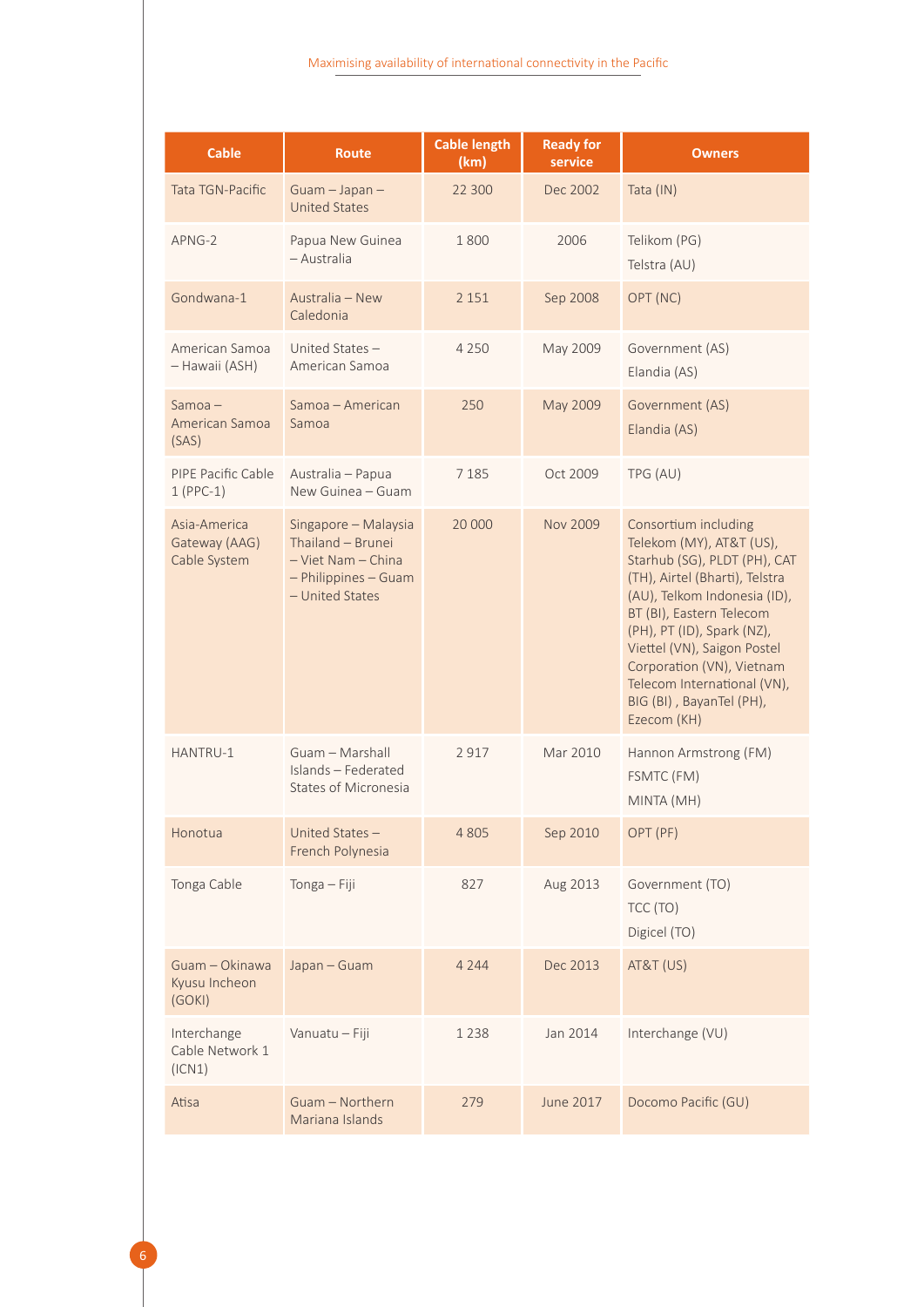| Cable     | <b>Route</b>                                                                                                         | <b>Cable length</b><br>(km) | <b>Ready for</b><br>service | <b>Owners</b>                                                                                                                           |
|-----------|----------------------------------------------------------------------------------------------------------------------|-----------------------------|-----------------------------|-----------------------------------------------------------------------------------------------------------------------------------------|
| SEA-US    | Indonesia $-$ Guam $-$<br>Philippines - United<br>States, with BUs to<br>Palau and Federated<br>States of Micronesia | 14 500                      | Aug 2017                    | RTI, Inc., Globe Telecom (US)<br>Hawaiian Telcom (US)<br>GTA TeleGuam (GU)<br>Telin (ID)<br>Balau Submarine Cable Co<br>(PW) FSMTC (FM) |
| Tui-Samoa | Samoa – Wallis and<br>Futuna – Fiji                                                                                  | 1 4 7 0                     | Feb 2018                    | Samoa Submarine Cable<br>Company (WS)                                                                                                   |

Sources: Telegeography, Submarinenetworks.com, Submarine Telecoms Forum.

#### <span id="page-12-0"></span>Table 1.4.2: Proposed international submarine cables that will serve Pacific islands

| <b>Cable</b>                                  | <b>Routing</b>                                                                                                                | <b>Cable length</b><br>(km) (approx.) | <b>Proposed RFS</b><br>date | <b>Owners</b>                                                                   |
|-----------------------------------------------|-------------------------------------------------------------------------------------------------------------------------------|---------------------------------------|-----------------------------|---------------------------------------------------------------------------------|
| Hawaiki                                       | Australia - New<br>Zealand - United<br>States with BUs to<br>American Samoa<br>and available to New<br>Caledonia, Fiji, Tonga | 10 200                                | June 2018                   | Hawaiki Cable Co (NZ)                                                           |
| Hong Kong-<br>Guam (HK-G)                     | Guam - China                                                                                                                  | 3 900                                 | 2019                        | RTI Connectivity (SG)                                                           |
| Japan - Guam -<br>Australia (JGA)             | Japan - Guam<br>- Australia                                                                                                   | 9500                                  | 2019                        | Consortium including<br>RTI Connectivity (SG)<br>AARNET (AU)<br>Google (US)     |
| Coral Sea Cable<br>System                     | Australia - Papua<br>New Guinea -<br>Solomon Islands                                                                          | 4500                                  | 2019                        | Government (AU)<br>Kumul Telikom Holdings (PG)<br>Solomon Islands Cable Co (SI) |
| East Micronesian<br>Cable                     | <b>Federated States of</b><br>Micronesia - Nauru<br>- Kiribati                                                                | >2000                                 | 2019                        | Government (FM)<br>Government (KI)<br>Government (NR)                           |
| Manatua                                       | Samoa - French<br>Polynesia - with BUs<br>to Cook Islands and<br><b>Niue</b>                                                  | >4500                                 | 2019                        | Government (CK)<br>Government (NU)<br>Government (WS)<br>OPT (PF)               |
| Southern Cross<br><b>NEXT</b>                 | Australia - United<br>States with BUs to<br>New Zealand, Fiji,<br>Kiribati, and Tokelau                                       | 12 500                                | 2020                        | Spark (NZ)<br>Singtel Optus (AU)<br>Verizon (US)                                |
| National<br>Submarine Fibre<br>Cable Network* | Papua New Guinea<br>- Indonesia                                                                                               | 5457                                  | 2019                        | Kumul Telikom Holdings (PG)                                                     |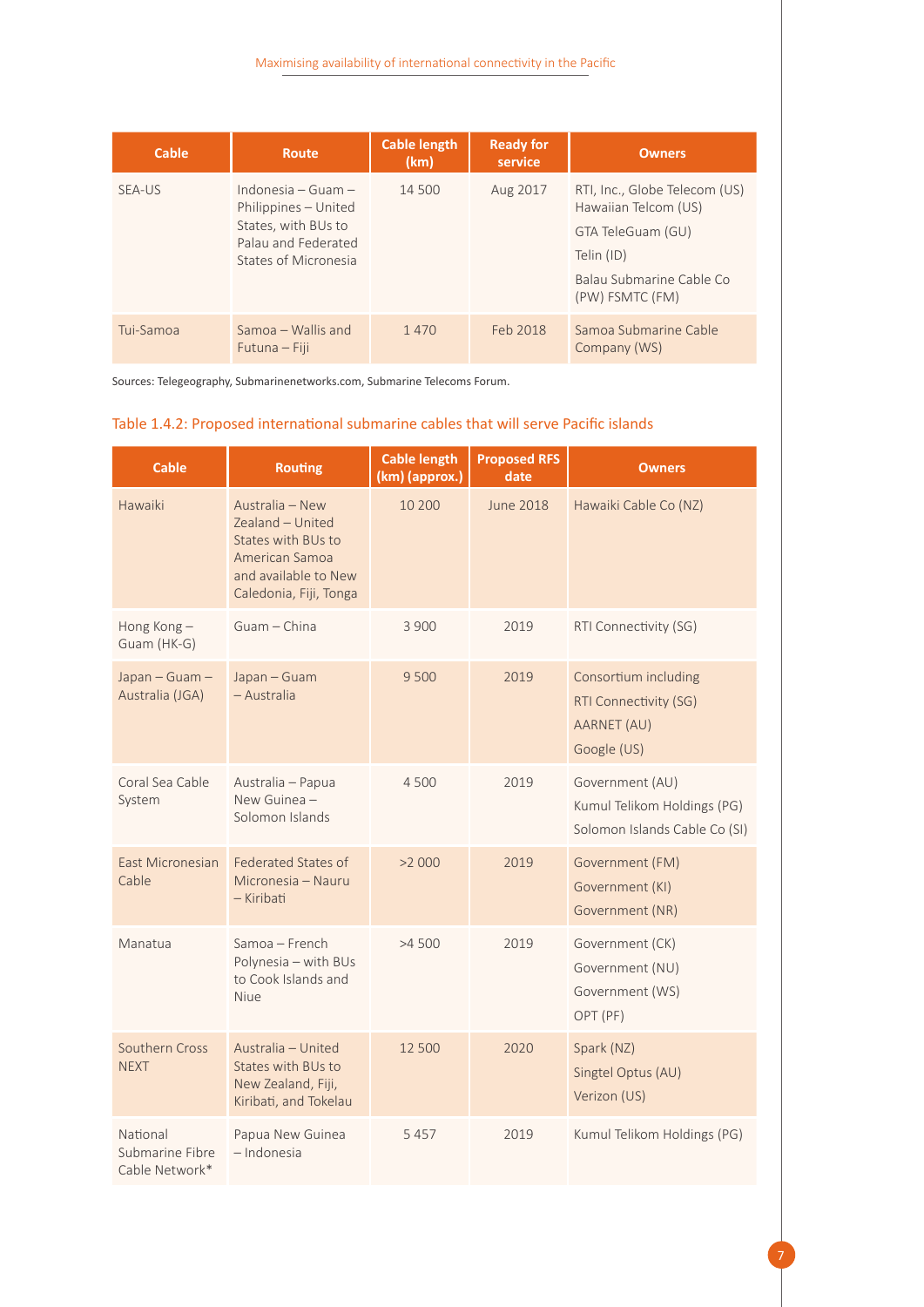

Maximising availability of international connectivity in the Pacific

Sources: Asian Development Bank, Submarinenetworks.com, Telegeography, World Bank. Current as of 31 March 2018. \* The proposed national festoon linking 14 population centres is to include an international link to Jayapura in Indonesia.

Many Pacific island states are actually archipelagoes. Even with a connection to an international submarine cable they may still remain dependent on satellite for domestic backhaul because the distances between islands are too great for microwave links.<sup>5</sup> Accordingly many Pacific islands are turning their attention to addressing their national connectivity needs through the deployment of inter-island submarine cable links, often in tandem with an international deployment. Table 1.4.3 summarizes these current proposals together with existing systems.

| <b>Country</b>                           | <b>Islands being connected</b>                                                                                            | <b>Cable length</b><br>(km) | <b>RFS Date</b>              |
|------------------------------------------|---------------------------------------------------------------------------------------------------------------------------|-----------------------------|------------------------------|
| Cook Islands*                            | Rarotonga - Aitutaki                                                                                                      | 264                         | 2019                         |
| Northern Mariana<br>Islands <sup>*</sup> | Saipan - Tinian - Rota                                                                                                    | 281                         | June 2017                    |
| <b>Federated States of</b><br>Micronesia | Pohnpei - Yap*<br>Chuuk - Pohnpei<br>Pohnpei - Kosrae                                                                     | 2 2 3 6<br>741<br>550       | 2018                         |
| Fiji*                                    | Suva - Savusavu                                                                                                           | 95                          | Dec 2017                     |
| French Polynesia*                        | Tahiti - Moorea - Huahune - Rajatea -<br><b>Bora Bora</b>                                                                 |                             | 2010                         |
| French Polynesia                         | Tahiti - Rangiroa - Manihi - Takaroa -<br>Kaukura - Arutua - Fakarava archipelago<br>- Makemo - Hao - Hiva Oa - Nuku Hiva | 2 500                       | 2019                         |
| New Caledonia                            | Grand Terre - Mouli - Lifou                                                                                               | >200                        | 2008                         |
| Palau                                    | Babeldaob (festoon) - Koror - Peleliu                                                                                     | 183                         | 1996                         |
| Papua New Guinea                         | Festoon linking 14 population centres <sup>#</sup>                                                                        | 5 4 5 7                     | 2019                         |
| Marshall Islands *                       | Majuro - Kwajalein                                                                                                        | >470                        | 2010                         |
| Samoa*                                   | Apia - Savaii                                                                                                             | 76                          | Dec 2017                     |
| Solomon Islands*                         | Honiara - Auki - Noro                                                                                                     | 333                         | 2019                         |
| Tokelau*                                 | Atafu - Nukunonu - Fakaofu                                                                                                | 165                         | Proposal only                |
| Tonga                                    | Tongatapu - Ha'apai - Vava'u                                                                                              | 310                         | 2018                         |
| Vanuatu*                                 | Efate - Espiritu Santo<br>Espiritu Santo - Malo                                                                           | >250<br>$>40$               | Dec 2019<br>Dec 2019 (trial) |

#### <span id="page-13-0"></span>Table 1.4.3: Existing and planned national submarine cable systems

In 2016, Digicel installed a 189 km microwave link between two Tonga islands. This is understood to be the longest microwave link in a mobile telecommunication network established to date.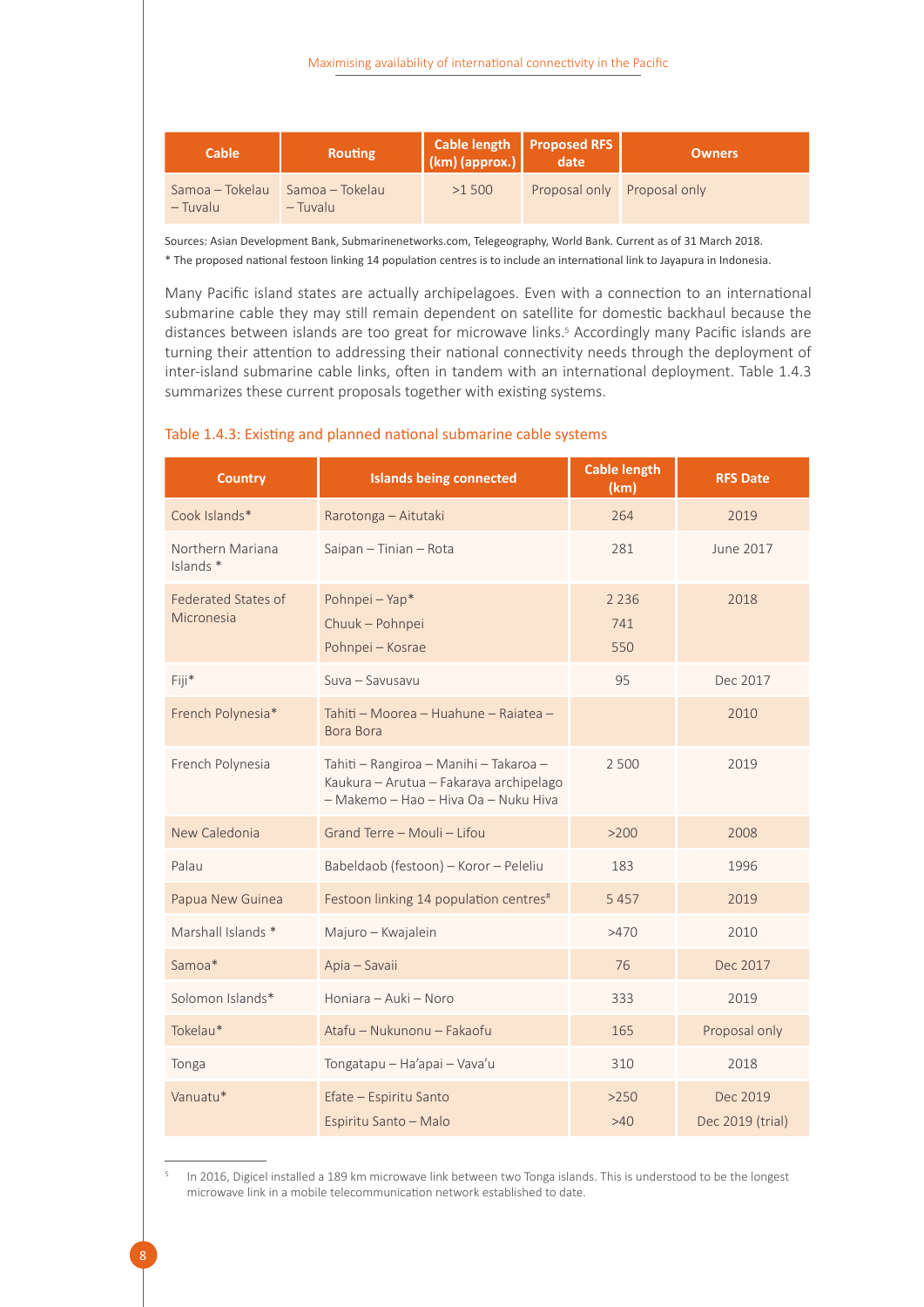| <b>Country</b>     | Islands being connected | <b>Cable length</b><br>(km) | <b>RFS Date</b> |
|--------------------|-------------------------|-----------------------------|-----------------|
| Wallis and Futuna* | Wallis - Futuna         | 260                         | Dec 2017        |

Source: Operator websites. Current as of 31 March 2018.

\* In tandem with the construction of an international submarine cable.

# Will also include an international link to Jayapura, Indonesia.

Figure 1.4.1 shows existing and selected proposed submarine cables in the Pacific islands region. It includes both international and national cables and provides an indication of the potential reach of submarine cables into the region by 2020. The ITU Interactive Terrestrial Maps has been developed in collaboration with UNESCAP and ECOSOC. The submarine cable maps are from Telegeography.

<span id="page-14-1"></span>Figure 1.4.1: Map of existing and selected proposed international and national submarine cables



Source: ITU (https://www.itu.int/en/ITU-D/Technology/Pages/InteractiveTransmissionMaps.aspx)

#### <span id="page-14-0"></span>1.5 Common features of submarine cables in the Pacific

The extension of submarine cables to the Pacific islands leads to substantial reductions in the price of international connectivity and significant increases in international bandwidth. However, there are limits. Pricing gets reduced from thousands of dollars per Mbit/s (via satellite) to something in the hundreds of dollars per Mbit/s (via cable), but achieving unit pricing in the tens of dollars as exists in more developed economies is rare. Prior to the commissioning of the cable in Tonga in 2013, the wholesale price was around USD 3 800<sup>6</sup> per Mbit/s per month and total international bandwidth purchases were just 65 Mbit/s. By May 2016, the average price had reduced to around USD 250 per Mbit/s per month and total bandwidth had increased to 710 Mbit/s. (Subsequent regulatory intervention lowered prices further so that by July 2017 the average price was around USD 150 per Mbit/s per month and total bandwidth was 1 000 Mbit/s.)

The price reductions enabled by a submarine cable see wholesale demand for international bandwidth grow significantly and consistently. Typically demand has increased by about 1 000 per cent on the pre-cable volumes within three years of the commissioning of the cable. (See Figure 1.5.1) However, in absolute terms the total deployed bandwidth still tends to remain low, both relative to the amount that is available and to broader international standards (Table 1.5.1).

<sup>6</sup> Asian Development Bank, *Pacific Economic Monitor*, December 2016, p.27.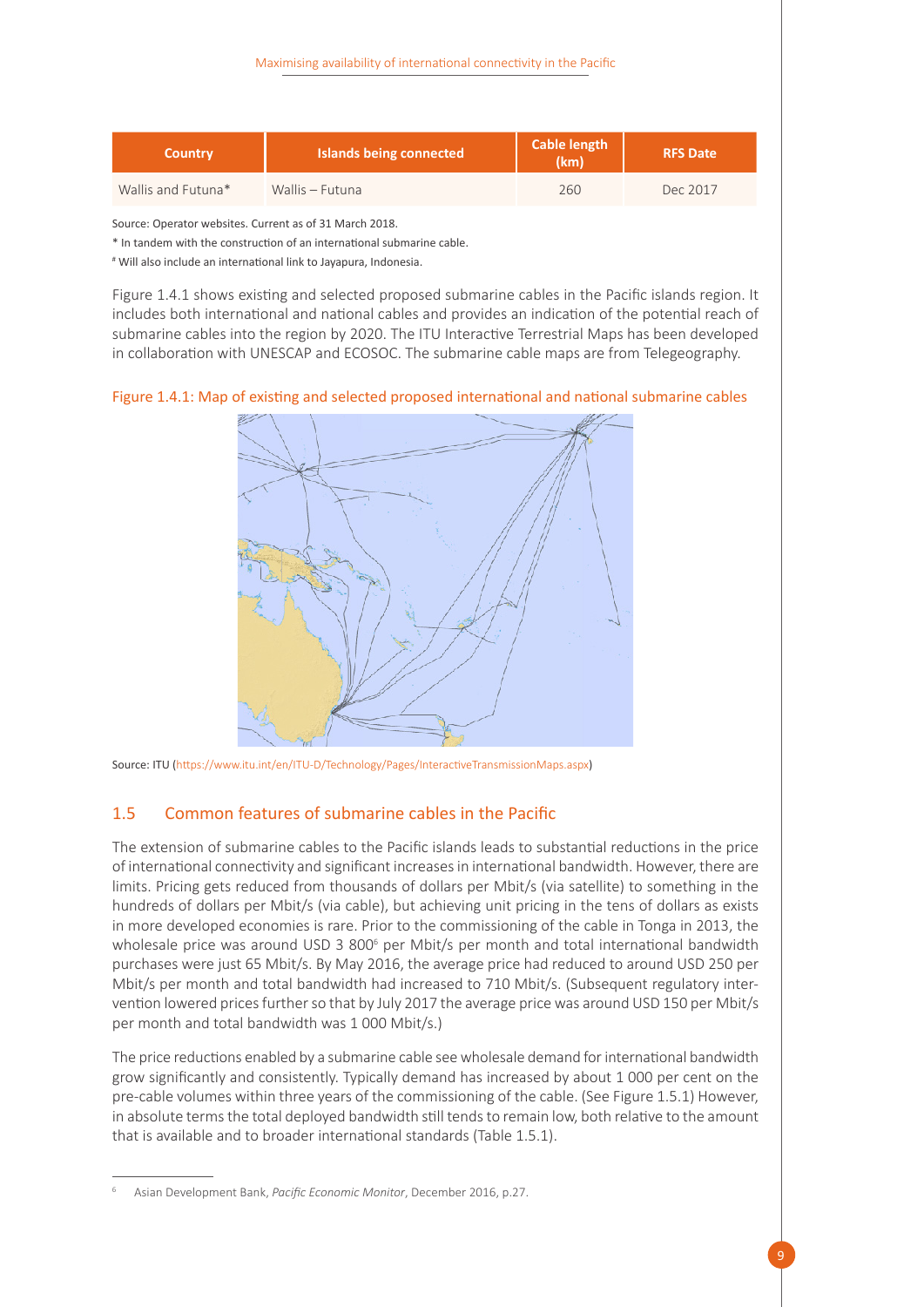The exceptions both in terms of price and utilisation are Guam and its near neighbour, Northern Mariana Islands; and the French overseas territories of New Caledonia and French Polynesia. These four countries have each had access to an international submarine cable for around ten years, have domestic inter-island submarine cable links (with the exception of Guam which comprises a single island), and enjoy among the highest rates of GDP per capita in the region.

<span id="page-15-1"></span>



-APNG 2 - 0-ASH - 4-SAS - 0-Honotua - x-Gondwana - D-Tonga

Source: Hibbard Consulting.

<span id="page-15-0"></span>Table 1.5.1: Changes in wholesale demand for international connectivity following the commissioning the first international submarine cable

| <b>Pacific Islands</b> | Cable            | Wholesale demand for<br>international connectivity<br>(Mbit/s per month) |                          |                                 |
|------------------------|------------------|--------------------------------------------------------------------------|--------------------------|---------------------------------|
|                        |                  | <b>Prior to commissioning</b>                                            | As of $RFS +$<br>1 month | As of 2017<br>(years since RFS) |
| Papua New Guinea       | APNG-2           | 22                                                                       | $45*$                    | $700*(11)$                      |
| New Caledonia          | Gondwana         | 150                                                                      | 450                      | 16000(9)                        |
| American Samoa         | <b>ASH</b>       | 35                                                                       | 90                       | 850(9)                          |
| Samoa                  | SAS-ASH          | 15                                                                       | 45                       | 250(9)                          |
| French Polynesia       | Honotua          | 600                                                                      | 1500                     | 16000(7)                        |
| Tonga                  | Tonga Cable      | 80                                                                       | 310                      | 1000(4)                         |
| Vanuatu                | ICN <sub>1</sub> | 150                                                                      | 450                      | 1250(4)                         |

Source: Hibbard Consulting.

\* On the APNG-2 cable only.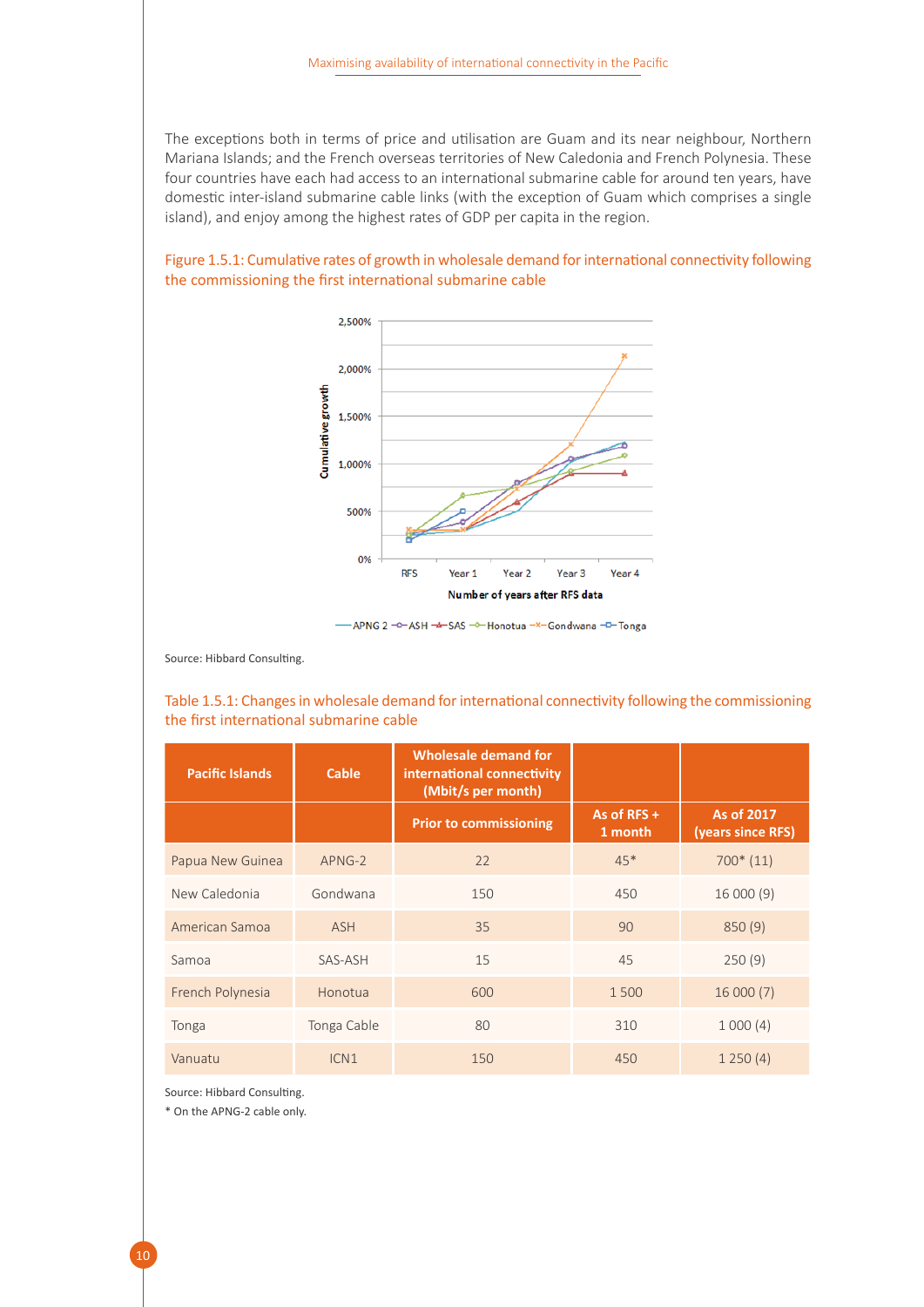All submarine cables in the Pacific islands share some common characteristics that make the financial feasibility of cable projects in the region particularly challenging and tend to necessitate development aid and assistance, potentially on an ongoing basis. Pacific island cables tend to:

- involve very long cable lengths, which adds to the costs of construction and repair contingency costs;
- have few buyers of capacity as a result of the small size of national telecommunication markets, which can make it difficult to cover operating expenditure;
- have very low utilisation, which keeps unit costs and pricing high and in turn dampens utilisation;
- face difficulty sourcing and retaining skilled labour, which encourages outsourcing of operations.

These characteristics are a consequence of the general economic challenges faced by all small island developing states.

#### <span id="page-16-0"></span>1.6 Future role of satellite connectivity

The Pacific islands have long been dependent on satellites as their only source of international connectivity. For many of them this will remain the case for some time. Fortunately the availability of transponder capacity in the region has increased significantly in recent years, with further supply due to be commissioned in 2018-19, which has seen some price reductions (see Table 1.6.1 below). Although there is potential for cost-sharing arrangements to be established between different Pacific islands through dynamic spectrum assignment – which split transponder paths with beams to cover islands in different geographic location – such opportunities have not been well exploited to date.

Submarine cables remain the preferred technology for their technical superiority in terms of bandwidth and latency, and their operating cost effectiveness. Satellite signals are also prone to interference from climatic conditions of the tropical Pacific islands. Nonetheless satellite communications will likely continue to play a major role in the national and international connectivity of many Pacific islands. Papua New Guinea, for example, continues to rely heavily on satellite services for multipoint broadband requirements for private VSAT network and mobile networks coverage expansion, as do French Polynesia, Fiji and the Federated States of Micronesia. Satellite capacity will also continue to have an important role to play in providing redundancy for submarine cables and inter-island connectivity, particularly as many Pacific islands will only ever have one connection to an international submarine cable. Satellite will likely also remain the only means of providing domestic and/ or international connectivity for some remote islands. By way of example, in the Federated States of Micronesia access to public telephony services are provided in some outer islands via village phones that use Iridium satellites.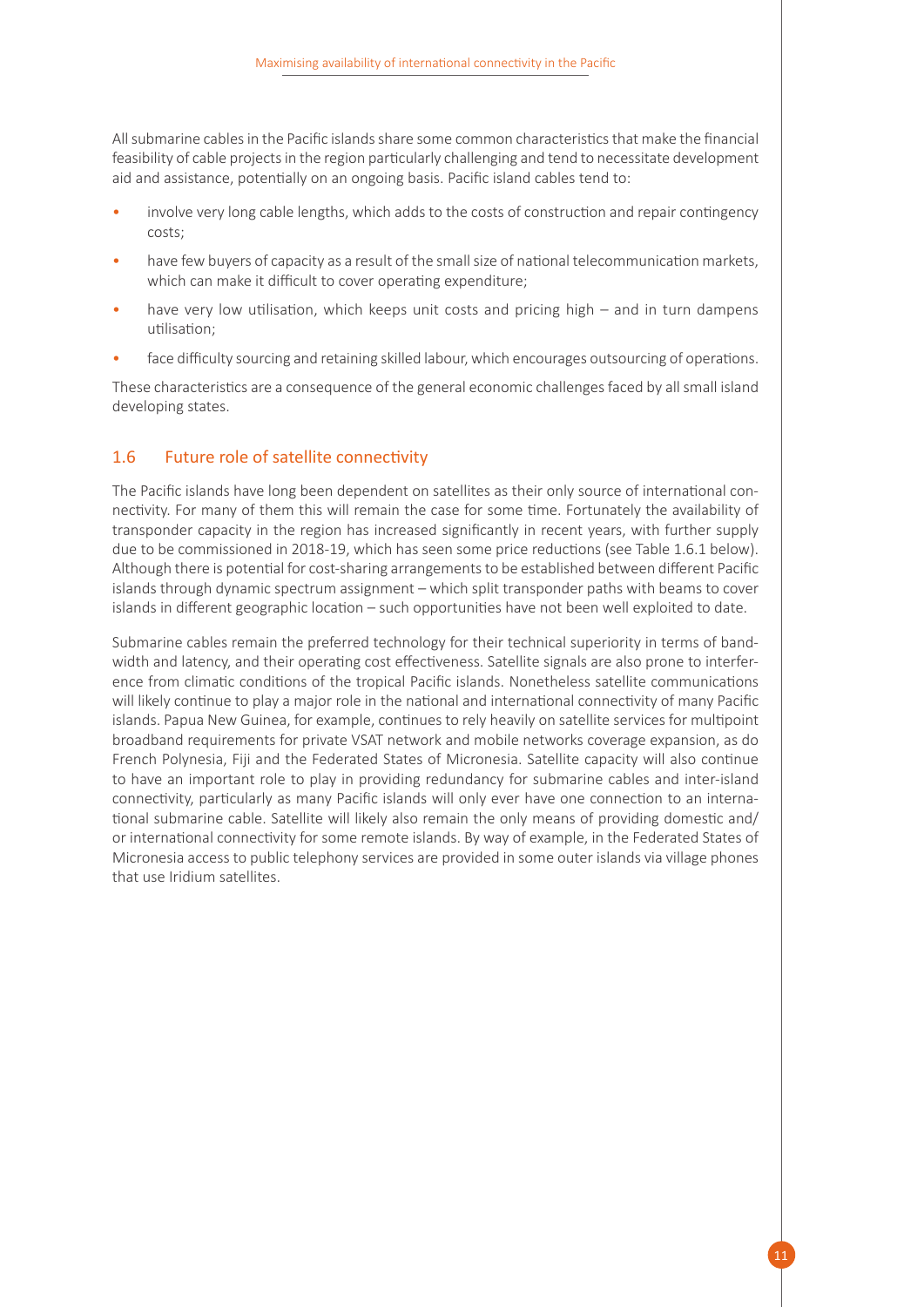

#### <span id="page-17-1"></span>Figure 1.6.1: World map of HTS supply (in Gbit/s) for 2015 and 2018

Source: Euroconsult, HTS – Vertical Market Analysis & Forecasts (2016).

Another recent application of resilience was seen in Cook Islands when, during a disaster (fire) the mobile core of Cook Islands was destroyed. The satellite connectivity from Samoa greatly helped in mitigating the impact on services. With the rise of applications and enhanced opportunity to share services across islands, the role of resilience and universal access will be even higher.

| <b>Operator</b><br>(Satellite)        | Launch<br>date                     | <b>Position</b> | <b>Transponder capacity</b>                                      | <b>Pacific Islands with</b><br>contracted capacity or<br>interest |
|---------------------------------------|------------------------------------|-----------------|------------------------------------------------------------------|-------------------------------------------------------------------|
| <b>SKY Perfect ISAT</b><br>(JCSat 2B) | May 2016                           | 154°E           | 26 C-band and 18-Ku-band<br>transponders. Will replace JCSat 2A. |                                                                   |
| ABS<br>$(ABS-6)$                      | Sep 1999                           | 159° E          | 28 C-band and 16 Ku-band<br>transponders                         | Kiribati, Samoa, Tuvalu                                           |
| Intelsat<br>(Intelsat 19)             | May 2012                           | $166°$ E        | 24 C-Band and 34 Ku-Band<br>transponders                         | Fiji, Federated States<br>of Micronesia,<br>New Caledonia         |
| Eutelsat 172B                         | June 2017                          | $172°$ F        | 14C-band & 36 KU HTS<br>transponders                             | Fiji                                                              |
| <b>SES</b><br>$(NSS-9)$               | Feb 2009                           | $177^\circ$ W   | 44 C-band transponders                                           | Fiji, Papua New<br>Guinea, Solomon<br>Islands                     |
| Intelsat IS 18                        | 6 Oct 2011                         | $180^\circ$ E   | 24C-band & 12 KU transponders                                    | French Polynesia                                                  |
| ICSat 18<br>(Kacific-1)               | Planned<br>(launching<br>Dec 2019) |                 | Ku and Ka-band HTS (56 narrow<br>beams)                          | Tuvalu, Vanuatu                                                   |

#### <span id="page-17-0"></span>Table 1.6.1: Geostationary satellites providing broadband connectivity to Pacific islands

Sources: Operator websites, Satbeams SPRL.

The new high throughput satellite (HTS) technology, which use multi-spot beams and frequency reuse to achieve greater throughput from a given orbital location, has the potential to substantially increase the available capacity in the region. Eutelsat has been serving the Pacific with its new HTS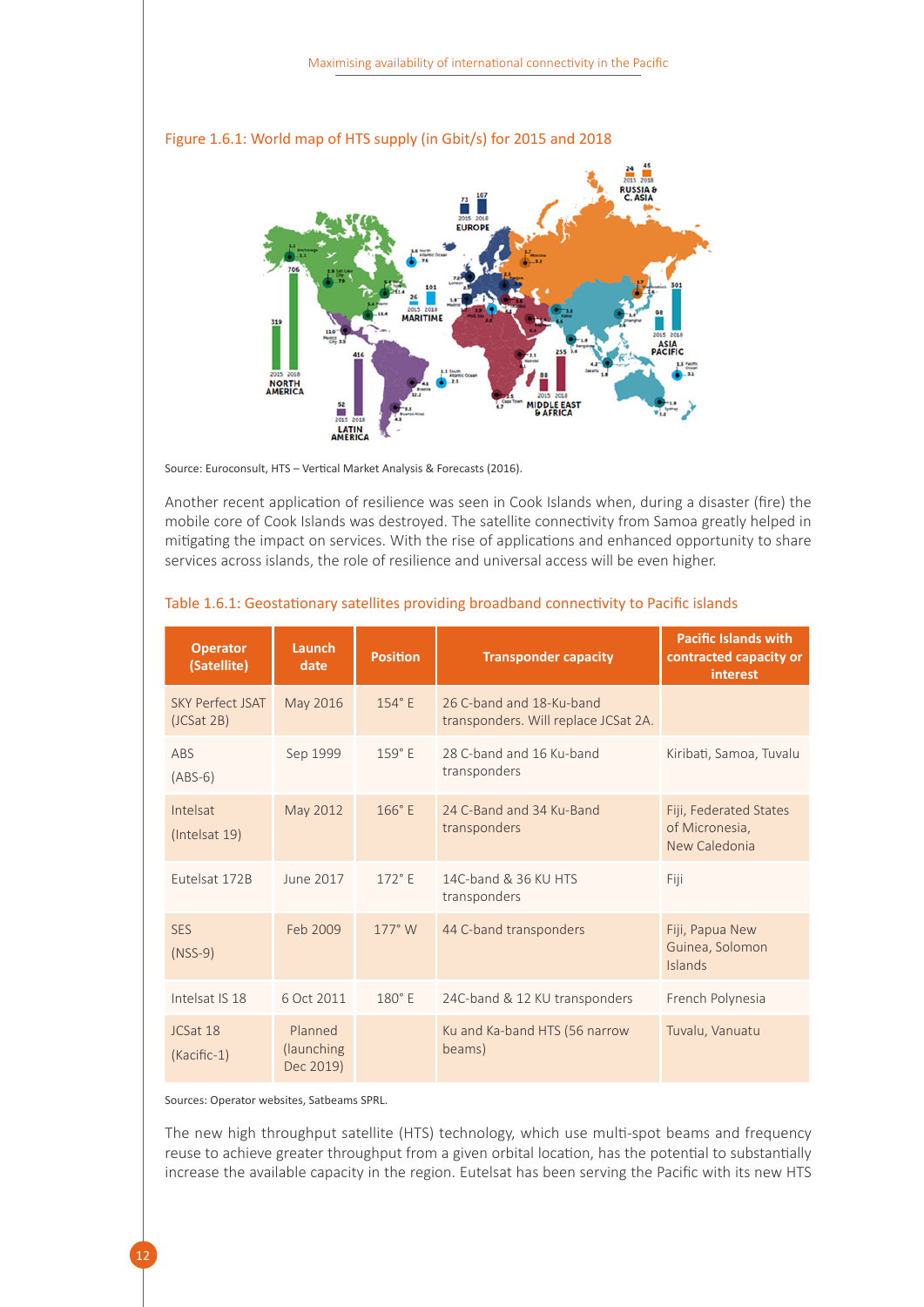172B satellite since November 2017, with its first major customer being the Fiji Government. And Intelsat will launch its new EPIC HTS Satellite over the Pacific by 2019. Kacific Broadband Satellites is planning to deploy a HTS in a geostationary orbit to provide broadband access direct-to-buildings using concentrated beams in the Ka-band with a footprint that will cover the Pacific islands and also New Zealand, Indonesia and the Philippines. Forecasts suggest that HTS capacity will grow from >700 Gbit/s in 2015 to around 3 000 Gbit/s in 2020, while capacity will grow beyond expected demand by 2020<sup>7</sup>. According to Broadband Commission Working Group on Technologies in Space and the Upper-Atmosphere, Identifying the potential of new communications technologies for sustainable development, "By 2020-2025 there will be over 100 HTS systems in orbit delivering terabytes of connectivity across the world using the Ku- and Ka- bands, reducing unit bandwidth costs and bringing satellite services to parity with terrestrial solutions".



<span id="page-18-1"></span>

Source: Broadband Commission Working Group on Technologies in Space and the Upper-Atmosphere, Identifying the potential of new communications technologies for sustainable development, September 2017.

Medium earth orbit (MEO) satellite connectivity is also becoming particularly significant in the region. This provides lower bandwidth costs compared to many GEO satellite systems as well as reduced propagation delay. For example, the O3b satellite system – the acronym stands for the "other three billion" of unconnected people – consists of 12 High Throughput Satellite (HTS) in an MEO, which enables each of its beams in the Ka-band to deliver up to 1.6 Gbit/s of throughput at a lower latency (<150ms) than geostationary satellite connectivity. It is able to supply capacity at about USD 400 per Mbit/s. By using two earth station terminals, the capacity available on a single link is up to 800 Mbit/s downlink and 650 Mbit/s uplink.<sup>8</sup> As a result, O3b services have been adopted in many Pacific islands, including American Samoa, Cook Islands, Federated States of Micronesia, Nauru, Palau, Papua New Guinea, Samoa, and Vanuatu. However, the current total capacity of the O3b constellation is 192 Gbit/s, which is less than two wave lengths of a single optical fibre. Accordingly it seems likely that even the use of this system in the Pacific long term will principally be for national thin routes and to provide international links for very small island nations that do not have the scale to justify the cost of a submarine cable connection.

#### <span id="page-18-0"></span>1.7 ITU project on satellite

In partnership with the International Telecommunications Satellite Organization (ITSO), Kacific Broadband Satellites, Inmarsat, and Intelsat, ITU is currently implementing a project that aims to utilize unused satellite capacity to make available low cost, reliable, diverse satellite communications

<sup>7</sup> Euroconsult, HTS – Vertical Market Analysis & Forecasts (2016).

<sup>8</sup> [www.itu.int/en/ITU-D/Regional-Presence/AsiaPacific/Pages/Events/2017/Submarine%20Cable/submarine-cables-for](http://www.itu.int/en/ITU-D/Regional-Presence/AsiaPacific/Pages/Events/2017/Submarine%20Cable/submarine-cables-for-Pacific-Islands-Countries.aspx) [-Pacific-Islands-Countries.aspx](http://www.itu.int/en/ITU-D/Regional-Presence/AsiaPacific/Pages/Events/2017/Submarine%20Cable/submarine-cables-for-Pacific-Islands-Countries.aspx)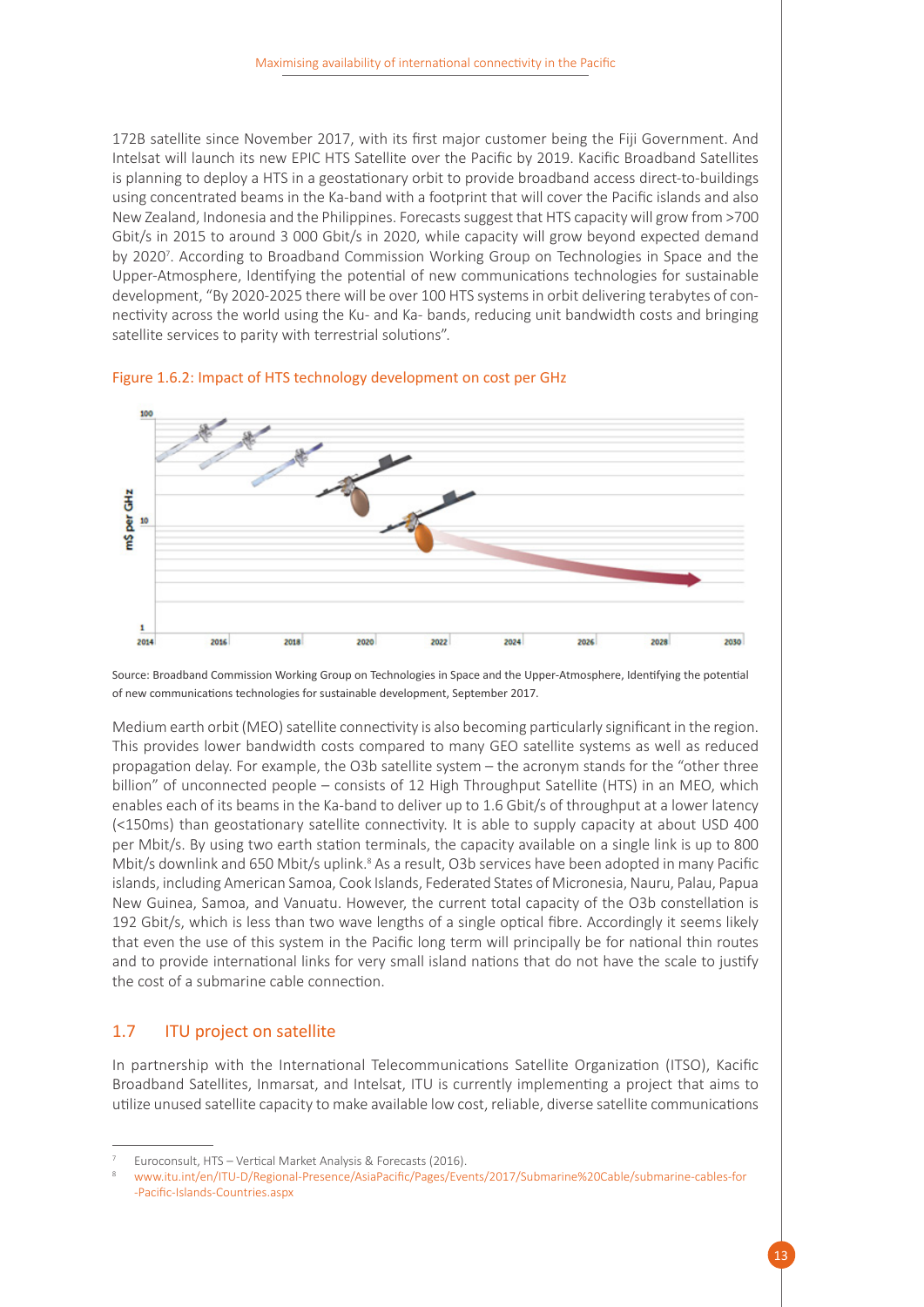capacity for the Pacific islands region, specifically Fiji, Kiribati, Federated States of Micronesia, Nauru, Papua New Guinea, Samoa, Tonga, Tuvalu, and Vanuatu. The project is titled 'Development of satellite communications capacity and emergency communications solutions for Small Islands Developing States of the Pacific'. The key performance indicators and expected results of the project are shown in Table 1.7.1.<sup>9</sup>

#### <span id="page-19-2"></span>Table 1.7.1: KPIs and expected results of the Development of satellite communications capacity and emergency communications solutions for Small Islands Developing States of the Pacific project

| No.            | Key performance indicator                                                                    | <b>Expected results</b>                                                                                                          |
|----------------|----------------------------------------------------------------------------------------------|----------------------------------------------------------------------------------------------------------------------------------|
| $\mathbf{1}$   | Number of Pacific islands countries benefiting<br>from the satellite communications capacity | 11 ITU Member States (beneficiary countries)<br>- subject to such countries signing bilateral<br>cooperation agreements with ITU |
| $\overline{2}$ | Number of rural/remote community e-centres                                                   | Up to 55 e-centres                                                                                                               |
| $\overline{3}$ | Number of rural/remote communities                                                           | Up to 100 communities                                                                                                            |
| $\overline{4}$ | Number of persons (operator of community<br>e-centres) trained                               | Up to 100 people                                                                                                                 |
| 5              | Network management system                                                                    | Capable of monitoring (remote access) of no less<br>than 80% of the total e-centres established                                  |
| 6              | Number of services and applications                                                          | Availability of ICT services and applications<br>at least in Health, Education, and Agriculture<br>sectors                       |
| $\overline{7}$ | Percentage of sustainable sites after two years                                              | Not less than 80%                                                                                                                |

### <span id="page-19-0"></span>2 Building the enabling environment

#### <span id="page-19-1"></span>2.1 Financing and ownership

With the exception of the major trans-Pacific cables that have a landing in Guam or (in the case of SCCN) Fiji, the submarine cables to the Pacific islands tend to be structured as private cables rather than consortium models. The small scale of the islands' markets, and operators' limited access to capital, do not tend to be consortium projects. Thus the inaugural cables to American Samoa, French Polynesia, New Caledonia, Samoa, Palau, Tonga, and Vanuatu have all been structured as private cables, which has enabled the participation of governments, provident funds and local investors, and the utilisation of debt finance and grant funding. However, the proposed East Micronesian and Manatua cables may prove to be the exceptions as the potential to structure these particular projects as consortium models is currently being explored.

Variations of these models are possible, such as under a public-private partnership (PPP), but none has yet been adopted in the Pacific islands.

The financial structure of the cable can have a significant influence on the pricing of capacity. Under a consortium model, the members of the consortium will bear the capital costs of cable construction and in return be allocated units of capacity on the cable according to the level of its financial contribution. Capacity is thus exchanged for funding. Each consortium member also contributes to the

<sup>9</sup> [www.itu.int/net4/ITU-D/CDS/projects/display.asp?ProjectNo=7RAS14050](http://www.itu.int/net4/ITU-D/CDS/projects/display.asp?ProjectNo=7RAS14050)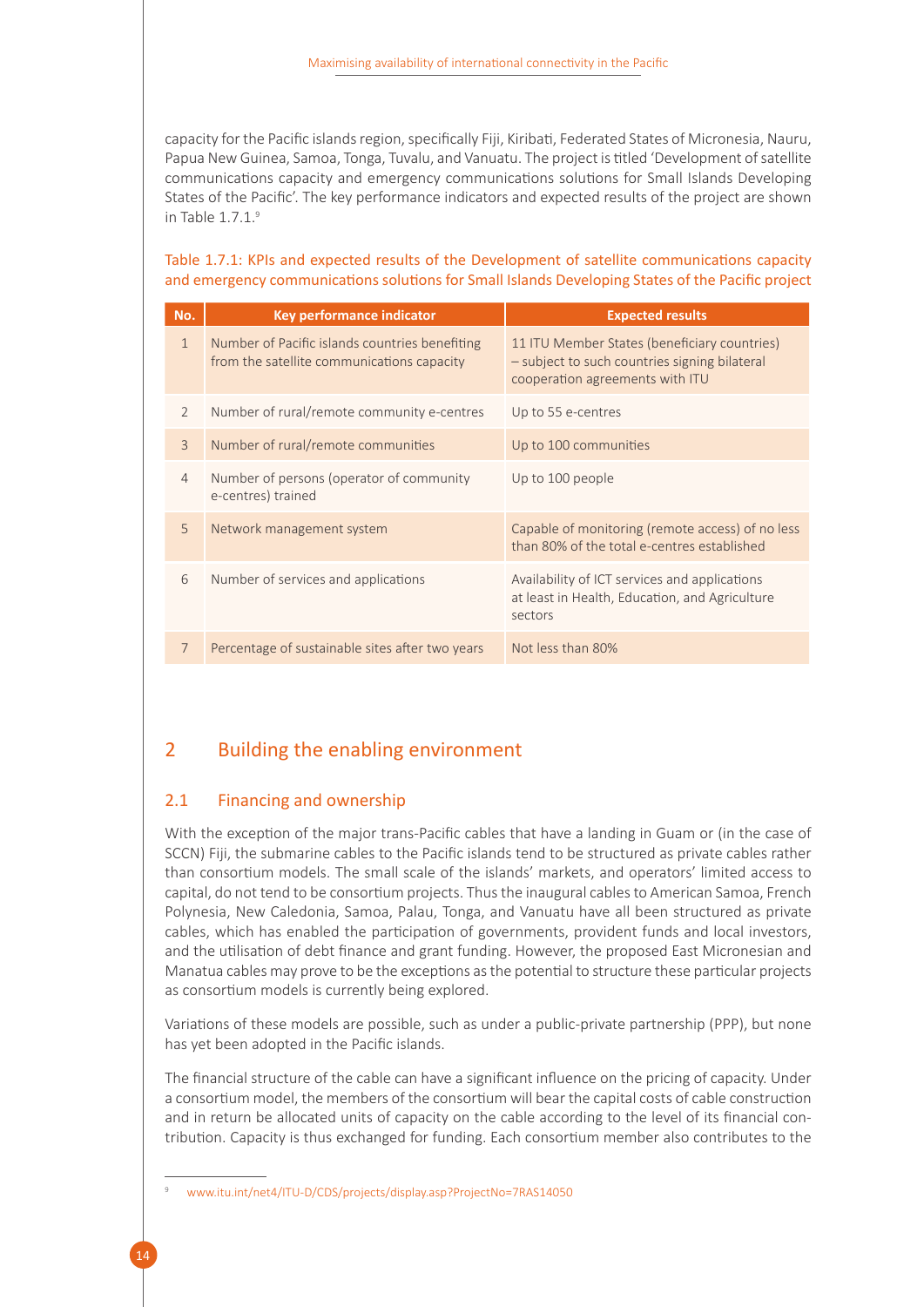operations and maintenance expenses, at cost, in proportion to its financial contribution. In contrast, capacity and ownership are not linked under a private cable model and the equity participants will seek to achieve a reasonable return on their investment in the cable project.

The contribution of subsidized loans and grant funding from multilateral development banks tends to substantially reduce the cost of capital and thereby directly reduce the pricing of capacity. Subsidized loans require a return on capital that is lower than the market rate of return; grant funding requires neither interest payments nor a return of capital. Given the huge capital costs of submarine cable projects in the region – in the order of USD 20-50 million – these types of development aid will tend to substantially improve the availability and affordability of retail broadband services. However, the development banks tend only to fund capital costs and not the ongoing operating expenditure, which must therefore be covered by the revenues from sales of capacity leases or indefeasible rights of use (IRUs). Further, the development banks principally provide financing to governments, not companies or state-owned enterprises. Beneficiary governments therefore must determine how to pass the funding support through to the cable project, for example by way of its own grant or equity participation (and if the latter, what ROI expectations may be attached to it).

#### <span id="page-20-0"></span>2.2 Licensing and rights of way

As the landing of submarine cables in the Pacific islands is still a relatively recent and infrequent phenomenon, most jurisdictions do not have cable-specific licensing or authorization regimes. The exceptions are the foreign territories of the United States. Landing a cable in Guam, for example, requires a specific cable landing licence to be granted by the United States Federal Communications Commission acting under the *Cable Landing License Act of 1921* and an Executive Order of the United States President. Samoa has in the past issued an individual licence called a Submarine Cable Landing Station Licence but is currently revising its telecommunication licensing regime and may remove such categorization.

Those countries that have adopted some form of unified licensing regime for telecommunications generally issue a standard network operation licence to authorize the installation and operation of a submarine cable within territorial waters and the facilities in the cable landing station. In Papua New Guinea, this has included the creation of a special 'international gateway' licence category. In some other cases, these standard licences have been subject to special licence conditions; for example, in Tonga and Samoa the licensee has been restricted to wholesale operations only.

#### <span id="page-20-1"></span>2.3 Equal access and pricing

Most of the submarine cables serving the Pacific islands are subject to some form of regulation to ensure equality of access to the (landed) cable capacity. Generally this has not been controversial as the cables in question are not consortium models were the capacity is reserved for the consortium members. The exceptions are those states that maintain national telecommunication monopolies: New Caledonia, Federated States of Micronesia, and the Marshall Islands. Vanuatu is also a notable exception as it is also provides the only example in the region of a regulator making an official finding of anti-competitive behaviour in a submarine cable capacity market.<sup>10</sup>

As shown in Table 2.3.1, there are three common means of imposing ex ante access obligations in this context: via legislation, licence condition, or access regulation. However, these options are not mutually exclusive. It is also increasingly common for open access principles to be imposed as a condition of project finance, particularly in the case of development aid funding. Such commitments may be reflected in a licence condition and also in the legal documents establishing the landing company (e.g. articles of association or company constitution).

<sup>10</sup> *Determination and findings relating to the wholesale international Internet services market and the Speedcast complaint against Interchange Limited*, issued by the Telecommunications and Radiocommunications Regulator on 1 June 2016.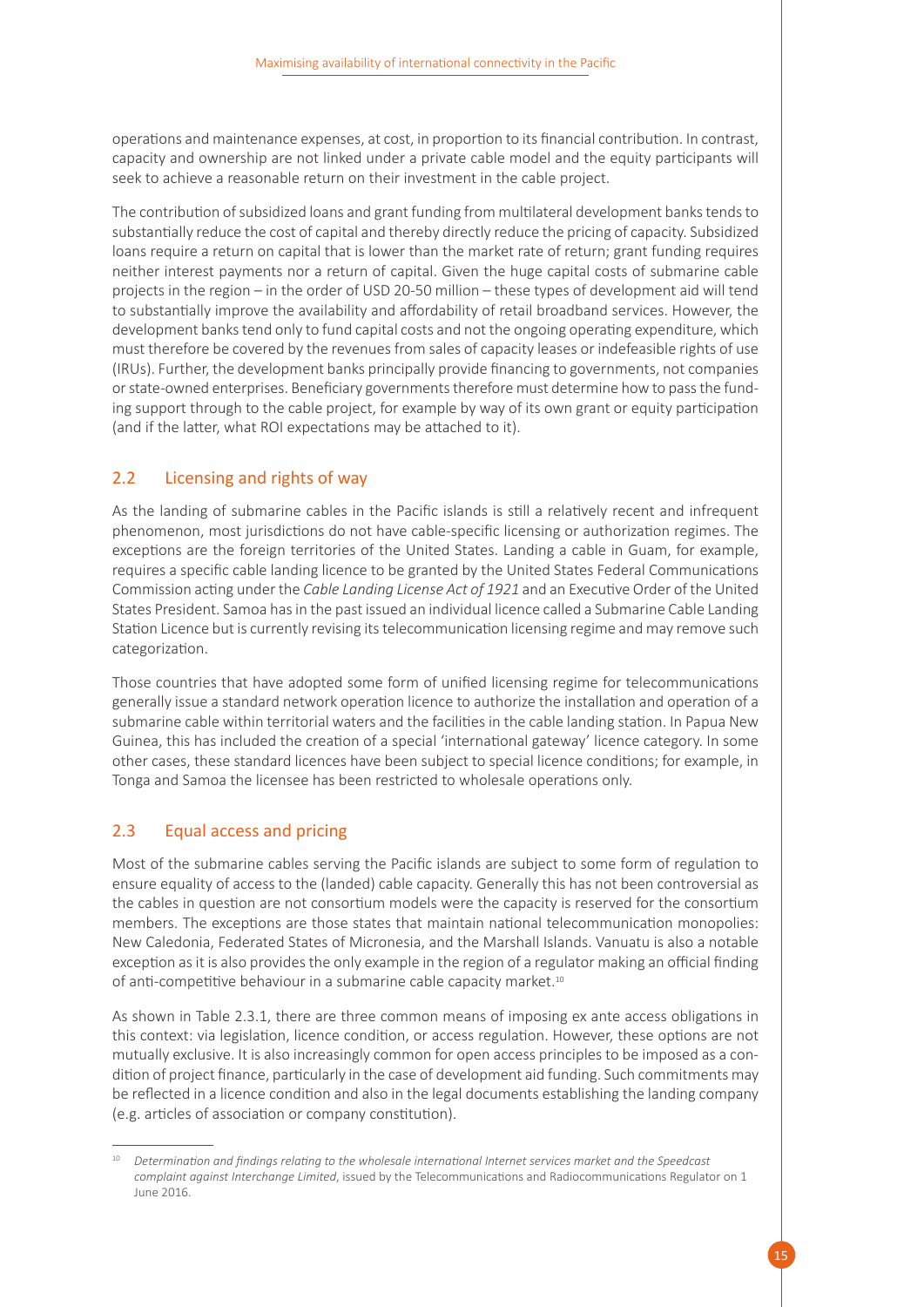Various forms of price regulation are increasingly being introduced to force reductions in the pricing of wholesale bandwidth and, in turn, retail broadband services. Tonga's approach stands out as a creative intervention in a complex area. As uncertainty about wholesale demand makes it risky to impose aggressive price reductions, the Tonga Ministry of Information and Communications – the sector regulator – specified that the regulated cost-based prices that it had determined would only be available if both of the two main customers committed to buying a specified minimum amount of bandwidth each year for a five year period. The specified minimum increased each year. This commitment is then locked in by way of a take-or-pay contract that requires the purchaser to pay for the additional capacity each year regardless of whether it is taken and put into service. In this way the regulator has been able to reduce the uncertainty around future demand and achieve price reductions sooner than they would otherwise have been introduced. The cable landing station operator also has revenue certainty for five years.

|                                   | <b>General open access obligation</b> |                      |                   |                        | <b>Specific regulation</b><br>of access pricing |
|-----------------------------------|---------------------------------------|----------------------|-------------------|------------------------|-------------------------------------------------|
|                                   | <b>Under law</b>                      | <b>Under licence</b> | <b>Regulation</b> | <b>Reference offer</b> | <b>Regulation</b>                               |
| American Samoa                    | <b>No</b>                             | Yes*                 | <b>No</b>         | <b>No</b>              | <b>No</b>                                       |
| Northern Mariana<br>Islands       | <b>No</b>                             | Yes*                 | <b>No</b>         | <b>No</b>              | <b>No</b>                                       |
| Federated States of<br>Micronesia | Yes <sup>#</sup>                      | No                   | <b>No</b>         | <b>No</b>              | <b>No</b>                                       |
| Fiji                              | <b>No</b>                             | <b>No</b>            | <b>No</b>         | <b>No</b>              | Yes. Price cap.                                 |
| French Polynesia                  | <b>No</b>                             | <b>No</b>            | Yes               | Yes                    | Yes. Annual<br>pricing review.                  |
| Guam                              | <b>No</b>                             | Yes*                 | <b>No</b>         | <b>No</b>              | <b>No</b>                                       |
| New Caledonia                     | <b>No</b>                             | <b>No</b>            | <b>No</b>         | Yes                    | Yes, Annual<br>pricing review.                  |
| Palau                             | Yes                                   | <b>No</b>            | <b>No</b>         | Yes                    | <b>No</b>                                       |
| Papua New Guinea                  | Yes                                   | <b>No</b>            | <b>No</b>         | <b>No</b>              | <b>No</b>                                       |
| Marshall Islands                  | <b>No</b>                             | <b>No</b>            | <b>No</b>         | <b>No</b>              | <b>No</b>                                       |
| Samoa                             | Yes                                   | <b>No</b>            | <b>No</b>         | Yes                    | Yes. Price<br>approval.                         |
| Tonga                             | Yes                                   | Yes                  | Yes               | Yes                    | Yes, Price<br>setting.                          |
| Vanuatu                           | <b>No</b>                             | No                   | <b>No</b>         | <b>No</b>              | Yes, Price<br>approval.                         |

#### <span id="page-21-0"></span>Table 2.3.1: Regulation of access to and pricing of submarine cable capacity in the Pacific islands

Sources: Operator and regulator websites, enhancing access to submarine cables for Pacific island countries workshop delegates. \* Only if the cable system is licensed on a common carrier basis. Cable systems may also be licensed and operated on a non-common carrier basis under the FCC's private submarine cable policy if the FCC concludes that the operator will be unable to exercise market power because of existence of sufficient alternatives in the form of other landed cables.

# Potentially. Section 389 of the Federated States of Micronesia Telecommunications Act of 2014 provides for the establishment of an open access entity.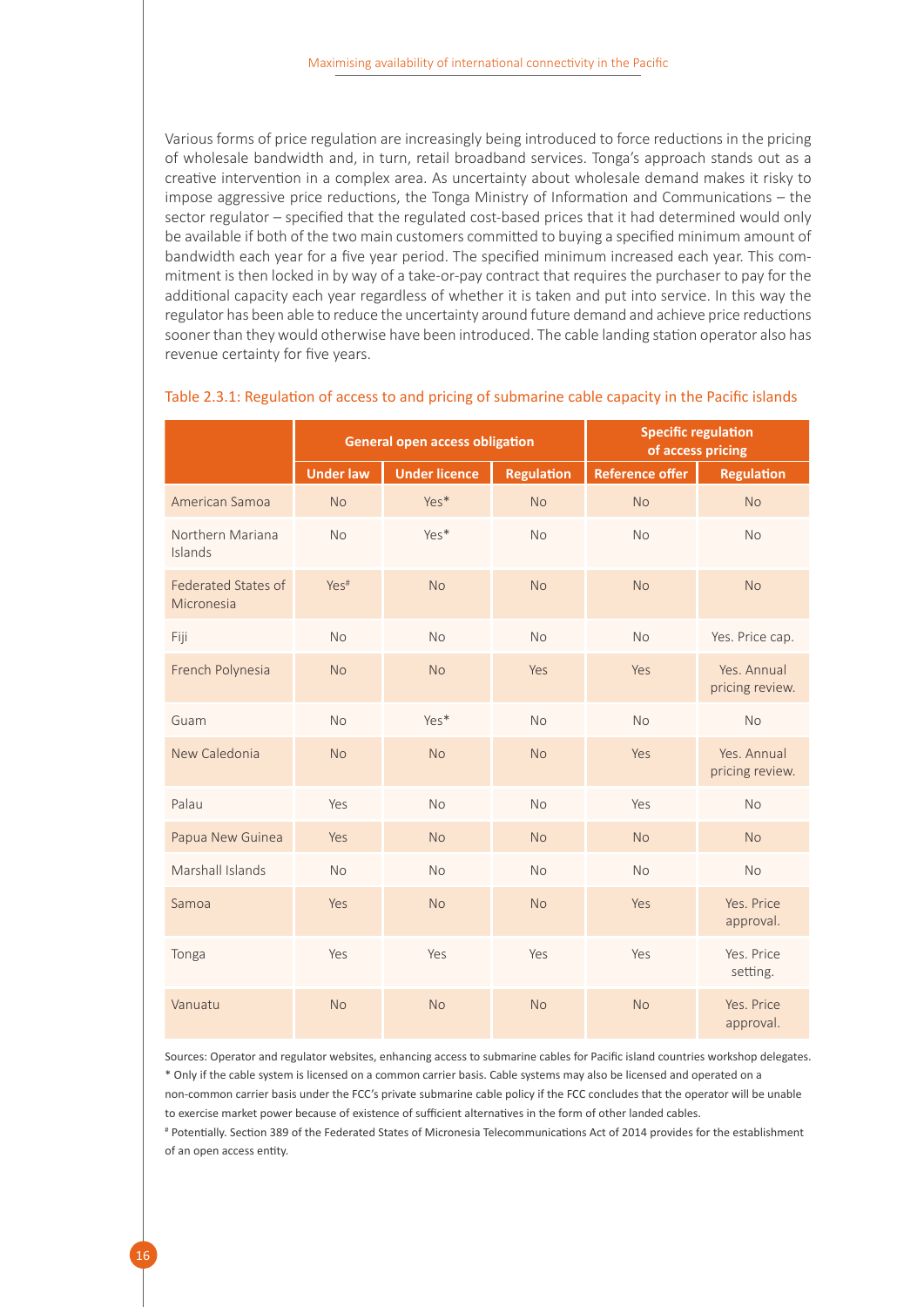#### <span id="page-22-0"></span>2.4 Human and institutional capacity

To exploit fully the opportunities for economic and social development that are created by the landing of a submarine cable, Pacific islands typically need to develop the technical capacity of their institutions and human resources in a number of key areas. This is distinct from and in addition to the need for the proposed cable landing station operator to develop the technical capacity to manage and operate the landing station and supply wholesale capacity services.

A project to commission the construction of a cable will require the skills and capacity to build a business case, analyse and compare investment options and structures, negotiate with sophisticated commercial parties, and manage and administer complex projects and procurements. To then realize the potential for significant ICT-led development that is created by the cable, Pacific islands need to develop the institutional, policy, and human resource capacity to design and administer policy and programmes that foster a modern ICT sector and a broadband-enabled economy. The development and implementation of appropriate ICT legislative and regulatory frameworks is a common early priority and will often comprise part of any development aid. Also important is the development of institutional knowledge and capacity for the development of ICT-enabled policies and programmes across the entire economy, in particular in areas of education, health, and governments services.

These various capabilities need to be developed concurrently and the need for capacity development is often ongoing. They all have a bearing on the ultimate success of a cable project.

#### <span id="page-22-1"></span>2.5 Issues and challenges

In the ITU and Pacific Islands Telecommunications Association workshop on enhancing access to submarine cables for Pacific island countries held in August 2017, delegates identified the following issues as they common challenges faced by the Pacific islands in relation to the installation and operation of submarine cables.

| Financing:<br>How best to use grant funding?<br>$\bullet$<br>How to cover annual operational expenses?<br>$\bullet$                    | Limited resources and technical capabilities:<br>human resources;<br>$\bullet$<br>power.<br>$\bullet$                            |
|----------------------------------------------------------------------------------------------------------------------------------------|----------------------------------------------------------------------------------------------------------------------------------|
| Policy and regulation:<br>political risk/interventions;<br>permits and licences;<br>underdeveloped regulatory frameworks.<br>$\bullet$ | Wholesale pricing:<br>small market size;<br>$\bullet$<br>low utilisation;<br>٠<br>retail affordability.                          |
| National optical fibre distribution:<br>aging infrastructure;<br>inter-island connectivity;<br>$\bullet$<br>financing.<br>$\bullet$    | Location of the cable landing station:<br>land ownership/custom title;<br>$\bullet$<br>distance from beach manhole.<br>$\bullet$ |
| Maintenance and repairs                                                                                                                | Technology upgrades                                                                                                              |
| Environmental factors                                                                                                                  |                                                                                                                                  |

#### <span id="page-22-2"></span>Table 2.5.1: Common challenges for submarine cable projects in the Pacific islands

Source: Enhancing access to submarine cables for Pacific island countries workshop delegates.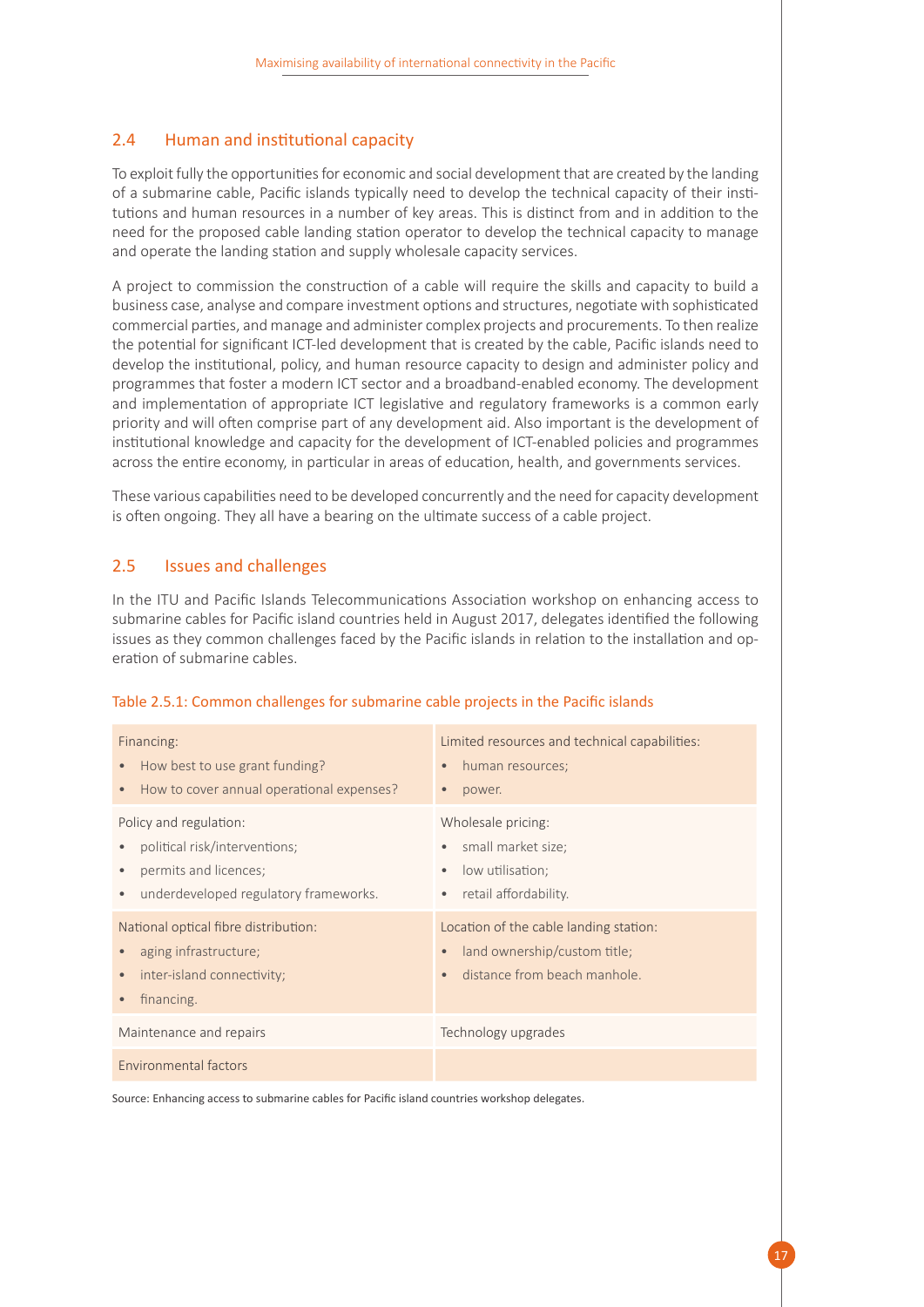## <span id="page-23-0"></span>3 Case studies from the Pacific

### <span id="page-23-1"></span>3.1 Fiji

<span id="page-23-2"></span>Figure 3.1.1: Map showing existing and planned cables



Source: ITU (https://www.itu.int/en/ITU-D/Technology/Pages/InteractiveTransmissionMaps.aspx)

#### **Key data**

18

| Land area (sq.km.) (as proportion of total area)                                     | 18 270 (71%)                                                                                                                                                                                                                                                                                                                                                                         |  |  |
|--------------------------------------------------------------------------------------|--------------------------------------------------------------------------------------------------------------------------------------------------------------------------------------------------------------------------------------------------------------------------------------------------------------------------------------------------------------------------------------|--|--|
| Population 2016                                                                      | 898 760                                                                                                                                                                                                                                                                                                                                                                              |  |  |
| GDP 2016 (current USD in millions)                                                   | 4631                                                                                                                                                                                                                                                                                                                                                                                 |  |  |
| GNI per capita, Atlas method, 2016 (current<br>USD)                                  | 4 8 4 0                                                                                                                                                                                                                                                                                                                                                                              |  |  |
| Major telecommunication operators                                                    | Digicel (Fiji) Ltd<br>$\bullet$<br>Vodafone Fiji Ltd<br>Telecom Fiji Ltd<br>Fiji International Telecommunications Ltd (Fintel)<br>$\bullet$                                                                                                                                                                                                                                          |  |  |
| International submarine cables (ready for<br>service, design capacity, lit capacity) | Southern Cross Cable Network (2000, 22 Tbit/s,<br>$\bullet$<br>$30$ Gbit/s)<br>Interchange Cable Network 1 (ICN1) (2014,<br>$\bullet$<br>$320$ Gbit/s, $n/a$ )<br>Tonga Cable (2013, 320 Gbit/s, 20 Gbit/s)<br>$\bullet$<br>Tui-Samoa Cable (2018, 8 Tbit/s, (n/a))<br>$\bullet$<br>Southern Cross NEXT (2020, 60 Tbit/s, n/a)<br>$\bullet$<br>Hawaiki (potential, 43.8 Tbit/s, n/a) |  |  |
| Cable landing station operator (no. of<br>international landing stations)            | Fiji International Telecommunications Ltd (Fintel) (1)                                                                                                                                                                                                                                                                                                                               |  |  |

Sources: ITU, World Bank Group, United States Department of State, operator websites

|                                                           | 2010 | 2017  |
|-----------------------------------------------------------|------|-------|
| Mobile subscriptions per 100 inhabitants                  | 811  | 114.2 |
| Fixed (wired) broadband subscriptions per 100 inhabitants |      |       |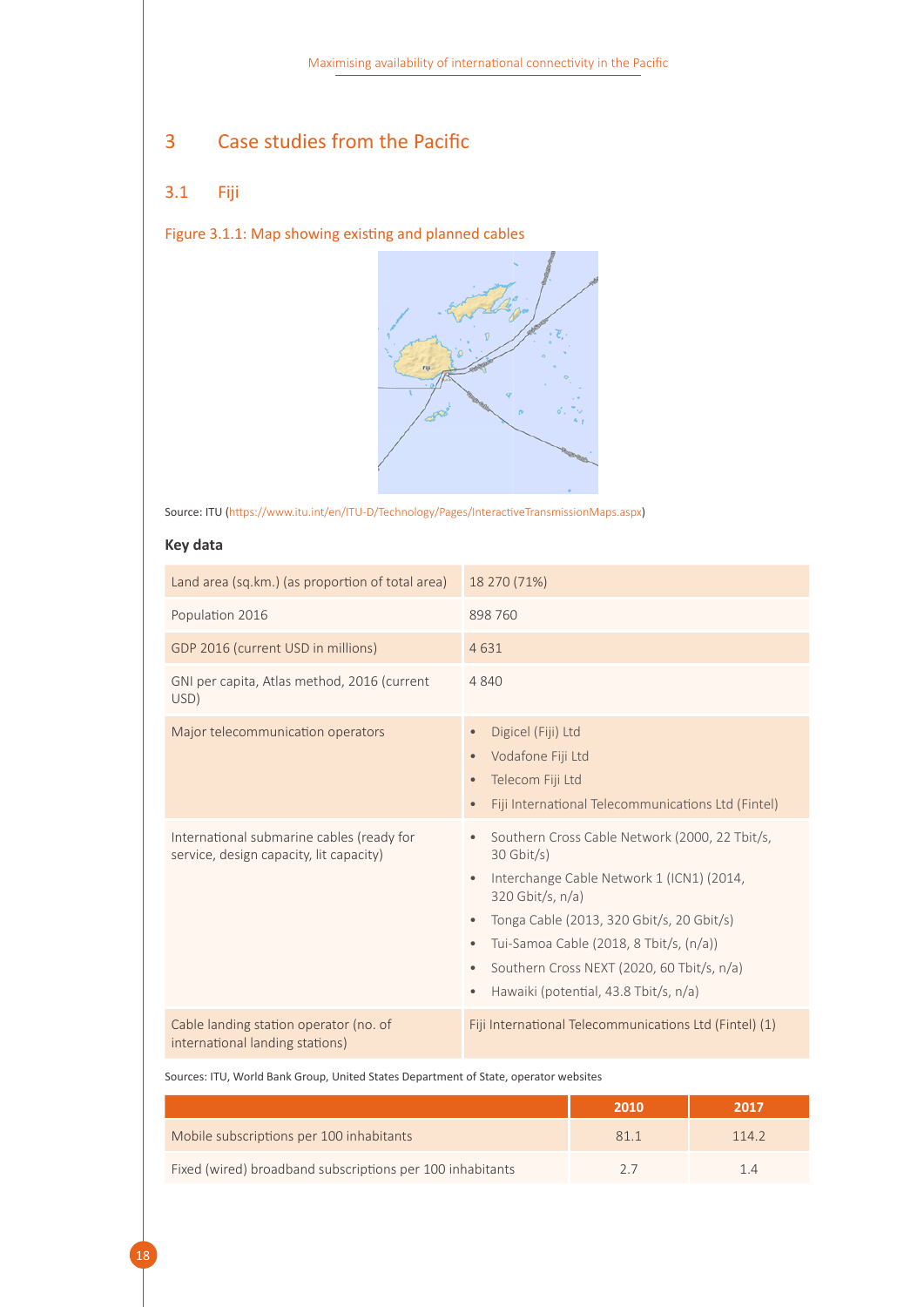|                                                    | 2010  | 2017  |
|----------------------------------------------------|-------|-------|
| Mobile broadband subscriptions per 100 inhabitants | 0.82  | 55.7  |
| Households with a computer                         | 26.8% | 44.6% |
| Households with Internet access at home            | 18.8% | 35.9% |
| Individuals using the Internet                     | 20.0% | 50%   |

Source: ITU (https://www.itu.int/net4/itu-d/icteye/CountryProfile.aspx)

#### **Existing cables**

- Fiji is a well-established submarine cable hub with connections to major traffic origination and destination hubs, including Australia, New Zealand, and the United States. There are currently four submarine cables landed in Suva, with a fifth planned for 2020.
- The principal connection is to the Southern Cross Cable Network (SCCN), which directly connects Fiji to Australia, New Zealand, through Hawaii to the United States mainland. It currently provides Fiji with access to 30 Gbit/s of capacity. SCCN is operated by New Zealand-based Southern Cross Cables Limited (SCCL), ownership of which is shared by Spark (New Zealand), (50%), SingTel Optus (40%) and Verizon (10%).
- The other cables that are landed in Fiji do so for the purpose of interconnecting with the SCCN.

#### **Access and price regulation**

- The Fijian Competition and Consumer Commission (the Commission) regulates the pricing of interconnection services pursuant to a Ministerial price control order made under the Commerce Commission Decree 2010.
- In 2010, the Commission determined Fintel to have substantial market power arising from its control of access to the SCCN and imposed price caps on certain IP transit products, as shown in Table 3.1.1. Maximum prices for other wholesale services were also imposed, including for co-location services and facilities interconnect services.

| <b>Product</b>                  | Price per Mbit/s per month<br>(FJD) |                | Price per Mbit/s per month<br>(USD) |                |
|---------------------------------|-------------------------------------|----------------|-------------------------------------|----------------|
|                                 | 2010                                | <b>Current</b> | 2010                                | <b>Current</b> |
| IP Transit (Australia)          | 832                                 | 258            | 434                                 | 127            |
| IP Transit Plus (Australia)     | 998                                 | 310            | 521                                 | 153            |
| IP Transit (United States)      | 1 300                               | 221            | 679                                 | 109            |
| IP Transit Plus (United States) | 1560                                | 265            | 814                                 | 131            |
| IP Transit - Premium            | 843                                 | 338            | 440                                 | 167            |
| IP Transit Plus - Premium       | 1012                                | 436            | 828                                 | 215            |

#### <span id="page-24-0"></span>Table 3.1.1: Price caps for IP transit via Fintel

Source: Fiji Competition and Consumer Commission, Final Determination on Prices and Access for Southern Cross Capacity and Network (November 2013).

#### **Affordability of retail broadband services**

• The price of entry-level broadband services has reduced significantly and is now well under the 5 per cent benchmark set by the Broadband Commission (Table 3.1.2).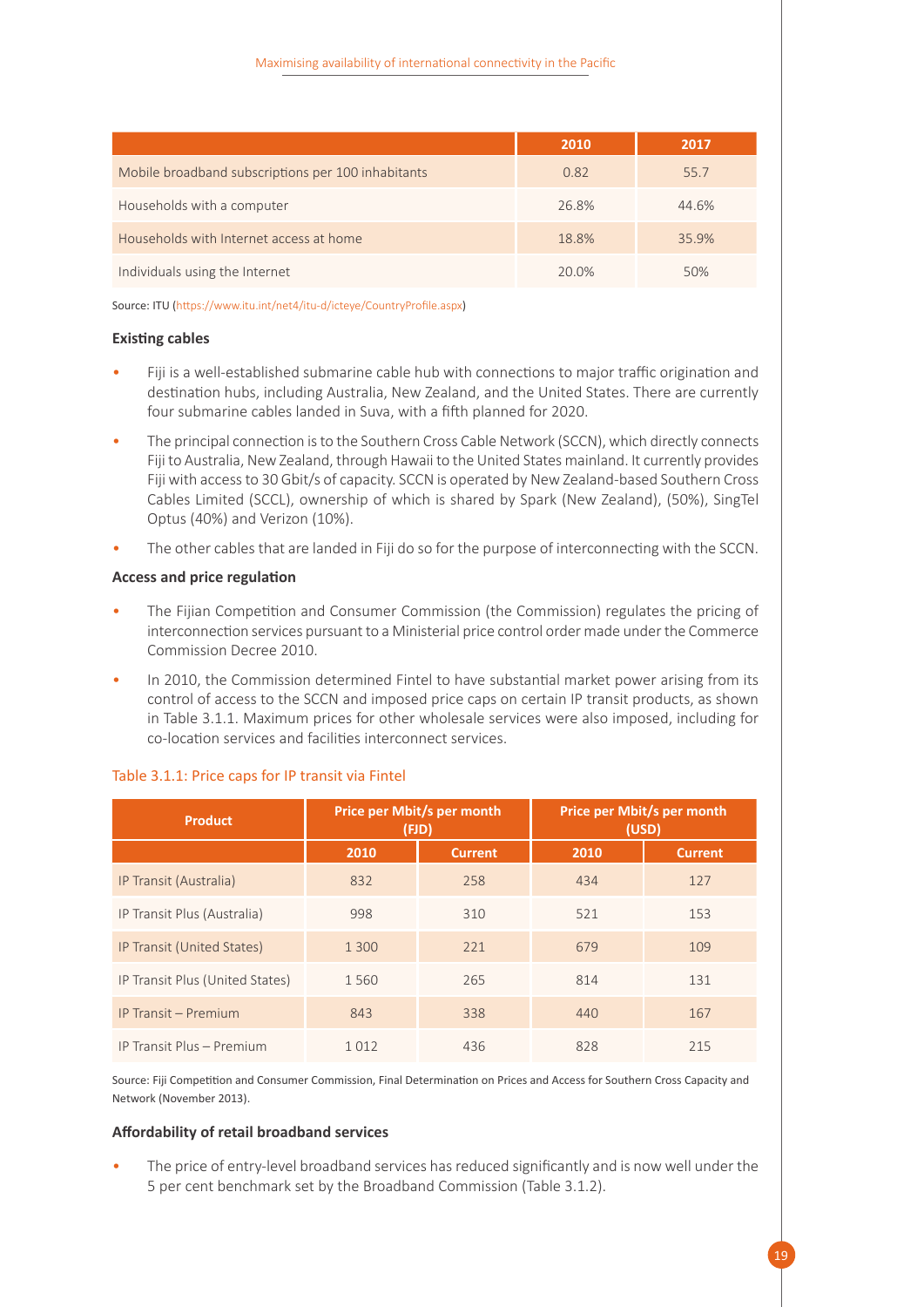<span id="page-25-1"></span>Table 3.1.2: Pricing of entry-level mobile broadband services as a proportion of GNI per capita per month

|                                                        | 2016  |
|--------------------------------------------------------|-------|
| Handset-based mobile broadband, 500 MB/month, prepaid  | 2.84% |
| Computer-based mobile broadband, 1 GB/month, post-paid | 2.81% |

Source: ITU

#### **Future plans**

• The proposed Southern Cross NEXT Cable linking Australia, New Zealand to the United States and planned to be in service by 2020, plans to have a BU to Fiji. Fiji should also benefit from diverse routes transiting in Samoa: by June 2018 via American Samoa to Hawaiki cable using the SAS Cable; by 2019 via Tahiti combining Manatua (Samoa – Tahiti) and existing Honotua (Tahiti – Hawaii).

#### <span id="page-25-0"></span>3.2 Papua New Guinea

#### <span id="page-25-2"></span>Figure 3.2.1: Map showing existing and proposed cables





#### **Key data**

| Land area (sq.km.) (as proportion of total area)                                     | 452 860 (45%)                                                                                                                                                                                                                                                   |
|--------------------------------------------------------------------------------------|-----------------------------------------------------------------------------------------------------------------------------------------------------------------------------------------------------------------------------------------------------------------|
| Population 2016                                                                      | 8 0 8 4 9 9 1                                                                                                                                                                                                                                                   |
| GDP 2014 (current USD in millions)                                                   | 16928                                                                                                                                                                                                                                                           |
| GNI per capita, Atlas method, 2014 (current USD)                                     | 2 1 6 0                                                                                                                                                                                                                                                         |
| Major telecommunication operators                                                    | Digicel (Papua New Guinea) Ltd<br>$\bullet$<br>bmobile Ltd<br>$\bullet$<br>PNG DataCo Ltd<br>$\bullet$<br>Telikom PNG<br>$\bullet$                                                                                                                              |
| International submarine cables (ready for service,<br>design capacity, lit capacity) | APNG-2 (2006, 1.136 Gbit/s, 1.136 Gbit/s)<br>$\bullet$<br>PPC-1 (2009, 2.56 Tbit/s, 40 Gbit/s (spur)<br>$\bullet$<br>Coral Sea Cable System (2019, 20 Gbit/s, n/a)<br>۰<br>PNG National Submarine Fibre Cable Network<br>$\bullet$<br>(proposed, 8 Tbit/s, n/a) |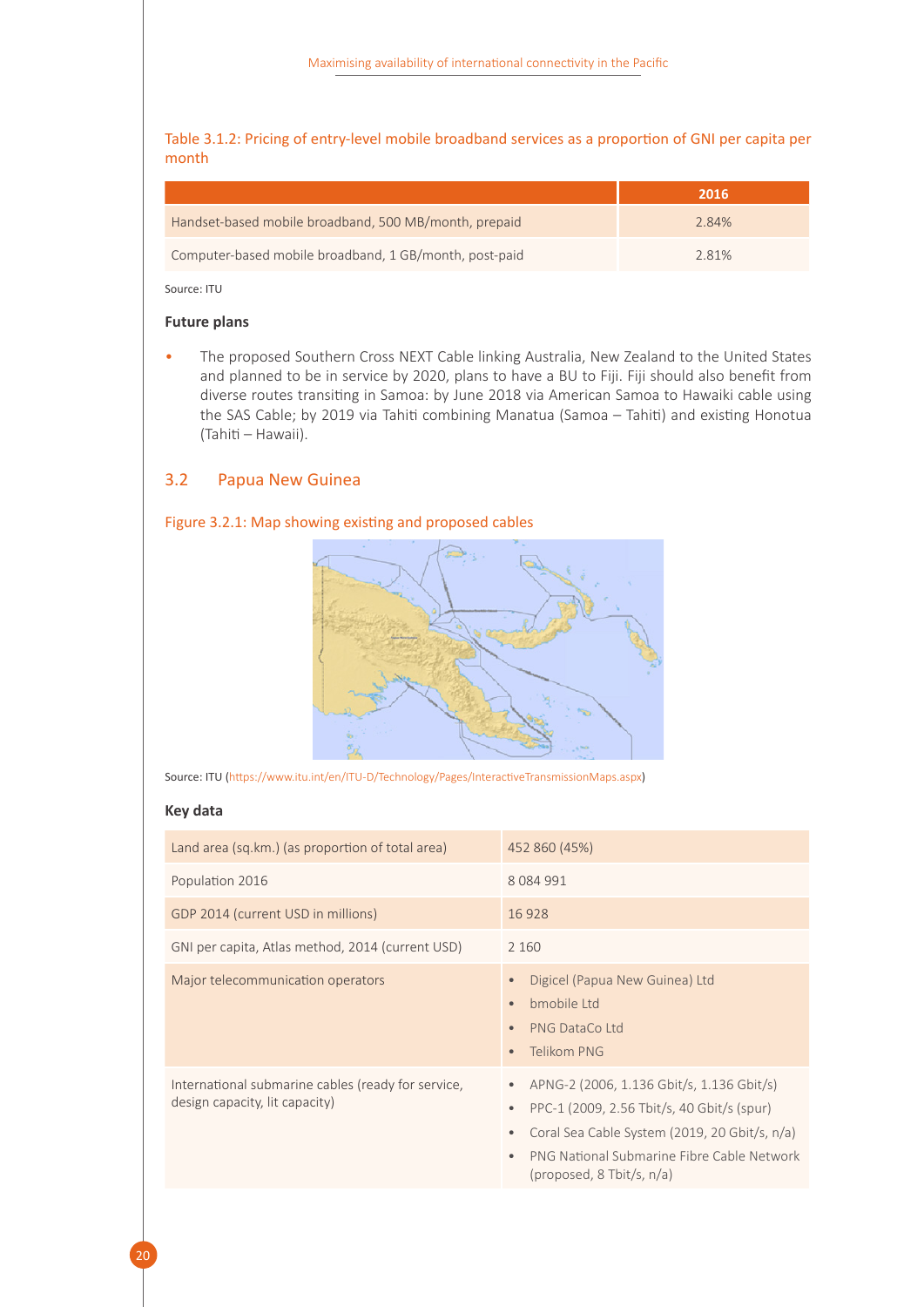Cable landing station operator (no. of international landing stations)

Telikom (2)

Sources: ITU, World Bank Group, United States Department of State, operator websites.

|                                                           | 2010    | 2017  |
|-----------------------------------------------------------|---------|-------|
| Mobile subscriptions per 100 inhabitants                  | 27.8    | 48.7  |
| Fixed (wired) broadband subscriptions per 100 inhabitants | 0.1     | 0.2   |
| Mobile broadband subscriptions per 100 inhabitants        | 0.2     | 11.1  |
| Households with a computer                                | 2.8%    | 4.7%  |
| Households with Internet access at home                   | 2.2%    | 11%   |
| Individuals using the Internet                            | $1.3\%$ | 11 2% |

Source: ITU (https://www.itu.int/net4/itu-d/icteye/CountryProfile.aspx)

#### **Existing cables**

- Two international submarine cables have been landed in Papua New Guinea. Access to both is controlled by Telikom PNG Ltd (Kumul Telikom Holdings Ltd).
- The Australia Papua New Guinea 2 (APNG-2) cable is landed in Port Moresby. It is a recycled cable based on recovered sections of the former PACRIM West submarine cable between Sydney and Guam. Approximately 700 Mbit/s of its 1.136 Gbit/s of capacity is currently utilized, of which 300 Mbit/s is for redundancy.
- The PIPE Pacific Cable (PPC-1) is landed in Madang. It currently provides access to 10 Gbit/s of capacity however, this is under-utilized (at about 2.5 Gbit/s) as the national transmission backbone between Madang and Port Moresby (the capital) is not entirely optical fibre and depends in part on microwave due to the topography of the region. PPC-1 is owned and operated by the Australian based company PIPE Networks Pty Ltd, a subsidiary of TPG Telecom Limited.

#### **Access and price regulation**

- In 2013, the 'international submarine cable transmission capacity service' and the 'international submarine cable gateway access service' were made 'declared services' by the Minister responsible for telecommunications, on the recommendation of the National Information and Communications Technology Authority (NICTA). As a consequence those wholesale services are subject to statutory principles requiring cost-based pricing and non-discriminatory supply. Further, in the event of a dispute regarding the terms of access, the parties at dispute may request NICTA to resolve the dispute through arbitration.
- To date, no disputes regarding access to either submarine cable have been referred to NICTA for arbitration.

#### **Affordability of retail broadband services**

• The price of entry-level broadband services as a proposition of GNI per capita per month remains high relative to the 5 per cent benchmark set by the Broadband Commission, suggesting that mobile broadband services generally are unaffordable to many people. This is reflected in the number of active mobile broadband subscriptions per 100 inhabitants (6.1), which remains very low by regional standards.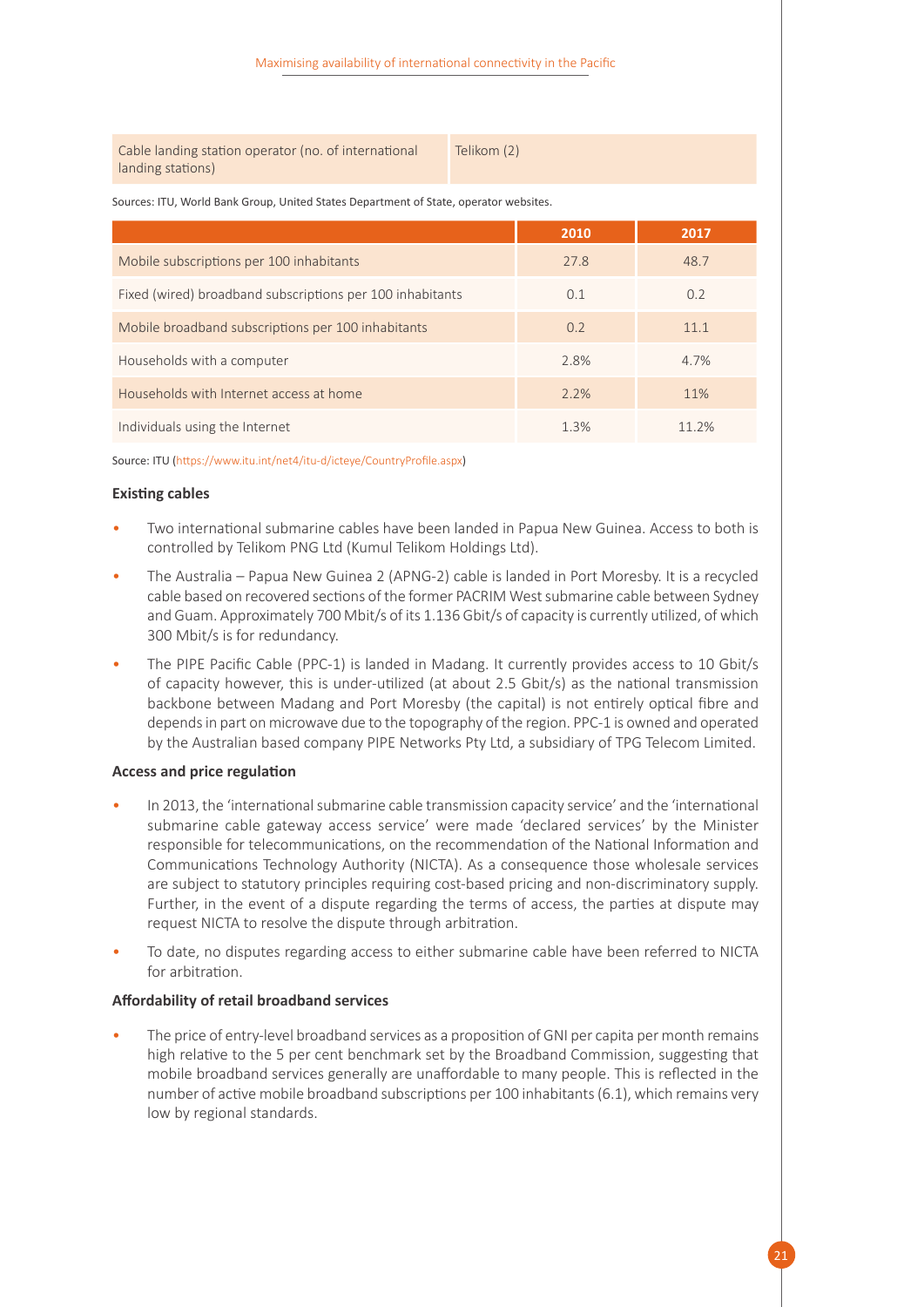#### <span id="page-27-1"></span>Table 3.2.1: Pricing of entry-level mobile broadband services as a proportion of GNI per capita per month

|                                                        | 2016   |
|--------------------------------------------------------|--------|
| Handset-based mobile broadband, 500 MB/month, prepaid  | 9.73%  |
| Computer-based mobile broadband, 1 GB/month, post-paid | 14.17% |

Sources: ITU

#### **Future plans**

- A new cable the Coral Sea Cable System is to be constructed with development aid and assistance from the Australian Government to provide replacement submarine cable capacity into Port Moresby.
- A domestic submarine cable network to provide broadband transmission capacity into 14 of the Papua New Guinea major coastal centres and islands, plus international connectivity via a link into neighbouring Jayapura in Indonesia, is also planned.

#### <span id="page-27-0"></span>3.3 Samoa

#### <span id="page-27-2"></span>Figure 3.3.1: Map showing existing and planned cables



Source: ITU (<https://www.itu.int/en/ITU-D/Technology/Pages/InteractiveTransmissionMaps.aspx>)

Map also shows American Samoa.

#### **Key data**

| Land area (sq.km)                                                                    | 2830                                                                                                                           |
|--------------------------------------------------------------------------------------|--------------------------------------------------------------------------------------------------------------------------------|
| Population 2016                                                                      | 195 125                                                                                                                        |
| GDP 2016 (current USD in millions)                                                   | 785                                                                                                                            |
| GNI per capita, Atlas method, 2016 (current USD)                                     | 4 100                                                                                                                          |
| Major telecommunication operators                                                    | Bluesky Samoa Ltd<br>Digicel (Samoa) Ltd                                                                                       |
| International submarine cables (ready for service,<br>design capacity, lit capacity) | Samoa – American Samoa (SAS) cable via American<br>$\bullet$<br>Samoa – Hawaii (ASH) cable (2009, 1.2 Gbit/s,<br>$1.2$ Gbit/s) |
|                                                                                      | Tui-Samoa Cable (2018, 8 Tbit/s, n/a)                                                                                          |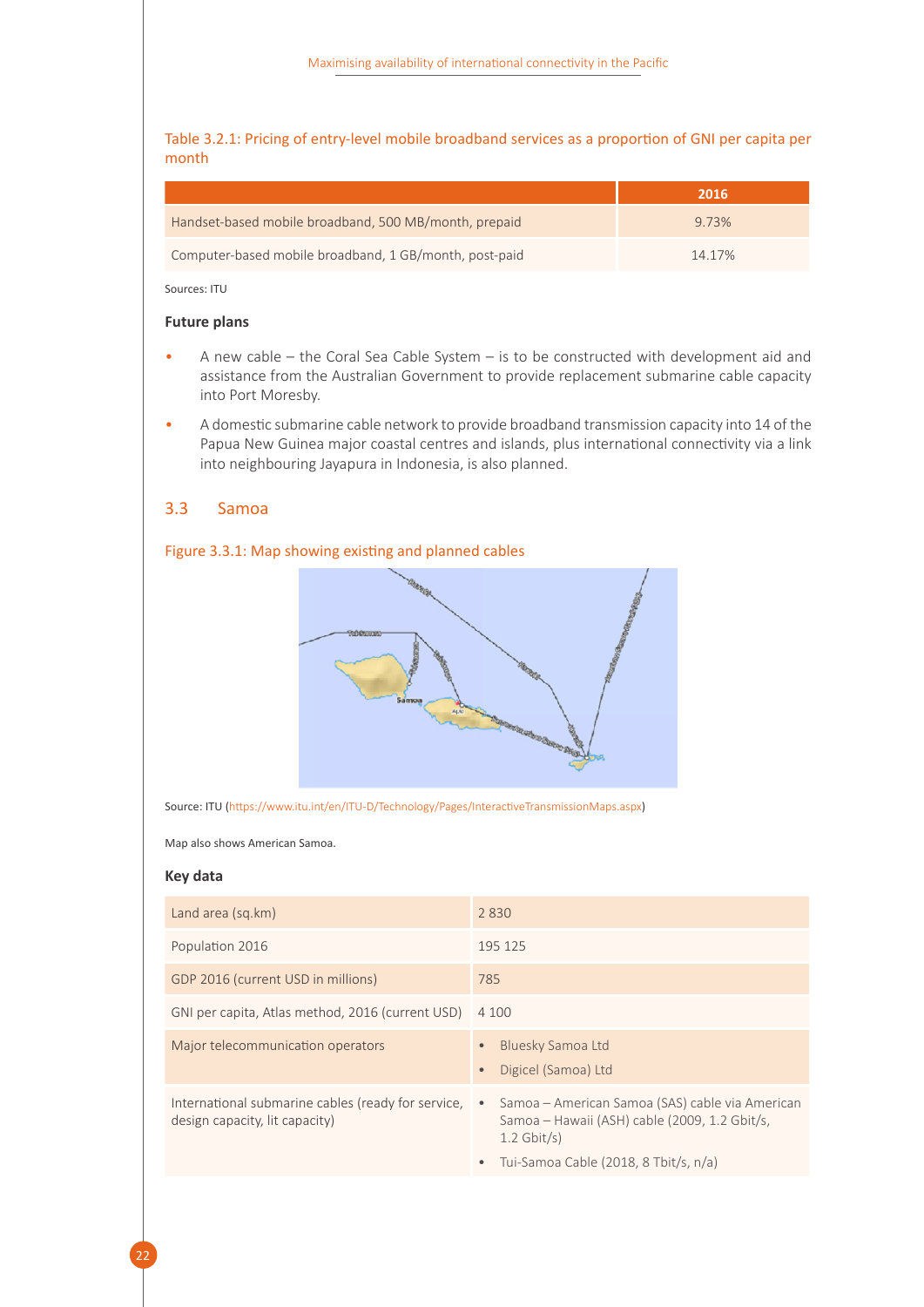| Cable landing station operator (no. of |  |
|----------------------------------------|--|
| international landing stations)        |  |

• ASH Cable LLC (1)

• Samoa Submarine Cable Company Ltd (1)

Source: ITU, World Bank Group, operator websites.

|                                                           | 2010  | 2017  |
|-----------------------------------------------------------|-------|-------|
| Mobile subscriptions per 100 inhabitants                  | 48.4  | 63.2  |
| Fixed (wired) broadband subscriptions per 100 inhabitants | 0.1   |       |
| Mobile broadband subscriptions per 100 inhabitants        |       | 29.8  |
| Households with a computer                                | 13.0% | 24%   |
| Households with Internet access at home                   | 10.0% | 32.7% |
| Individuals using the Internet                            | 7.0%  | 33.6% |

Source: ITU (https://www.itu.int/net4/itu-d/icteye/CountryProfile.aspx)

#### **Existing cables**

- The Samoa-American Samoa (SAS) cable is landed in Apia. It is a recycled cable based on recovered sections of the former PACRIM East submarine cable between New Zealand and Hawaii. Its design capacity is only 1.136 Gbit/s, however, new optical transmission technologies could potentially expand its capacity to a few 100 Gbit/s wavelengths. Access is controlled by Bluesky Samoa Ltd.
- A new submarine cable the Tui-Samoa Cable connecting Samoa's two main islands (Upolu and Savai'i) via Fiji to the existing Southern Cross Cable Network between Australian and the United States was put into service in February 2018. The estimated cost of USD 40 million was financed with developmental aid and private sector equity investment. A special purpose vehicle – the Samoa Submarine Cable Company (SSCC) – was established to own and operate the new submarine cable.

#### **Access and price regulation**

- Under the Telecommunications Act, a service provider found to be dominant in a relevant market is required to maintain a reference interconnection offer (RIO) with respect to the services it supplies in that market.
- In 2015, the Regulator determined that American Samoa Hawaii Cable LLC, (ASH Cable LLC) was dominant in the market for the supply of wholesale submarine cable capacity to Samoa, based on the fact that ASH Cable LLC was the only supplier of international connectivity to Samoa via its SAS Cable. That connectivity is supplied within Samoa by Bluesky Samoa Ltd as local delivery agent for ASH Cable LLC. Bluesky is therefore required to maintain a RIO for a range of wholesale access services relating to international bandwidth on the SAS Cable.
- In April 2016 ASH Cable LLC submitted a revised RIO to the Regulator for its approval. The approved prices are shown in Table 3.3.1.
- In 2017, acting pursuant to an undertaking to the regulator, SSCC filed its own RIO with the regulator. SSCC approved prices for capacity lease commitments made before the RFS date were USD 107/Mbit/s per month for 1 000 Mbit/s and USD 71/Mbit/s per month for 2 000 Mbit/s. A 15-year IRU of 10 Gbit/s was also offered for USD 15.12 million (plus O&M at 3%).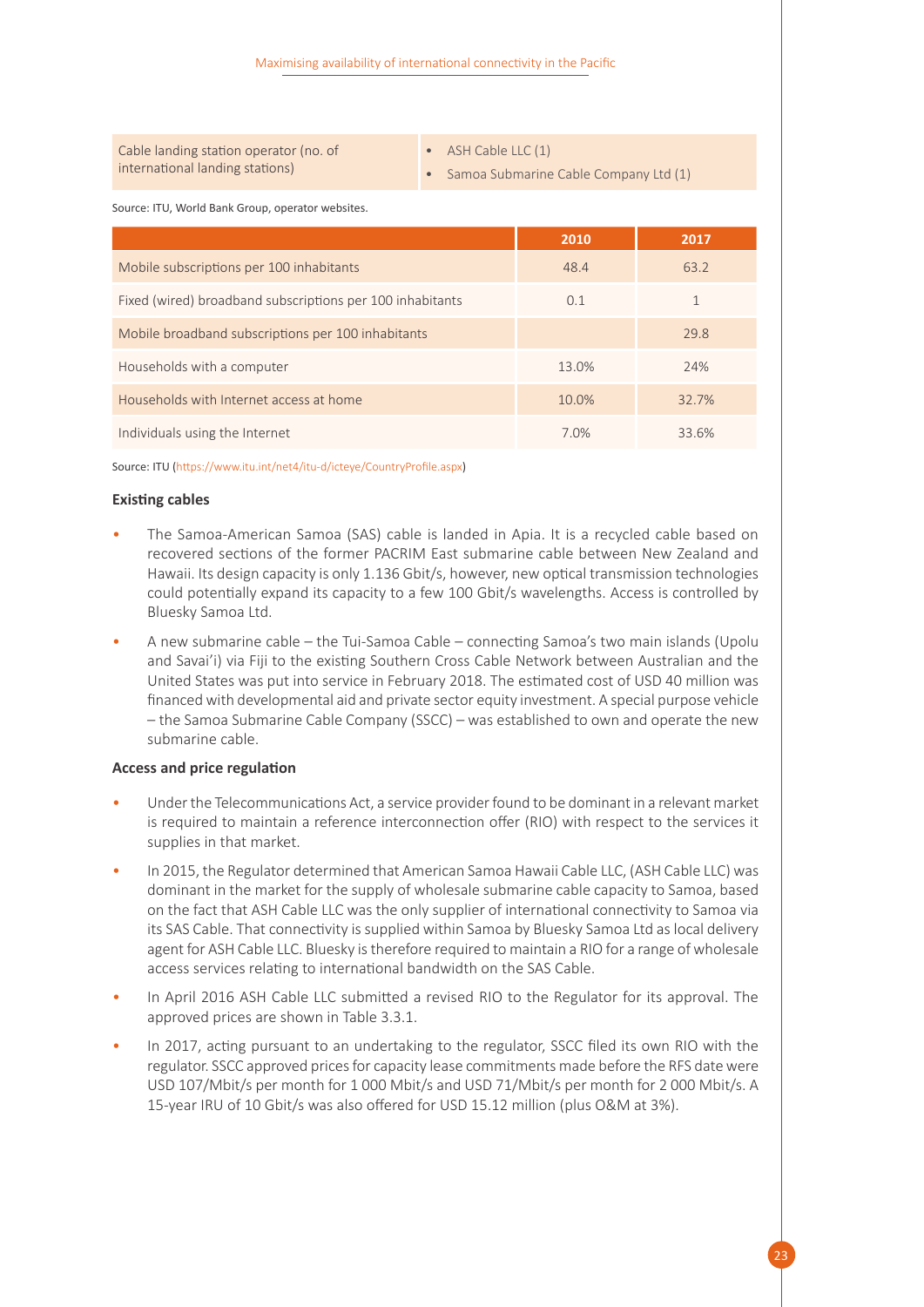#### <span id="page-29-1"></span>Table 3.3.1: Lease capacity pricing on the SAS cable

| <b>Transmission capacity of the service</b><br>(Mbit/s per month)<br>(half circuit) | <b>Price per month</b><br>(USD) | Implied price per Mbit/s per<br>month of a full circuit<br>(USD) |
|-------------------------------------------------------------------------------------|---------------------------------|------------------------------------------------------------------|
| 1.544(T1)                                                                           | 200                             | 259                                                              |
| 2.048(E1)                                                                           | 250                             | 244                                                              |
| 44.736 (DS3)                                                                        | 3650                            | 163                                                              |

Source: Bluesky Samoa Ltd Reference Interconnection Offer (2016).

#### **Affordability of retail broadband services**

• The price of entry-level broadband services as a proposition of GNI per capita per month has substantially reduced since Samoa first gained access to international cable capacity via the SAS/ ASH cables (Table 3.3.2).

#### <span id="page-29-2"></span>Table 3.3.2: Pricing of entry-level mobile broadband services as a proportion of GNI per capita per month

|                                                        | 2016  |
|--------------------------------------------------------|-------|
| Handset-based mobile broadband, 500 MB/month, prepaid  | 4.76% |
| Computer-based mobile broadband, 1 GB/month, post-paid | 5.36% |

Source: ITU

#### **Future plans**

• A proposal for a new submarine cable linking Samoa, Tokelau, and Tuvalu is being studied.

#### <span id="page-29-0"></span>3.4 Tonga

24

#### <span id="page-29-3"></span>Figure 3.4.1: Map showing the existing cable



Source: ITU (https://www.itu.int/en/ITU-D/Technology/Pages/InteractiveTransmissionMaps.aspx)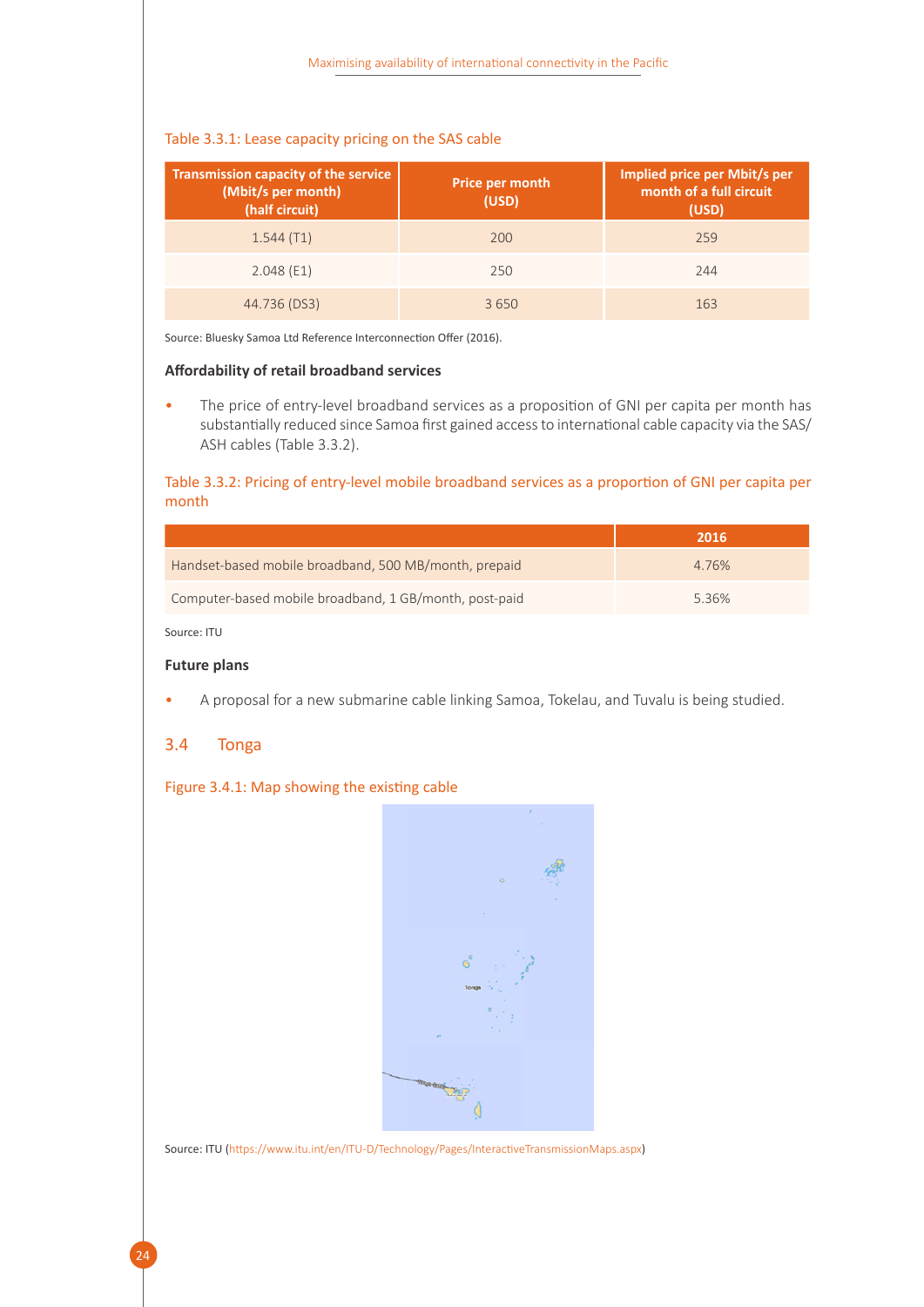#### **Key data**

| Land area (sq km)                                                                    | 720                                                                                                          |
|--------------------------------------------------------------------------------------|--------------------------------------------------------------------------------------------------------------|
| Population 2016                                                                      | 107 122                                                                                                      |
| GDP 2016 (current USD in millions)                                                   | 395                                                                                                          |
| GNI per capita, Atlas method, 2016 (current USD)                                     | 4020                                                                                                         |
| Major telecommunication operators                                                    | Digicel (Tonga) Ltd<br>$\bullet$<br>Tonga Communications Corporation Ltd<br>$\bullet$                        |
| International submarine cables (ready for service,<br>design capacity, lit capacity) | Tonga Cable (2013, 320 Gbit/s, 20 Gbit/s)<br>$\bullet$<br>Hawaiki (potential, 43.8 Tbit/s, n/a)<br>$\bullet$ |
| Cable landing station operator (no. of international<br>landing stations)            | Tonga Cable Ltd (1)<br>$\bullet$                                                                             |

Source: ITU, World Bank Group, operator websites.

|                                                           | 2010  | 2017  |
|-----------------------------------------------------------|-------|-------|
| Mobile subscriptions per 100 inhabitants                  | 52.2  | 80.5  |
| Fixed (wired) broadband subscriptions per 100 inhabitants | 1.1   | 1.7   |
| Active mobile broadband subscriptions per 100 inhabitants |       | 59.2  |
| Households with a computer                                | 10.1% | 40.5% |
| Households with Internet access at home                   | 7.8%  | 47.2% |
| Individuals using the Internet                            | 16.0% | 41 2% |

Source: ITU (https://www.itu.int/net4/itu-d/icteye/CountryProfile.aspx)

#### **Existing cables**

• Tonga's first submarine cable was landed in Nuku'alofa in 2013. It connects Tonga to Fiji and provides access to 10 Gbit/s of capacity. Access is controlled by Tonga Cable Limited (TCL).

#### **Access and price regulation**

- The telecommunications laws were reviewed in 2014. The *Communications Act 2015* requires the following wholesale services to offered on terms and conditions that are subject to regulatory oversight: access to and interconnection with international cable capacity; co-location space within an international cable landing station; and wholesale carriage over backhaul optical fibre from a international cable landing station to an exchange at which interconnection is offered.
- The *Interconnection and Access (Submarine Cable Services) Rules 2017* regulate the pricing of capacity leases under a take-or-pay arrangement. In return for making minimum annual purchase commitments wholesale customers are able to access cheaper (cost-based) pricing that would otherwise not have been able to been offered (or imposed) in the absence of such certainty. This arrangement also gives TCL revenue certainty for five years. The minimum annual purchases increase from 300 Mbit/s per month in year one to 1 000 Mbit/s per month in year five. To avoid the risk of freeriding, in practice both of the major telecommunication operators must commit to these minimum annual purchases before either can access the regulated prices. The regulated prices, which are fixed for the five year period ending June 2021, are shown in Table 3.4.1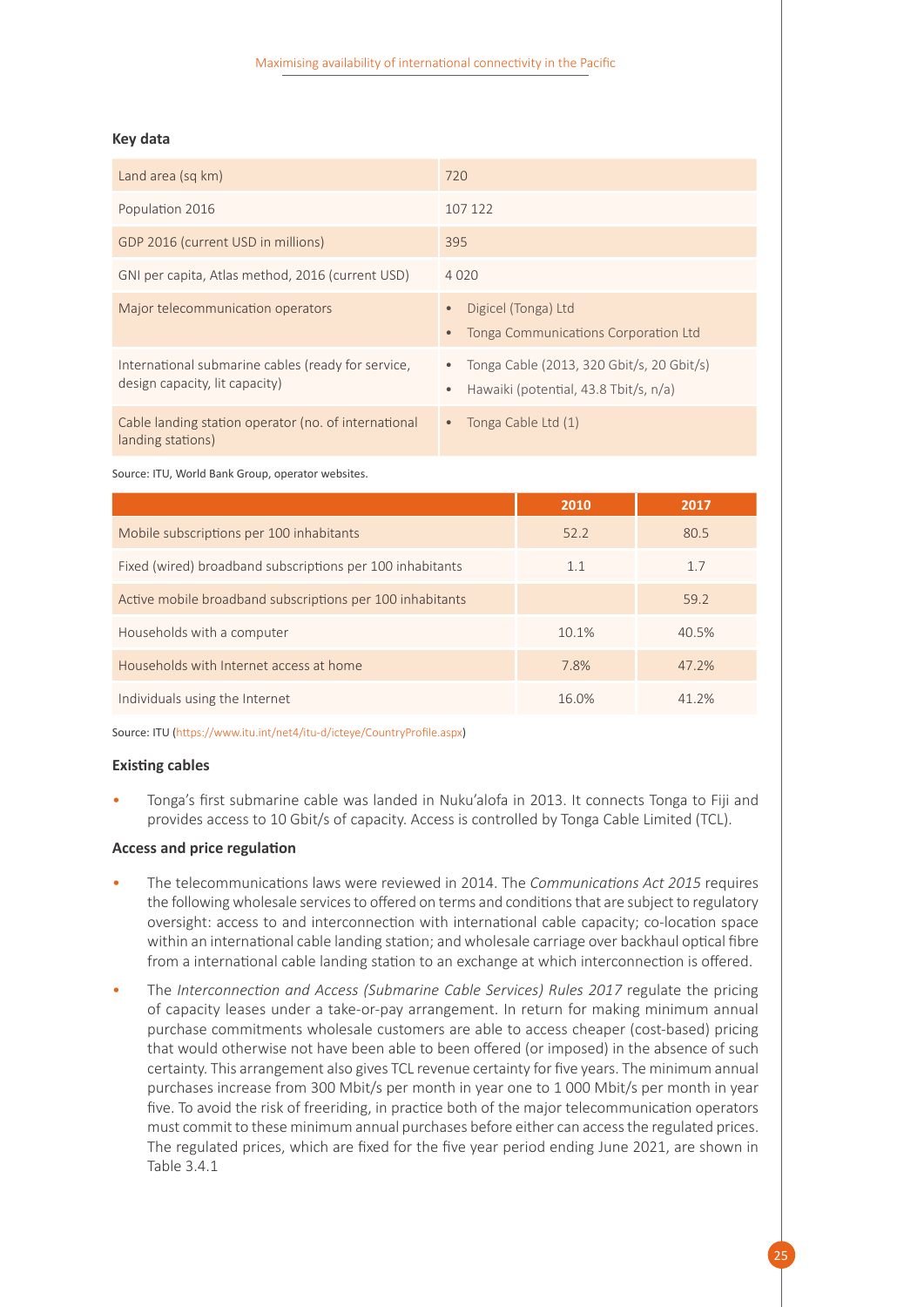<span id="page-31-0"></span>

| Transmission capacity of the service<br>(Mbit/s per month) | Price per Mbit/s per month<br>(USD) |
|------------------------------------------------------------|-------------------------------------|
| $\geq 1,000$                                               | 100                                 |
| 600-999                                                    | 125                                 |
| 500-599                                                    | 150                                 |
| 400-499                                                    | 175                                 |
| 300-399                                                    | 200                                 |
| 200-299                                                    | 225                                 |
| 155-199                                                    | 250                                 |
| 100-154                                                    | 275                                 |
| <100                                                       | 300                                 |

Source: Interconnection and Access (Submarine Cable Services) Rules 2017.

#### **Affordability of retail broadband services**

• The retail mobile broadband services are below the 5 per cent benchmark set by the Broadband Commission (Table 3.4.2).

<span id="page-31-1"></span>Table 3.4.2: Pricing of entry-level mobile broadband services as a proportion of GNI per capita per month

|                                                        | 2016  |
|--------------------------------------------------------|-------|
| Handset-based mobile broadband, 500 MB/month, prepaid  | 2.19% |
| Computer-based mobile broadband, 1 GB/month, post-paid | 3.50% |

Source: ITU

#### **Future plans**

- A domestic cable is currently being constructed to link the outer island groups of Vava'u and Ha'apai to the island of Tongatapu, where the international cable landing station is located.
- TCL has contracted a dormant Branching Unit on the Hawaiki Cable for potential future use.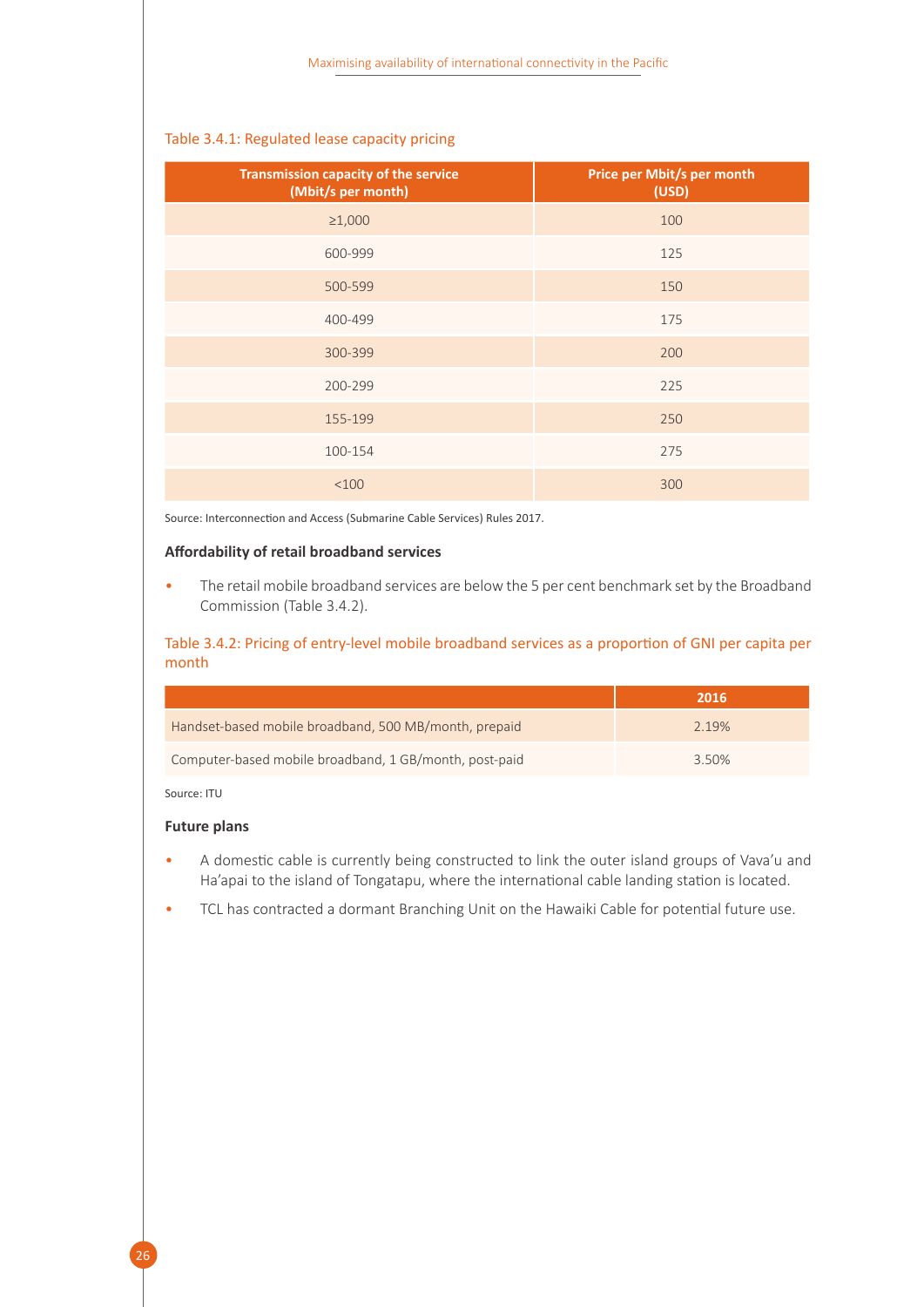#### <span id="page-32-0"></span>3.5 Vanuatu

<span id="page-32-1"></span>Figure 3.5.1: Map showing the existing cable



Source: ITU (https://www.itu.int/en/ITU-D/Technology/Pages/InteractiveTransmissionMaps.aspx)

#### **Key data**

| Land area (sq km): (as proportion of total area)                                     | 12 190 (15%)                                                                       |
|--------------------------------------------------------------------------------------|------------------------------------------------------------------------------------|
| Population 2016                                                                      | 270402                                                                             |
| GDP 2016 (current USD in millions)                                                   | 773                                                                                |
| GNI per capita, Atlas method, 2014 (current USD)                                     | 3 1 7 0                                                                            |
| Major telecommunication operators                                                    | Digicel (Vanuatu) Ltd<br>Telecom Vanuatu I td                                      |
| International submarine cables (ready for service,<br>design capacity, lit capacity) | Interchange Cable Network 1 (ICN1) (2014,<br>$\bullet$<br>1 280 Gbit/s, 20 Gbit/s) |
| Cable landing station operator (no. of international<br>landing stations)            | Interchange (1)<br>$\bullet$                                                       |

Source: ITU, World Bank Group, operator websites.

|                                                           | 2010 | 2017  |
|-----------------------------------------------------------|------|-------|
| Mobile subscriptions per 100 inhabitants                  | 71.9 | 82.5  |
| Fixed (wired) broadband subscriptions per 100 inhabitants | 0.2  | 1.8   |
| Mobile broadband subscriptions per 100 inhabitants        |      | 45.4  |
| Households with a computer                                | 8.7% | 22.4% |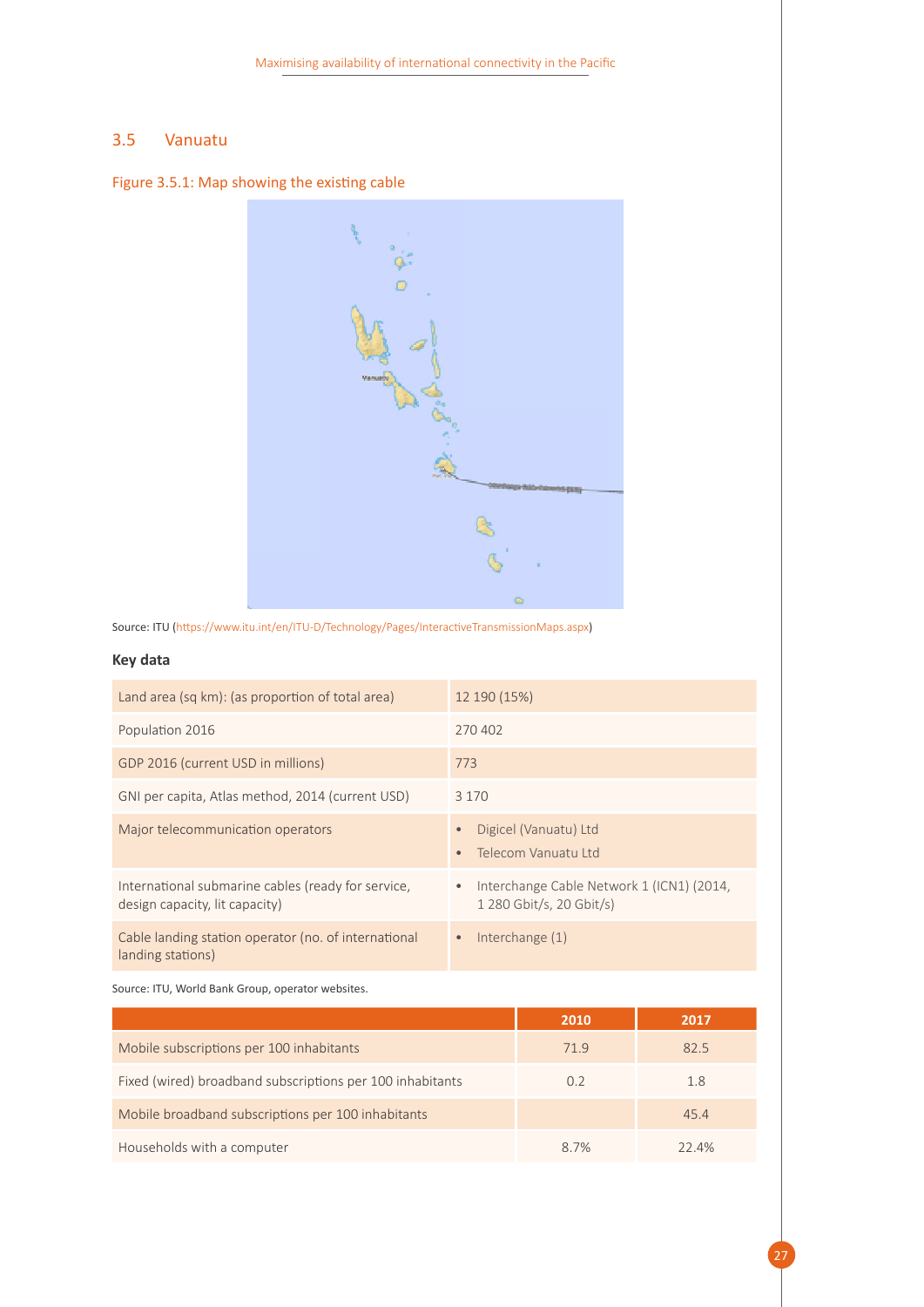|                                         | 2010 | 2017  |
|-----------------------------------------|------|-------|
| Households with Internet access at home | 5.4% | 29.4% |
| Individuals using the Internet          | 8.0% | 25.7% |

Source: ITU (https://www.itu.int/net4/itu-d/icteye/CountryProfile.aspx)

#### **Existing cables**

• Vanuatu's first submarine cable, ICN-1, was ready for service in early 2014. It connects Vanuatu via Fiji to the Southern Cross Cable Network (SCCN). ICN-1 currently provides 20 Gbit/s of capacity into Vanuatu. It is owned and operated by Interchange Ltd.

#### **Access and price regulation**

- For the first four years following commissioning, Interchange offered only Indefeasible Rights of Use (IRUs). Shorter-term capacity leases were offered by a wholesaler, Fidelity Communications Corporation (FCC), which had purchased a number of IRUs from Interchange. There was a regulatory investigation carried out by TRR for anti-competitive conduct and complaints received from service providers including the Government that it was too expensive to purchase Internet capacity at the wholesale price. Interchange commenced offering capacity leases in October 2017.
- Since 2016, the Telecommunications and Radiocommunications Regulator (TRR) has required all proposed price and non-price terms and conditions of supply to be filed for the TRR review and pre-approval to ensure prices are cost-based and not discriminatory.<sup>11</sup>
- In October 2017, the TRR approved the Interchange capacity lease price of USD 285 per Mbit/s per month.<sup>12</sup>

#### **Affordability of retail broadband services**

• The price of handset based mobile broadband (prepaid) is below the 5 per cent benchmark set by the Broadband Commission, while that of computer based mobile broadband (postpaid) is well above the benchmark.

#### <span id="page-33-0"></span>Table 3.5.1: Pricing of entry-level mobile broadband services as a proportion of GNI per capita per month

|                                                        | 2010 | 2016   |
|--------------------------------------------------------|------|--------|
| Handset-based mobile broadband, 500 MB/month, prepaid  | n/a  | 3.29%  |
| Computer-based mobile broadband, 1 GB/month, post-paid | n/a  | 16.47% |

#### Source: ITU

#### **Future plans**

There is no public confirmation on any formal plans for additional submarine cables at the moment.

<sup>11</sup> *Order No.3 of 2016: Orders relating to the wholesale international Internet services market and Speedcast complaint against ICL,* issued by the Telecommunications and Radiocommunications Regulator on 1 June 2016.

<sup>12</sup> *TRR Decision on ICL request for approval of ICL proposed pricing for sale of leased capacity*, issued by the Telecommunications and Radiocommunications Regulator on 10 November 2017.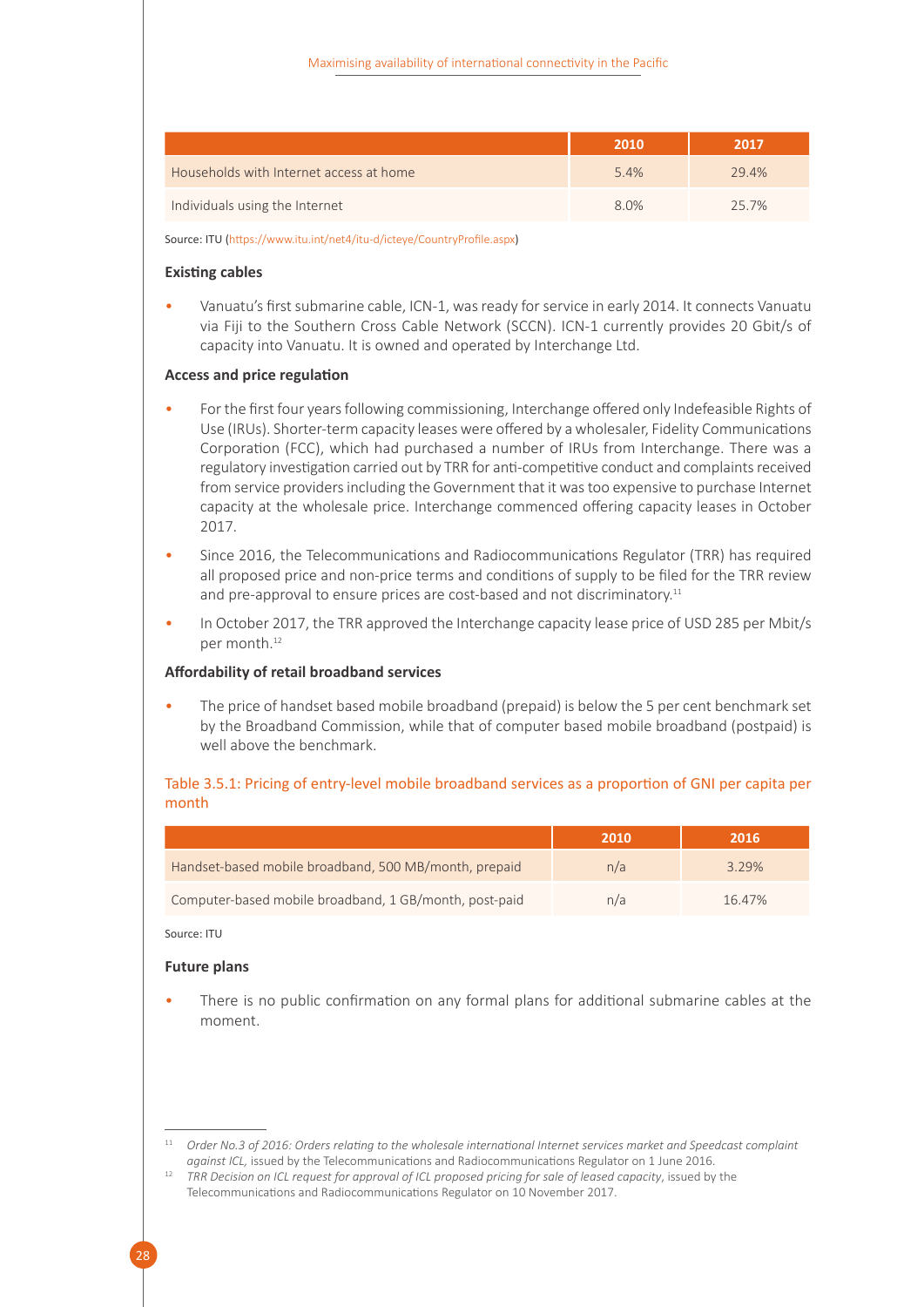### <span id="page-34-0"></span>4 Recommendations

Based on the collective recent experience of the Pacific islands in the construction, regulation and exploitation of submarine cables there are many initiatives that can be taken to maximize the availability of international connectivity in the region.

- **• Financial structure**. The lower the cost of capital, the cheaper the wholesale pricing of capacity will be. Governments should take advantage of the special advantages provided by development aid in this context and use it strategically with a view to achieving long-term broadband-enabled economic and social development.
- **• Regional collaborations**. Partnering to construct and operate point-to-point cable links can improve the feasibility and timeliness of such projects, enable more islands to be connected directly, foster the development of additional hubs, share the burden of repair contingency costs, promote greater integration, and better utilize the limited skills and capital available in the region.
- **• Connections of opportunity**. The opportunity to gain access to a larger trans-Pacific cable during its planning stage should be exploited if and when they arise. This may be increasingly important for the establishment of connections to outer islands and inter-island links in the future.
- **• Telecommunication licensing**. As the telecommunication legal and regulatory frameworks of many Pacific islands may not have anticipated the landing of a submarine cable, it may be necessary to review, update and complete these laws and regulations. Key areas for attention will tend to be licensing and access regulation (including price regulation). Consideration should be given to whether a new type or special category of licence is necessary to fit the circumstances of the landing station operator. Fixed licence periods, where they exist, should be longer than 15 years and ideally matched to the design life of the cable to enable the licensee to continue selling (or at least offering) long-term IRUs during the term of the licence.
- **One-stop-shop**. In addition to some form of telecommunication licence, there may be a range of other licences and authorisations required to lay and land a submarine cable. For example, approval of the cable route and cable laying activity by a maritime authority; authorisations to construct beach manholes, bury terrestrial cables, or construct and power landing stations on public or customary land. This process could be simplified and sped up by establishing a one-stop-shop with all the necessary authorities, or alternatively by appointing a coordinating authority.
- **• Access regulation**. Regulatory oversight of price and non-price terms and conditions of access to (landed) capacity and also co-location space in cable landing stations will tend to be necessary given the absence of competition in these markets in this region. Innovative regulatory interventions in wholesale pricing may be necessary, particularly during the early years of the cable, to help reduce risk and demand uncertainty, encourage greater utilisation, and help the landing station operator achieve lower unit costs. At regional hubs, this oversight may need to extend to the pricing of cross-connects.
- **• Cable protection and maintenance**. Once landed, submarine cables may need some form of protective regulatory regime to minimize the risks of damage to the cable, which can cause a loss of connectivity and are costly to repair. This is particularly important for the private cables, which do not have the ability to spread repair costs across many consortium members.
- **• Hubs**. The development of regional traffic consolidation points may, over time, help to create sufficient traffic to encourage the large international carriers to build out their own infrastructure further into the region.
- **• Institutional capacity development**. Further development of the technical knowledge and skills in the key areas of policy, legislation and regulatory frameworks will better enable Pacific island countries to analyse the costs and benefits of available options for international connectivity,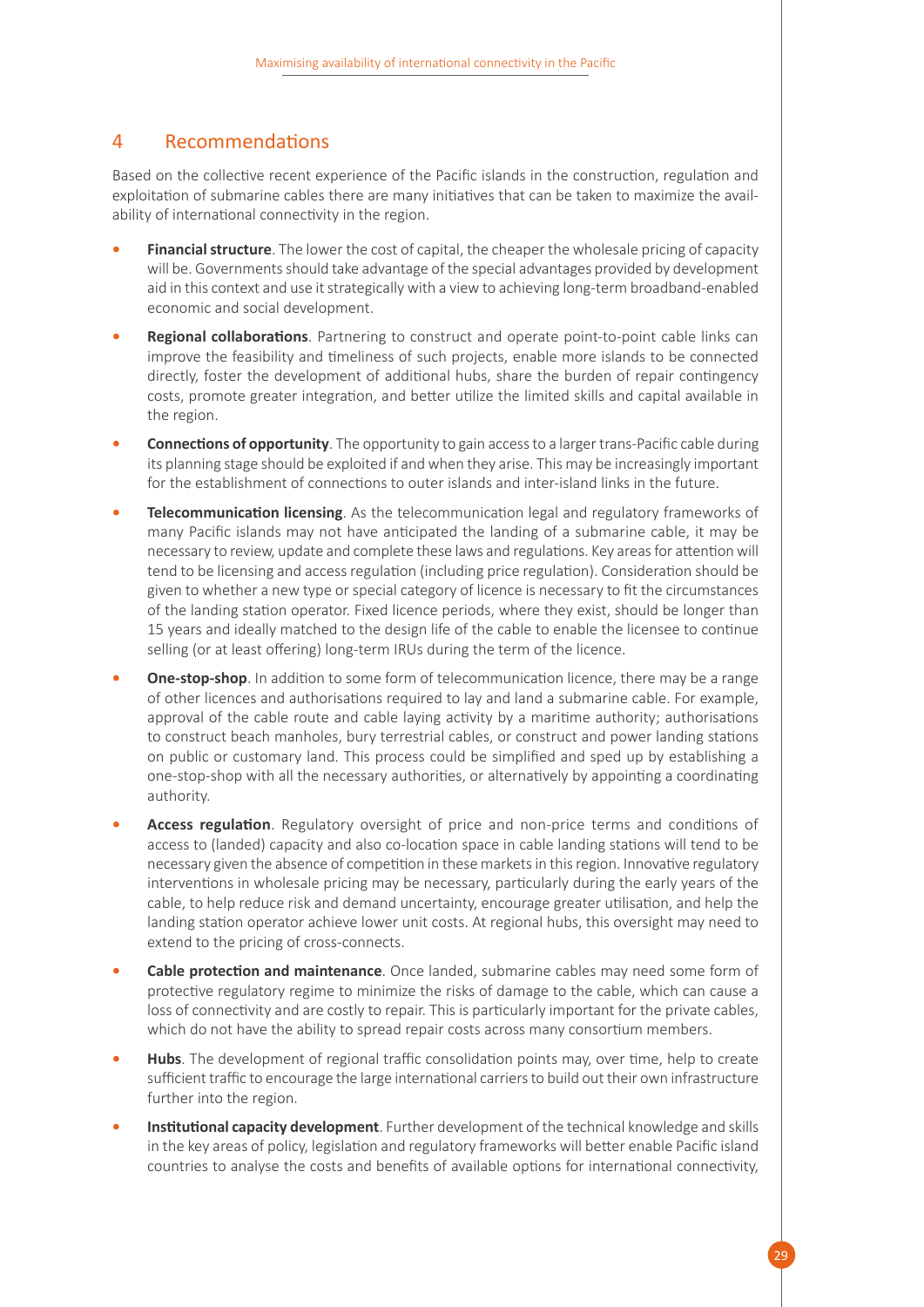make informed decisions; negotiate with partners; manage complex projects; and realize the socio-economic development potential of enhanced access to ICT.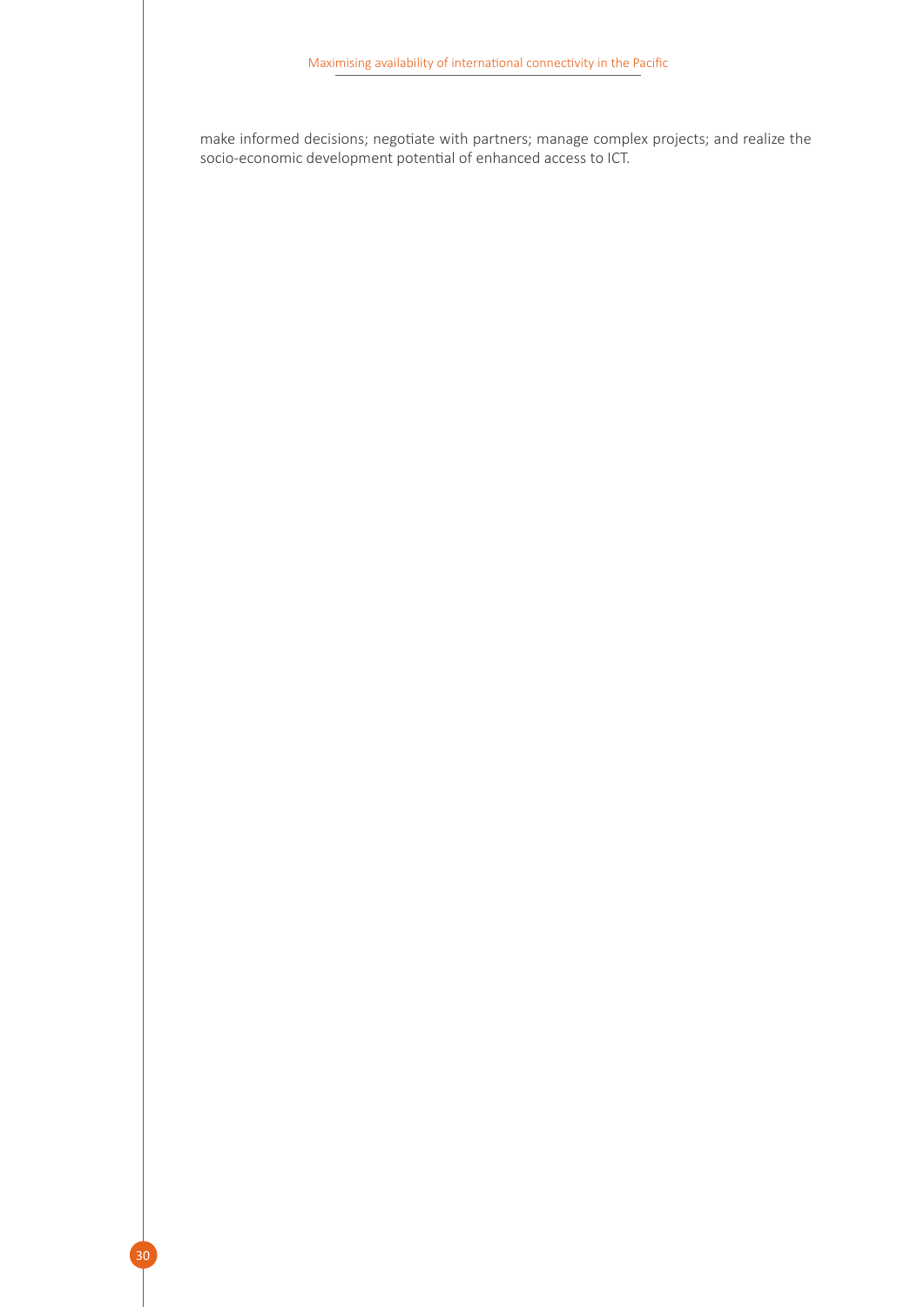**International Telecommunication Union (ITU) Telecommunication Development Bureau (BDT) Office of the Director** Place des Nations CH-1211 Geneva 20 – Switzerland Email: **bdtdirector@itu.int**

Tel.: +41 22 730 5035/5435<br>Fax: +41 22 730 5484 Fax: +41 22 730 5484

#### **Deputy to the Director and Director**,**Administration and Operations Coordination Department (DDR)**<br>Email bettenuturlin@itu.int

| _     | <u>wwwwpwuywii wurki</u> | -------- | <b>MALIAAMILIII</b> | <u>Lucu</u> | <b>MARINANITIE</b> | ------- | <b>MAPILITANISHIII</b> |
|-------|--------------------------|----------|---------------------|-------------|--------------------|---------|------------------------|
| Tel.: | +41 22 730 5784          | Tel.:    | +41 22 730 5421     | Tel.:       | +41 22 730 5900    | Tel.:   | +41 22 730 5447        |
| Fax:  | +41 22 730 5484          | Fax:     | +41 22 730 5484     | Fax:        | +41 22 730 5484    | Fax:    | +41 22 730 5484        |

## **Africa**

**Ethiopia Cameroon Senegal Zimbabwe International Telecommunication Union (ITU) Regional Office** P.O. Box 60 005 Gambia Rd., Leghar ETC Building 3rd floor Addis Ababa – Ethiopia

Email: **itu-addis@itu.int** Email: **itu-yaounde@itu.int** Email: **itu-dakar@itu.int** Email: **itu-harare@itu.int**  Tel.: +251 11 551 4977 Tel.: + 237 22 22 9292 Tel.: +221 33 849 7720 Tel.: +263 4 77 5939 Tel.: +251 11 551 4855 Tel.: + 237 22 22 9291 Fax: +221 33 822 8013 Tel.: +263 4 77 5941 Tel.: +251 11 551 8328 Fax: +237 22 22 9297<br>Fax: +251 11 551 7299 +251 11 551 7299

#### **Americas**

**União Internacional de** 

**Telecomunicações (UIT) Regional Office** SAUS Quadra 06, Bloco "E" 11º andar, Ala Sul Ed. Luis Eduardo Magalhães (Anatel) 70070-940 Brasilia, DF – Brazil

| Email: | itubrasilia@itu.int | Email: | itubridgetown@itu.int | Email: | itusantiago@itu.int | Email: | itutegucigalpa@ |
|--------|---------------------|--------|-----------------------|--------|---------------------|--------|-----------------|
| Tel.:  | +55 61 2312 2730-1  | Tel.:  | +1 246 431 0343/4     | Tel∴   | +56 2 632 6134/6147 | Tel∴   | +504 22 201 074 |
| Tel:   | +55 61 2312 2733-5  | Fax:   | +1 246 437 7403       | Fax:   | +56 2 632 6154      | Fax:   | +504 22 201 075 |
| Fax:   | +55 61 2312 2738    |        |                       |        |                     |        |                 |

**International Telecommunication Union (ITU) Regional Office** Smart Village, Building B 147, 3rd floor

Km 28 Cairo – Alexandria Desert Road Giza Governorate Cairo – Egypt

#### **Europe**

**Switzerland International Telecommunication Union (ITU) Telecommunication Development Bureau (BDT) Europe Unit (EUR)** Place des Nations CH-1211 Geneva 20 – Switzerland Switzerland<br>Fmail: Email: **eurregion@itu.int** Tel.: +41 22 730 5111

#### **Infrastructure Enabling Environmnent and e-Applications Department (IEE)**

Email: **bdtdeputydir@itu.int** Email: **bdtiee@itu.int** Email: **bdtip@itu.int** Email: **bdtpkm@itu.int**

**Union internationale des télécommunications (UIT) Bureau de zone** Immeuble CAMPOST, 3e étage Boulevard du 20 mai Boîte postale 11017 Yaoundé – Cameroun

| Barbados                        |
|---------------------------------|
| International Telecommunication |
| Union (ITU)                     |
| Area Office                     |
| <b>United Nations House</b>     |
| Marine Gardens                  |
| Hastings, Christ Church         |
| P.O. Box 1047                   |
| Bridgetown - Barbados           |
|                                 |
|                                 |

**Arab States Asia and the Pacific CIS countries International Telecommunication Union (ITU) Regional Office** Thailand Post Training Center, 5th floor, 111 Chaengwattana Road, Laksi Bangkok 10210 – Thailand

> Mailing address P.O. Box 178, Laksi Post Office Laksi, Bangkok 10210 – Thailand

| Email: | itucairo@itu.int | Email: | itubangkok@itu.int | Email: | itujakarta@itu.int | Email: | itumoskow@itu.int |
|--------|------------------|--------|--------------------|--------|--------------------|--------|-------------------|
| Tel.:  | +202 3537 1777   | Tel∴   | +66 2 575 0055     | TeL:   | +62 21 381 3572    | Tel    | +7 495 926 6070   |
| Fax:   | +202 3537 1888   | Fax:   | +66 2 575 3507     | TeL:   | +62 21 380 2322    | Fax:   | +7 495 926 6073   |

#### **Innovation and Partnership Department (IP)**

**Union internationale des télécommunications (UIT**) **Bureau de zone** 19, Rue Parchappe x Amadou Assane Ndoye Immeuble Fayçal, 4e étage B.P. 50202 Dakar RP Dakar – Sénégal

**Brazil Barbados Chile Honduras Unión Internacional de Telecomunicaciones (UIT)** Oficina de Representación de Área Merced 753, Piso 4 Casilla 50484, Plaza de Armas Santiago de Chile – Chile

**International Telecommunication Union (ITU) Area Office** Sapta Pesona Building, 13th floor JI. Merdan Merdeka Barat No. 17 Jakarta 10001 – Indonesia

Mailing address: c/o UNDP – P.O. Box 2338 Jakarta 10001 – Indonesia

Tel.: +62 21 380 2324<br>Fax: +62 21 389 0552 Fax: +62 21 389 05521

#### **Project Support and Knowledge Management Department (PKM)**

| ail: | bdtpkm@itu.int  |
|------|-----------------|
| Ω.   | +41 22 730 5447 |
| C    | +41 22 730 5484 |

**International Telecommunication Union (ITU) Area Office** TelOne Centre for Learning Corner Samora Machel and Hampton Road P.O. Box BE 792 Belvedere Harare – Zimbabwe

| nail: | itu-harare@itu.int |
|-------|--------------------|
| : اڊ  | +263 4 77 5939     |
| : اڊ  | +263 4 77 5941     |
| IX.   | +263 4 77 1257     |
|       |                    |

**Unión Internacional de Telecomunicaciones (UIT)** Oficina de Representación de Área Colonia Palmira, Avenida Brasil Ed. COMTELCA/UIT, 4.º piso P.O. Box 976 Tegucigalpa – Honduras

| Ŀ | itutegucigalpa@itu.in |
|---|-----------------------|
|   | +504 22 201 074       |
|   | +504 22 201 075       |

**Egypt Thailand Indonesia Russian Federation International Telecommunication Union (ITU) Regional Office** 4, Building 1 Sergiy Radonezhsky Str. Moscow 105120 Russian Federation

> Mailing address: P.O. Box 25 – Moscow 105120 Russian Federation